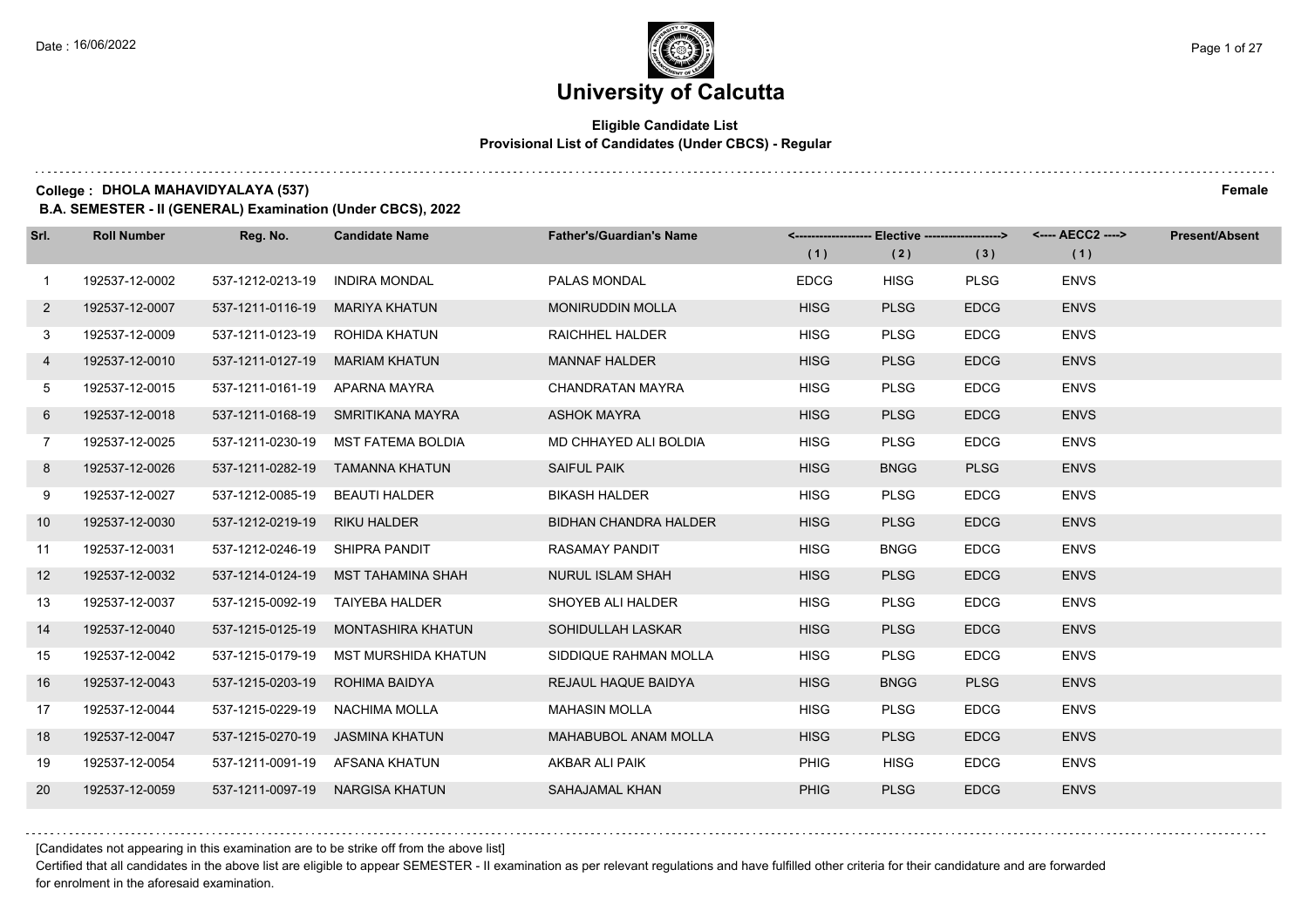#### **Eligible Candidate List Provisional List of Candidates (Under CBCS) - Regular**

**College : DHOLA MAHAVIDYALAYA (537) Female**

**B.A. SEMESTER - II (GENERAL) Examination (Under CBCS), 2022**

| Srl. | <b>Roll Number</b> | Reg. No.                       | <b>Candidate Name</b>                  | <b>Father's/Guardian's Name</b> |             | <------------------- Elective ------------------> |             | <---- AECC2 ----> | <b>Present/Absent</b> |
|------|--------------------|--------------------------------|----------------------------------------|---------------------------------|-------------|---------------------------------------------------|-------------|-------------------|-----------------------|
|      |                    |                                |                                        |                                 | (1)         | (2)                                               | (3)         | (1)               |                       |
| 21   | 192537-12-0060     | 537-1211-0098-19               | MST SALMA KHATUN                       | SIDDIK RAHAMAN SHAIKH           | <b>PHIG</b> | <b>PLSG</b>                                       | <b>EDCG</b> | <b>ENVS</b>       |                       |
| 22   | 192537-12-0061     | 537-1211-0105-19 TANIA PARVIN  |                                        | SK SARJAD HOSSEN                | <b>PHIG</b> | <b>HISG</b>                                       | <b>EDCG</b> | <b>ENVS</b>       |                       |
| 23   | 192537-12-0062     | 537-1211-0107-19               | RANIMA MANDAL                          | <b>BANSHI DHARI MANDAL</b>      | <b>PHIG</b> | <b>BNGG</b>                                       | <b>PLSG</b> | <b>ENVS</b>       |                       |
| 24   | 192537-12-0066     | 537-1211-0120-19               | MASUMA SHAH                            | ABUL HOSSAIN SHAH               | <b>PHIG</b> | <b>HISG</b>                                       | <b>EDCG</b> | <b>ENVS</b>       |                       |
| 25   | 192537-12-0067     | 537-1211-0121-19               | RINA SHEIKH                            | <b>FIROJ SHEIKH</b>             | <b>PHIG</b> | <b>HISG</b>                                       | <b>EDCG</b> | <b>ENVS</b>       |                       |
| 26   | 192537-12-0068     | 537-1211-0122-19               | RAKIBA BEPARI                          | RANGLAL BEPARI                  | <b>PHIG</b> | <b>HISG</b>                                       | <b>EDCG</b> | <b>ENVS</b>       |                       |
| 27   | 192537-12-0070     |                                | 537-1211-0131-19 KULSUM KHATUN         | KARIMULLA LASKAR                | <b>PHIG</b> | <b>HISG</b>                                       | <b>EDCG</b> | <b>ENVS</b>       |                       |
| 28   | 192537-12-0074     | 537-1211-0150-19 JAHIRA KHATUN |                                        | SIRAJUL SK                      | <b>PHIG</b> | <b>HISG</b>                                       | <b>EDCG</b> | <b>ENVS</b>       |                       |
| 29   | 192537-12-0076     | 537-1211-0156-19 AMISA KHATUN  |                                        | ABUL HOSSAIN MOLLA              | <b>PHIG</b> | <b>HISG</b>                                       | <b>EDCG</b> | <b>ENVS</b>       |                       |
| 30   | 192537-12-0078     | 537-1211-0171-19 AMINA KHATUN  |                                        | SAHACHAND PIYADA                | <b>PHIG</b> | <b>HISG</b>                                       | <b>EDCG</b> | <b>ENVS</b>       |                       |
| 31   | 192537-12-0079     | 537-1211-0172-19 NAFISA KHATUN |                                        | <b>MANNAF SARDAR</b>            | <b>PHIG</b> | <b>HISG</b>                                       | <b>EDCG</b> | <b>ENVS</b>       |                       |
| 32   | 192537-12-0080     |                                | 537-1211-0173-19 SANJIDA KHATUN        | SAHARUL MOLLA                   | <b>PHIG</b> | <b>HISG</b>                                       | <b>EDCG</b> | <b>ENVS</b>       |                       |
| 33   | 192537-12-0081     |                                | 537-1211-0175-19 RASMINA KHATUN LASKAR | ABUTAHER LASKAR                 | <b>PHIG</b> | <b>HISG</b>                                       | <b>EDCG</b> | <b>ENVS</b>       |                       |
| 34   | 192537-12-0082     | 537-1211-0176-19               | NAJIRA KHATUN                          | <b>JAKIR HOSSAIN SEKH</b>       | <b>PHIG</b> | <b>PLSG</b>                                       | <b>EDCG</b> | <b>ENVS</b>       |                       |
| 35   | 192537-12-0085     | 537-1211-0183-19 AFIFA SULTANA |                                        | ABU TAHER PAIK                  | <b>PHIG</b> | <b>BNGG</b>                                       | ARBG        | <b>ENVS</b>       |                       |
| 36   | 192537-12-0086     | 537-1211-0189-19               | MISRA KHATUN                           | <b>MOSARAF KHAN</b>             | <b>PHIG</b> | <b>HISG</b>                                       | <b>EDCG</b> | <b>ENVS</b>       |                       |
| 37   | 192537-12-0087     | 537-1211-0209-19 ABIDA SULTANA |                                        | AKRAM HOSSAIN KAYAL             | <b>PHIG</b> | <b>BNGG</b>                                       | <b>HISG</b> | <b>ENVS</b>       |                       |
| 38   | 192537-12-0088     |                                | 537-1211-0210-19 SAMSUNNEHAR KHATUN    | <b>SAMSUDDIN KHAN</b>           | <b>PHIG</b> | <b>HISG</b>                                       | <b>EDCG</b> | <b>ENVS</b>       |                       |
| 39   | 192537-12-0090     |                                | 537-1211-0223-19 MUNJILA KHATUN        | <b>ILIYAS HALDER</b>            | <b>PHIG</b> | <b>HISG</b>                                       | <b>EDCG</b> | <b>ENVS</b>       |                       |
| 40   | 192537-12-0091     | 537-1211-0224-19 HALIMA KHATUN |                                        | ABDUL HANNAN SHAH               | <b>PHIG</b> | <b>HISG</b>                                       | <b>PLSG</b> | <b>ENVS</b>       |                       |

[Candidates not appearing in this examination are to be strike off from the above list]

Certified that all candidates in the above list are eligible to appear SEMESTER - II examination as per relevant regulations and have fulfilled other criteria for their candidature and are forwarded for enrolment in the aforesaid examination.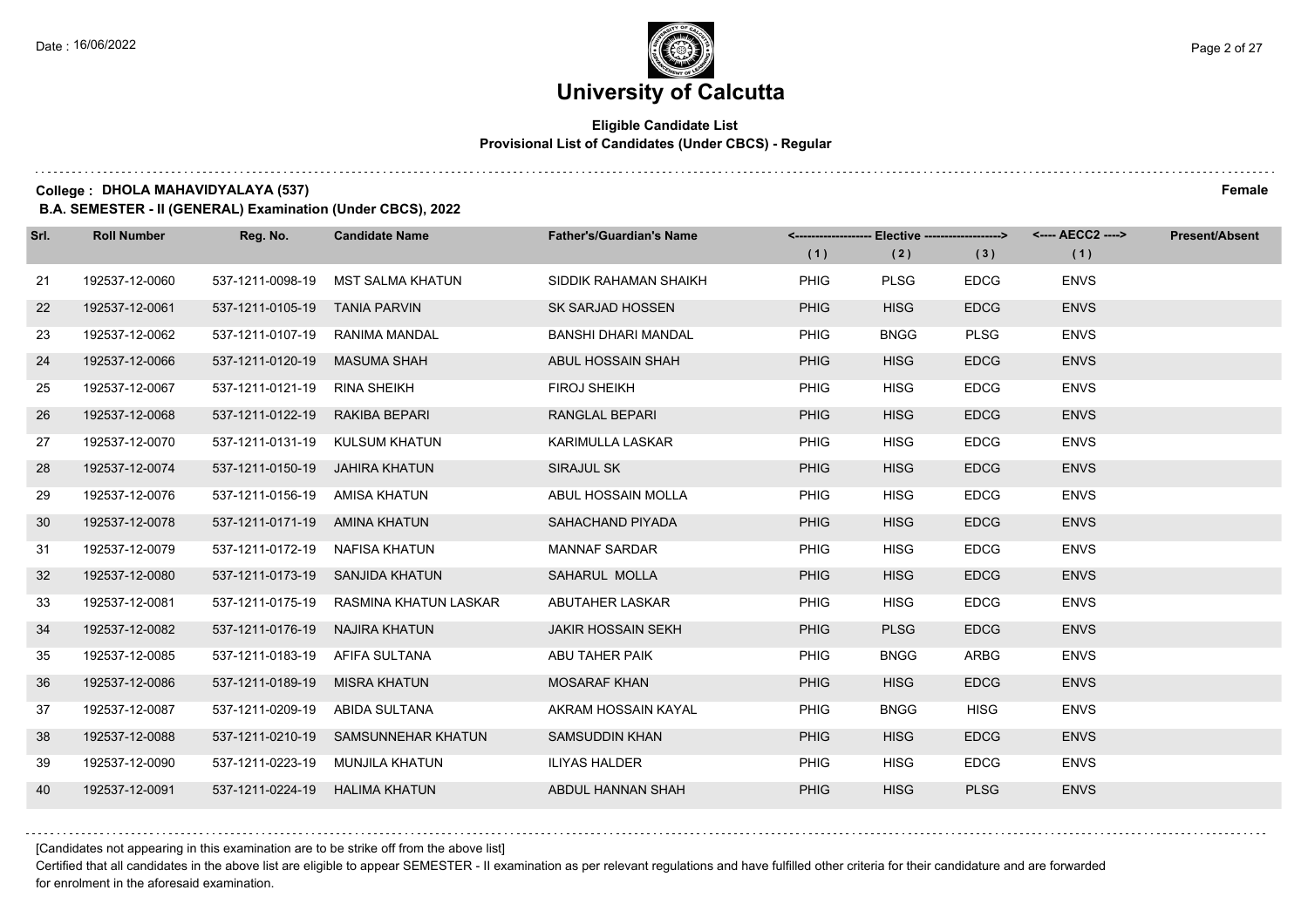#### **Eligible Candidate List Provisional List of Candidates (Under CBCS) - Regular**

**College : DHOLA MAHAVIDYALAYA (537) Female**

**B.A. SEMESTER - II (GENERAL) Examination (Under CBCS), 2022**

| Srl. | <b>Roll Number</b> | Reg. No.                       | <b>Candidate Name</b>             | <b>Father's/Guardian's Name</b> | (1)         | <------------------- Elective ------------------><br>(2) | (3)         | <---- AECC2 ----><br>(1) | <b>Present/Absent</b> |
|------|--------------------|--------------------------------|-----------------------------------|---------------------------------|-------------|----------------------------------------------------------|-------------|--------------------------|-----------------------|
| 41   | 192537-12-0094     | 537-1211-0227-19               | BEAUTY KHATUN                     | <b>JULFIKAR LASKAR</b>          | <b>PHIG</b> | <b>HISG</b>                                              | <b>EDCG</b> | <b>ENVS</b>              |                       |
| 42   | 192537-12-0096     | 537-1211-0254-19               | ROSONARA SARDAR                   | LATE ISLAM ALI SARDAR           | <b>PHIG</b> | <b>HISG</b>                                              | <b>EDCG</b> | <b>ENVS</b>              |                       |
| 43   | 192537-12-0098     |                                | 537-1211-0259-19 JULEKHA PARVIN   | JAYNAL ABEDIN SK                | PHIG        | <b>BNGG</b>                                              | <b>HISG</b> | <b>ENVS</b>              |                       |
| 44   | 192537-12-0099     | 537-1211-0260-19               | <b>CHHALAMON BHANGI</b>           | <b>SAMCHEL BHANGI</b>           | <b>PHIG</b> | <b>HISG</b>                                              | <b>EDCG</b> | <b>ENVS</b>              |                       |
| 45   | 192537-12-0100     |                                | 537-1211-0261-19 ARSHIDA KHATUN   | ARSHEDUL MONDAL                 | <b>PHIG</b> | <b>HISG</b>                                              | <b>PLSG</b> | <b>ENVS</b>              |                       |
| 46   | 192537-12-0101     | 537-1211-0274-19 SOHAG SARMIN  |                                   | KAMARUZZAMAN HALDER             | <b>PHIG</b> | <b>HISG</b>                                              | <b>ARBG</b> | <b>ENVS</b>              |                       |
| 47   | 192537-12-0102     |                                | 537-1211-0275-19 SABANA KHATUN    | <b>MOJIBAR LASKAR</b>           | PHIG        | <b>HISG</b>                                              | <b>EDCG</b> | <b>ENVS</b>              |                       |
| 48   | 192537-12-0103     |                                | 537-1211-0276-19 RESHMA KHATUN    | SABIR HOSSAIN LASKAR            | <b>PHIG</b> | <b>PLSG</b>                                              | <b>EDCG</b> | <b>ENVS</b>              |                       |
| 49   | 192537-12-0104     | 537-1211-0277-19 SADIYA RAJIN  |                                   | SHORAB BENIYA                   | <b>PHIG</b> | <b>PLSG</b>                                              | <b>EDCG</b> | <b>ENVS</b>              |                       |
| 50   | 192537-12-0105     | 537-1211-0284-19 NAFISA KHATUN |                                   | <b>JULFIKAR NAIYA</b>           | <b>PHIG</b> | <b>BNGG</b>                                              | <b>HISG</b> | <b>ENVS</b>              |                       |
| 51   | 192537-12-0108     | 537-1212-0257-19 TIYA KHAN     |                                   | PATIT PABAN KHAN                | PHIG        | <b>PLSG</b>                                              | <b>EDCG</b> | <b>ENVS</b>              |                       |
| 52   | 192537-12-0111     | 537-1214-0132-19 SAHINUR PAIK  |                                   | <b>KASEM ALI PAIK</b>           | <b>PHIG</b> | <b>HISG</b>                                              | <b>EDCG</b> | <b>ENVS</b>              |                       |
| 53   | 192537-12-0112     |                                | 537-1214-0140-19 SHAMIMA KHATUN   | ABDUL OHAB SHAH                 | PHIG        | <b>HISG</b>                                              | <b>PLSG</b> | <b>ENVS</b>              |                       |
| 54   | 192537-12-0115     | 537-1214-0258-19 SAMIMA KHATUN |                                   | SAMSUDDIN SHAH                  | <b>PHIG</b> | <b>HISG</b>                                              | <b>EDCG</b> | <b>ENVS</b>              |                       |
| 55   | 192537-12-0117     |                                | 537-1215-0080-19 NURSETARA KHATUN | JAYNAL LASKAR                   | <b>PHIG</b> | <b>HISG</b>                                              | <b>EDCG</b> | <b>ENVS</b>              |                       |
| 56   | 192537-12-0125     | 537-1215-0133-19               | RUBINA KHATUN                     | <b>NUR UDDIN JAMADER</b>        | <b>PHIG</b> | <b>HISG</b>                                              | <b>EDCG</b> | <b>ENVS</b>              |                       |
| 57   | 192537-12-0126     | 537-1215-0148-19               | CHHARMINA KHATUN                  | <b>SAJAHAN HALDER</b>           | <b>PHIG</b> | <b>HISG</b>                                              | <b>EDCG</b> | <b>ENVS</b>              |                       |
| 58   | 192537-12-0128     | 537-1215-0163-19               | MST TASNIM ANJUM                  | TOUHIDUR RAHMAN LASKAR          | <b>PHIG</b> | <b>HISG</b>                                              | <b>EDCG</b> | <b>ENVS</b>              |                       |
| 59   | 192537-12-0129     | 537-1215-0170-19 RUMIJA KHATUN |                                   | JANE ALOM MOLLA                 | <b>PHIG</b> | <b>HISG</b>                                              | <b>EDCG</b> | <b>ENVS</b>              |                       |
| 60   | 192537-12-0131     |                                | 537-1215-0190-19 SAIFURA KHATUN   | MD SIPAI HALDER                 | <b>PHIG</b> | <b>HISG</b>                                              | <b>EDCG</b> | <b>ENVS</b>              |                       |

[Candidates not appearing in this examination are to be strike off from the above list]

Certified that all candidates in the above list are eligible to appear SEMESTER - II examination as per relevant regulations and have fulfilled other criteria for their candidature and are forwarded for enrolment in the aforesaid examination.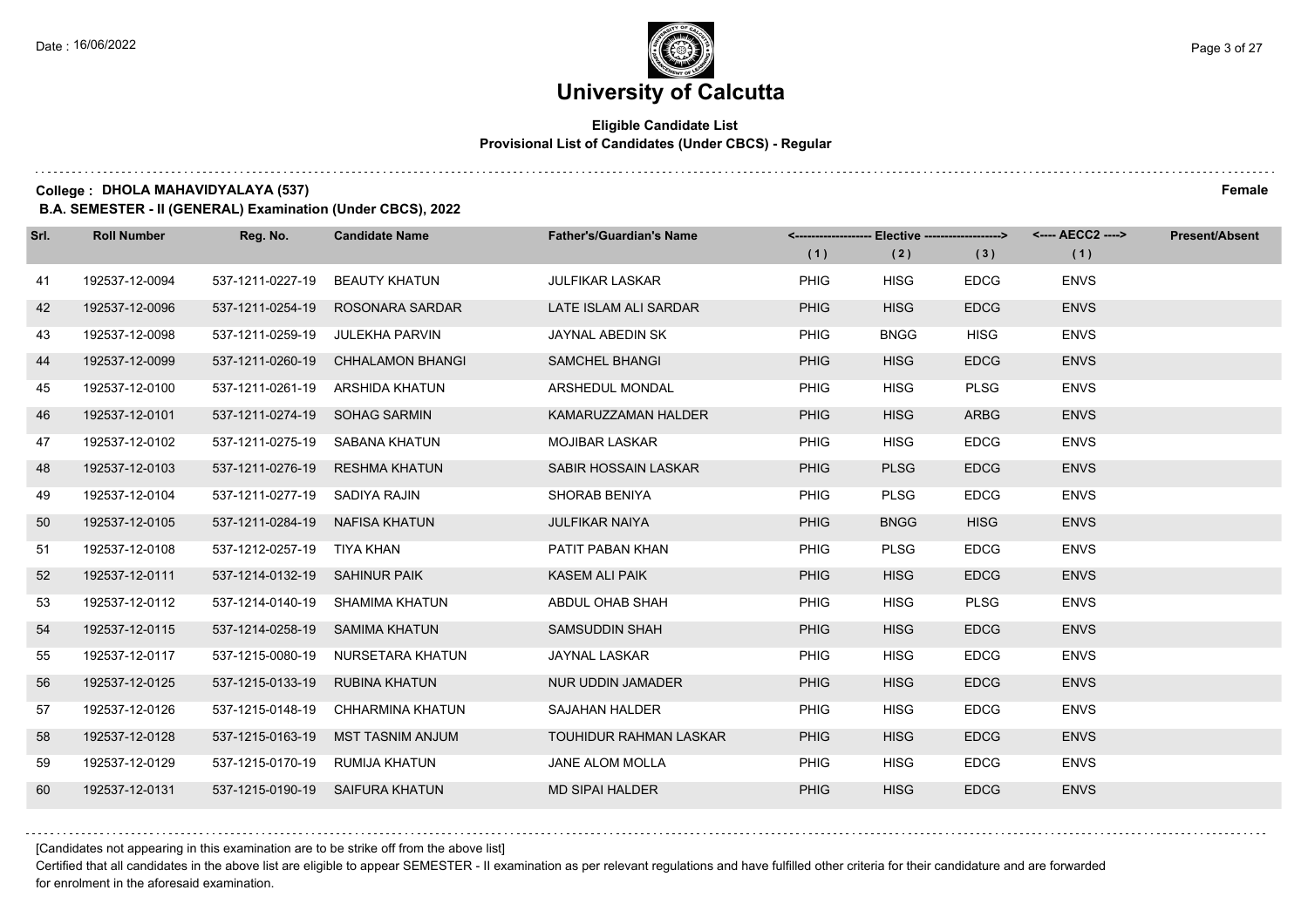#### **Eligible Candidate List Provisional List of Candidates (Under CBCS) - Regular**

**College : DHOLA MAHAVIDYALAYA (537) Female**

**B.A. SEMESTER - II (GENERAL) Examination (Under CBCS), 2022**

| Srl. | <b>Roll Number</b> | Reg. No.                       | <b>Candidate Name</b>                  | <b>Father's/Guardian's Name</b> | (1)         | <------------------- Elective ------------------><br>(2) | (3)         | (1)         | <b>Present/Absent</b> |
|------|--------------------|--------------------------------|----------------------------------------|---------------------------------|-------------|----------------------------------------------------------|-------------|-------------|-----------------------|
| 61   | 192537-12-0134     | 537-1215-0228-19 SAHEBA NAIYA  |                                        | SAHAJAMAL NAIYA                 | <b>PHIG</b> | <b>HISG</b>                                              | <b>EDCG</b> | <b>ENVS</b> |                       |
| 62   | 192537-12-0135     |                                | 537-1215-0231-19 SAHANUR KHATUN        | <b>SAHABUDDIN MOLLA</b>         | <b>PHIG</b> | <b>HISG</b>                                              | <b>PLSG</b> | <b>ENVS</b> |                       |
| 63   | 192537-12-0137     | 537-1215-0281-19 SUJINA BAIDYA |                                        | SAIFUDDIN BAIDYA                | <b>PHIG</b> | <b>HISG</b>                                              | <b>EDCG</b> | <b>ENVS</b> |                       |
| 64   | 192537-12-0138     |                                | 537-1211-0154-19 SUMAIYA KHATUN        | <b>NURUDDIN HALDER</b>          | <b>PLSG</b> | <b>HISG</b>                                              | <b>EDCG</b> | <b>ENVS</b> |                       |
| 65   | 192537-12-0140     |                                | 537-1212-0222-19 PRITILATA NASKAR      | NANDALAL NASKAR                 | <b>PLSG</b> | <b>HISG</b>                                              | <b>EDCG</b> | <b>ENVS</b> |                       |
| 66   | 192537-12-0141     | 537-1215-0112-19 SELIMA KHATUN |                                        | <b>SAOKAT MOLLA</b>             | <b>PLSG</b> | <b>HISG</b>                                              | <b>EDCG</b> | <b>ENVS</b> |                       |
| 67   | 192537-12-0142     |                                | 537-1215-0186-19 MURSHIDA KHATUN       | <b>MOJAMMEL LASKAR</b>          | <b>PLSG</b> | <b>HISG</b>                                              | <b>EDCG</b> | <b>ENVS</b> |                       |
| 68   | 192537-12-0143     |                                | 533-1212-1146-18 SWARNALATA PANDIT     | PURNACHANDRA PANDIT             | <b>PHIG</b> | <b>BNGG</b>                                              | <b>PLSG</b> | <b>ENVS</b> |                       |
| 69   | 192537-12-0144     |                                | 533-1215-0943-18 KASHMIRA KHATUN       | KAOCHHAR BEPARI                 | <b>PHIG</b> | <b>HISG</b>                                              | <b>EDCG</b> | <b>ENVS</b> |                       |
| 70   | 192537-12-0149     | 537-1215-0211-19               | DILUYARA HALDER                        | ABDUL HAI HALDER                | <b>PHIG</b> | <b>HISG</b>                                              | <b>EDCG</b> | <b>ENVS</b> |                       |
| 71   | 202537-12-0003     |                                | 537-1211-0065-20 SAMUDA KHATUN         | ABDUL AHED PAIK                 | <b>PLSG</b> | <b>EDCG</b>                                              | <b>PHIG</b> | <b>ENVS</b> |                       |
| 72   | 202537-12-0004     | 537-1211-0066-20 AMINA KHATUN  |                                        | <b>TABIJEL LASKAR</b>           | <b>EDCG</b> | <b>PLSG</b>                                              | <b>PHIG</b> | <b>ENVS</b> |                       |
| 73   | 202537-12-0005     |                                | 537-1211-0067-20 RUKSANA DARJEE        | MOHAMMEL DARJEE                 | <b>PHIG</b> | <b>HISG</b>                                              | <b>EDCG</b> | <b>ENVS</b> |                       |
| 74   | 202537-12-0006     |                                | 537-1211-0070-20 TAGARI BHANDARI       | ARDHENDU BHANDARI               | <b>HISG</b> | <b>PLSG</b>                                              | <b>EDCG</b> | <b>ENVS</b> |                       |
| 75   | 202537-12-0008     | 537-1211-0074-20 AEIMA KHAN    |                                        | <b>TALEP ALI KHAN</b>           | <b>PHIG</b> | <b>HISG</b>                                              | <b>EDCG</b> | <b>ENVS</b> |                       |
| 76   | 202537-12-0010     |                                | 537-1211-0078-20 CHAYMA KHATUN         | AKTAR ALI BEPARI                | <b>PHIG</b> | <b>HISG</b>                                              | <b>EDCG</b> | <b>ENVS</b> |                       |
| 77   | 202537-12-0012     | 537-1211-0080-20               | NAJIMA KHATUN                          | AYENALI JAMADAR                 | <b>EDCG</b> | <b>PLSG</b>                                              | <b>PHIG</b> | <b>ENVS</b> |                       |
| 78   | 202537-12-0013     | 537-1211-0082-20               | PARVINA KHATUN MOLLA                   | NURMOHAMMAD MOLLA               | <b>HISG</b> | <b>PLSG</b>                                              | <b>EDCG</b> | <b>ENVS</b> |                       |
| 79   | 202537-12-0014     |                                | 537-1211-0083-20 NARGIS PARBHIN HALDER | ALAMBAKSH HALDER                | <b>PHIG</b> | <b>HISG</b>                                              | <b>EDCG</b> | <b>ENVS</b> |                       |
| 80   | 202537-12-0018     |                                | 537-1211-0097-20 ANJUARA KHATUN        | <b>ANAR HOSSEN SHAH</b>         | <b>HISG</b> | <b>PLSG</b>                                              | <b>EDCG</b> | <b>ENVS</b> |                       |

[Candidates not appearing in this examination are to be strike off from the above list]

Certified that all candidates in the above list are eligible to appear SEMESTER - II examination as per relevant regulations and have fulfilled other criteria for their candidature and are forwarded for enrolment in the aforesaid examination.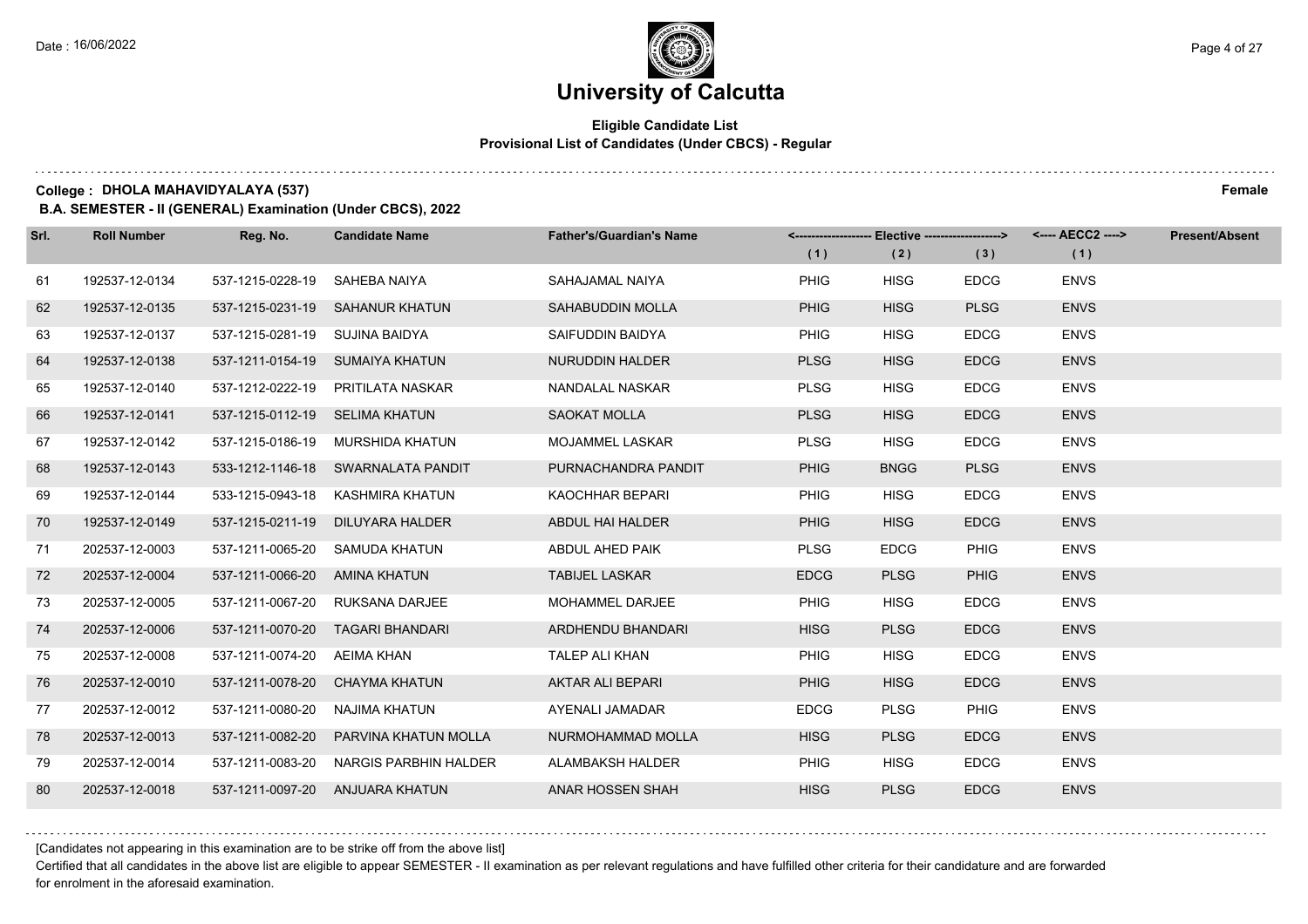#### **Eligible Candidate List Provisional List of Candidates (Under CBCS) - Regular**

**College : DHOLA MAHAVIDYALAYA (537) Female**

**B.A. SEMESTER - II (GENERAL) Examination (Under CBCS), 2022**

| Srl. | <b>Roll Number</b> | Reg. No.                       | <b>Candidate Name</b>           | <b>Father's/Guardian's Name</b> |             | <-------------------- Elective -------------------> |             | <---- AECC2 ----> | <b>Present/Absent</b> |
|------|--------------------|--------------------------------|---------------------------------|---------------------------------|-------------|-----------------------------------------------------|-------------|-------------------|-----------------------|
|      |                    |                                |                                 |                                 | (1)         | (2)                                                 | (3)         | (1)               |                       |
| 81   | 202537-12-0019     | 537-1211-0098-20               | TAHIRA PARVIN                   | SIDDIK RAHMAN HALDER            | <b>PHIG</b> | <b>HISG</b>                                         | <b>PLSG</b> | <b>ENVS</b>       |                       |
| 82   | 202537-12-0023     | 537-1211-0107-20               | <b>RUMIJA KHATUN</b>            | <b>MD DAUD ALI GHORAMI</b>      | <b>HISG</b> | <b>PLSG</b>                                         | <b>EDCG</b> | <b>ENVS</b>       |                       |
| 83   | 202537-12-0034     | 537-1211-0129-20 SALMA KOYAL   |                                 | SAYFUDDIN KOYAL                 | <b>HISG</b> | <b>PLSG</b>                                         | <b>EDCG</b> | <b>ENVS</b>       |                       |
| 84   | 202537-12-0037     |                                | 537-1211-0135-20 NESARON KHATUN | <b>USMAN LASKAR</b>             | <b>BNGG</b> | <b>PLSG</b>                                         | <b>HISG</b> | <b>ENVS</b>       |                       |
| 85   | 202537-12-0038     | 537-1211-0136-20               | RUPA KHATUN                     | <b>HAMID ALI SHAH</b>           | <b>PLSG</b> | <b>EDCG</b>                                         | PHIG        | <b>ENVS</b>       |                       |
| 86   | 202537-12-0039     | 537-1211-0139-20               | JAKARIYA LASKAR                 | <b>NURUDDIN LASKAR</b>          | <b>EDCG</b> | <b>PLSG</b>                                         | <b>PHIG</b> | <b>ENVS</b>       |                       |
| 87   | 202537-12-0043     | 537-1211-0148-20               | NILIMA KHATUN                   | KUTUBUDDIN LASKAR               | <b>HISG</b> | <b>PLSG</b>                                         | <b>EDCG</b> | <b>ENVS</b>       |                       |
| 88   | 202537-12-0046     | 537-1211-0156-20 FARHA KHATUN  |                                 | <b>FARUK GHORAMI</b>            | <b>PHIG</b> | <b>HISG</b>                                         | <b>EDCG</b> | <b>ENVS</b>       |                       |
| 89   | 202537-12-0054     | 537-1211-0172-20               | JAHANARA MOLLA                  | <b>SURAN MOLLA</b>              | <b>PHIG</b> | <b>HISG</b>                                         | <b>EDCG</b> | <b>ENVS</b>       |                       |
| 90   | 202537-12-0056     | 537-1211-0174-20               | KOHINOOR KHATUN                 | <b>KUTUB UDDIN MOLLA</b>        | <b>PHIG</b> | <b>HISG</b>                                         | <b>EDCG</b> | <b>ENVS</b>       |                       |
| 91   | 202537-12-0060     | 537-1211-0181-20 SARIFA KHATUN |                                 | AIYUB ALI HALDER                | <b>ARBG</b> | <b>PHIG</b>                                         | <b>EDCG</b> | <b>ENVS</b>       |                       |
| 92   | 202537-12-0067     | 537-1211-0201-20               | MST TAYEBA PAIK                 | <b>GIYASUDDIN PAIK</b>          | <b>BNGG</b> | <b>PHIG</b>                                         | <b>PLSG</b> | <b>ENVS</b>       |                       |
| 93   | 202537-12-0070     | 537-1211-0204-20 SARIFA KHATUN |                                 | JAMAL UDDIN BENIA               | <b>BNGG</b> | <b>HISG</b>                                         | <b>PHIG</b> | <b>ENVS</b>       |                       |
| 94   | 202537-12-0073     | 537-1211-0209-20               | NASIRA BHANGI                   | <b>JAHIRUL HOQ BHANGI</b>       | <b>HISG</b> | <b>PLSG</b>                                         | <b>EDCG</b> | <b>ENVS</b>       |                       |
| 95   | 202537-12-0074     | 537-1211-0210-20 ANGURA MOLLA  |                                 | AOLAD MOLLA                     | <b>HISG</b> | <b>PLSG</b>                                         | <b>EDCG</b> | <b>ENVS</b>       |                       |
| 96   | 202537-12-0078     | 537-1211-0219-20 NAJMA KHATUN  |                                 | <b>ALAUDDIN MOLLA</b>           | <b>PHIG</b> | <b>HISG</b>                                         | <b>PLSG</b> | <b>ENVS</b>       |                       |
| 97   | 202537-12-0081     | 537-1211-0229-20               | MASUDA KHATUN                   | ABDUL MAJID BAIDYA              | <b>HISG</b> | <b>PLSG</b>                                         | <b>EDCG</b> | <b>ENVS</b>       |                       |
| 98   | 202537-12-0086     | 537-1212-0081-20               | <b>BIPASHA TANTI</b>            | <b>SUDIN TANTI</b>              | <b>PHIG</b> | <b>HISG</b>                                         | <b>EDCG</b> | <b>ENVS</b>       |                       |
| 99   | 202537-12-0094     | 537-1214-0119-20 NAFIJA KHATUN |                                 | ALAUDDIN KHAN                   | <b>EDCG</b> | <b>PLSG</b>                                         | <b>PHIG</b> | <b>ENVS</b>       |                       |
| 100  | 202537-12-0095     | 537-1214-0157-20 RIYA PRAMANIK |                                 | <b>MONMOHAN PRAMANIK</b>        | <b>EDCG</b> | <b>PLSG</b>                                         | <b>PHIG</b> | <b>ENVS</b>       |                       |

[Candidates not appearing in this examination are to be strike off from the above list]

Certified that all candidates in the above list are eligible to appear SEMESTER - II examination as per relevant regulations and have fulfilled other criteria for their candidature and are forwarded for enrolment in the aforesaid examination.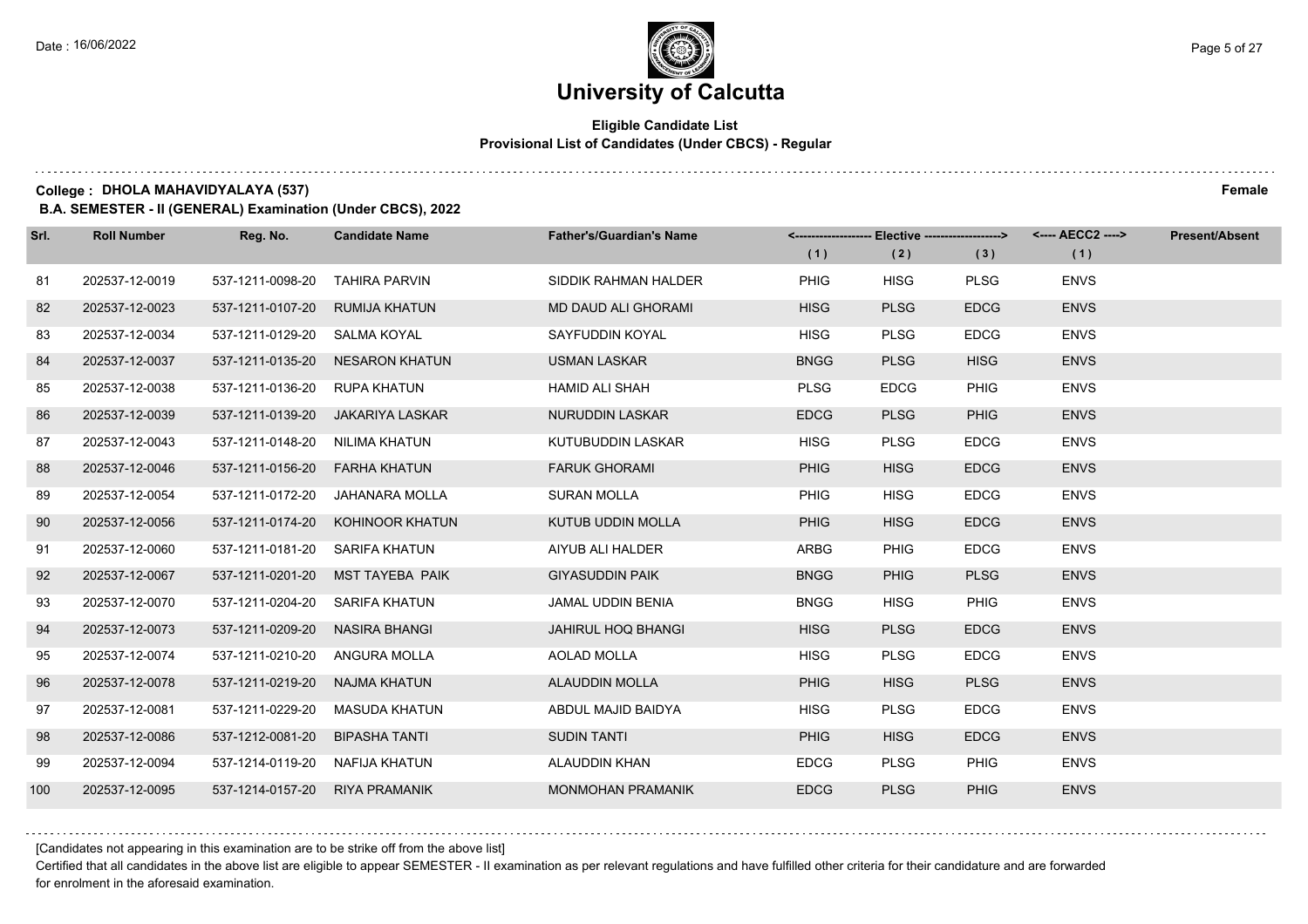#### **Eligible Candidate List Provisional List of Candidates (Under CBCS) - Regular**

**College : DHOLA MAHAVIDYALAYA (537) Female**

**B.A. SEMESTER - II (GENERAL) Examination (Under CBCS), 2022**

| Srl. | <b>Roll Number</b> | Reg. No.                       | <b>Candidate Name</b>                 | <b>Father's/Guardian's Name</b> | (1)         | <-------------------- Elective ------------------><br>(2) | (3)         | <---- AECC2 ----><br>(1) | <b>Present/Absent</b> |
|------|--------------------|--------------------------------|---------------------------------------|---------------------------------|-------------|-----------------------------------------------------------|-------------|--------------------------|-----------------------|
| 101  | 202537-12-0101     | 537-1215-0090-20               | FARHINA KHATUN LASKAR                 | ABUL FAYEJ LASKAR               | <b>HISG</b> | <b>PLSG</b>                                               | <b>EDCG</b> | <b>ENVS</b>              |                       |
| 102  | 202537-12-0103     | 537-1215-0095-20               | <b>MONCHEHERA KHATUN</b>              | <b>MAYJUDDIN HALDER</b>         | <b>PHIG</b> | <b>HISG</b>                                               | <b>PLSG</b> | <b>ENVS</b>              |                       |
| 103  | 202537-12-0110     | 537-1215-0169-20               | SUKTARA KHATUN                        | <b>SULTAN MOLLA</b>             | PHIG        | <b>HISG</b>                                               | <b>EDCG</b> | <b>ENVS</b>              |                       |
| 104  | 202537-12-0112     |                                | 537-1215-0189-20 HOSNEYARA HALDER     | HASANUZZAMAN HALDER             | <b>HISG</b> | <b>PLSG</b>                                               | <b>EDCG</b> | <b>ENVS</b>              |                       |
| 105  | 202537-12-0113     | 537-1215-0190-20               | REJUANA KHATUN                        | ALAUDDIN NAIYA                  | <b>BNGG</b> | <b>PLSG</b>                                               | <b>HISG</b> | <b>ENVS</b>              |                       |
| 106  | 212537-12-0001     | 537-1211-0059-21               | SABANA KHATUN                         | ABDUR RAJJAK PURKAIT            | <b>PHIG</b> | <b>HISG</b>                                               | <b>EDCG</b> | <b>ENVS</b>              |                       |
| 107  | 212537-12-0002     | 537-1211-0066-21               | SURAIYA KAZI                          | ATIAR RAHAMAN KAZI              | <b>PHIG</b> | <b>HISG</b>                                               | <b>EDCG</b> | <b>ENVS</b>              |                       |
| 108  | 212537-12-0003     |                                | 537-1211-0067-21 SABIKUN NAHAR KHATUN | MOFACHCHHEL MOLLA               | <b>PHIG</b> | <b>HISG</b>                                               | <b>EDCG</b> | <b>ENVS</b>              |                       |
| 109  | 212537-12-0004     | 537-1211-0068-21               | <b>SAMION KHATUN</b>                  | LATE ABU HASEM MIR              | <b>PHIG</b> | <b>HISG</b>                                               | <b>EDCG</b> | <b>ENVS</b>              |                       |
| 110  | 212537-12-0005     | 537-1211-0069-21               | NAJMUNNEHAR KHATUN                    | <b>SAMSUDDIN MOLLA</b>          | <b>PHIG</b> | <b>HISG</b>                                               | <b>EDCG</b> | <b>ENVS</b>              |                       |
| 111  | 212537-12-0006     |                                | 537-1211-0071-21    FATEMA KHATUN     | ABDULLAH MOLLA                  | <b>PHIG</b> | <b>HISG</b>                                               | <b>EDCG</b> | <b>ENVS</b>              |                       |
| 112  | 212537-12-0007     |                                | 537-1211-0076-21 HACHHIBA KHATUN      | <b>HASAN MOLLA</b>              | <b>BNGG</b> | <b>PHIG</b>                                               | <b>HISG</b> | <b>ENVS</b>              |                       |
| 113  | 212537-12-0008     | 537-1211-0077-21               | SURAIYA KHATUN                        | <b>ECHHLAM KAYAL</b>            | <b>PLSG</b> | <b>HISG</b>                                               | PHIG        | <b>ENVS</b>              |                       |
| 114  | 212537-12-0009     | 537-1211-0080-21               | <b>SARAMA NASKAR</b>                  | <b>BASARI MOHON NASKAR</b>      | <b>BNGG</b> | <b>PHIG</b>                                               | <b>HISG</b> | <b>ENVS</b>              |                       |
| 115  | 212537-12-0010     | 537-1211-0081-21               | SAMIMA KHATUN                         | <b>MAFIUDDIN HALDER</b>         | <b>PHIG</b> | <b>HISG</b>                                               | <b>EDCG</b> | <b>ENVS</b>              |                       |
| 116  | 212537-12-0011     | 537-1211-0084-21 HASIBA KHATUN |                                       | <b>SOHIDULLA PAIK</b>           | <b>PHIG</b> | <b>HISG</b>                                               | <b>EDCG</b> | <b>ENVS</b>              |                       |
| 117  | 212537-12-0012     | 537-1211-0085-21               | MARIYAM KHATUN                        | <b>MANCHAP MOLLA</b>            | <b>ARBG</b> | <b>PHIG</b>                                               | <b>EDCG</b> | <b>ENVS</b>              |                       |
| 118  | 212537-12-0013     | 537-1211-0086-21               | PUTUL KHATUN                          | <b>NUR ISLAM HALDER</b>         | <b>PHIG</b> | <b>ENGG</b>                                               | <b>EDCG</b> | <b>ENVS</b>              |                       |
| 119  | 212537-12-0014     |                                | 537-1211-0087-21 REJUANA KHATUN       | <b>REJAUL JAMADER</b>           | <b>PHIG</b> | <b>HISG</b>                                               | <b>EDCG</b> | <b>ENVS</b>              |                       |
| 120  | 212537-12-0015     | 537-1211-0090-21 IFFA KHATUN   |                                       | <b>JAYNAL SEIKH</b>             | <b>PHIG</b> | <b>HISG</b>                                               | <b>EDCG</b> | <b>ENVS</b>              |                       |

[Candidates not appearing in this examination are to be strike off from the above list]

Certified that all candidates in the above list are eligible to appear SEMESTER - II examination as per relevant regulations and have fulfilled other criteria for their candidature and are forwarded for enrolment in the aforesaid examination.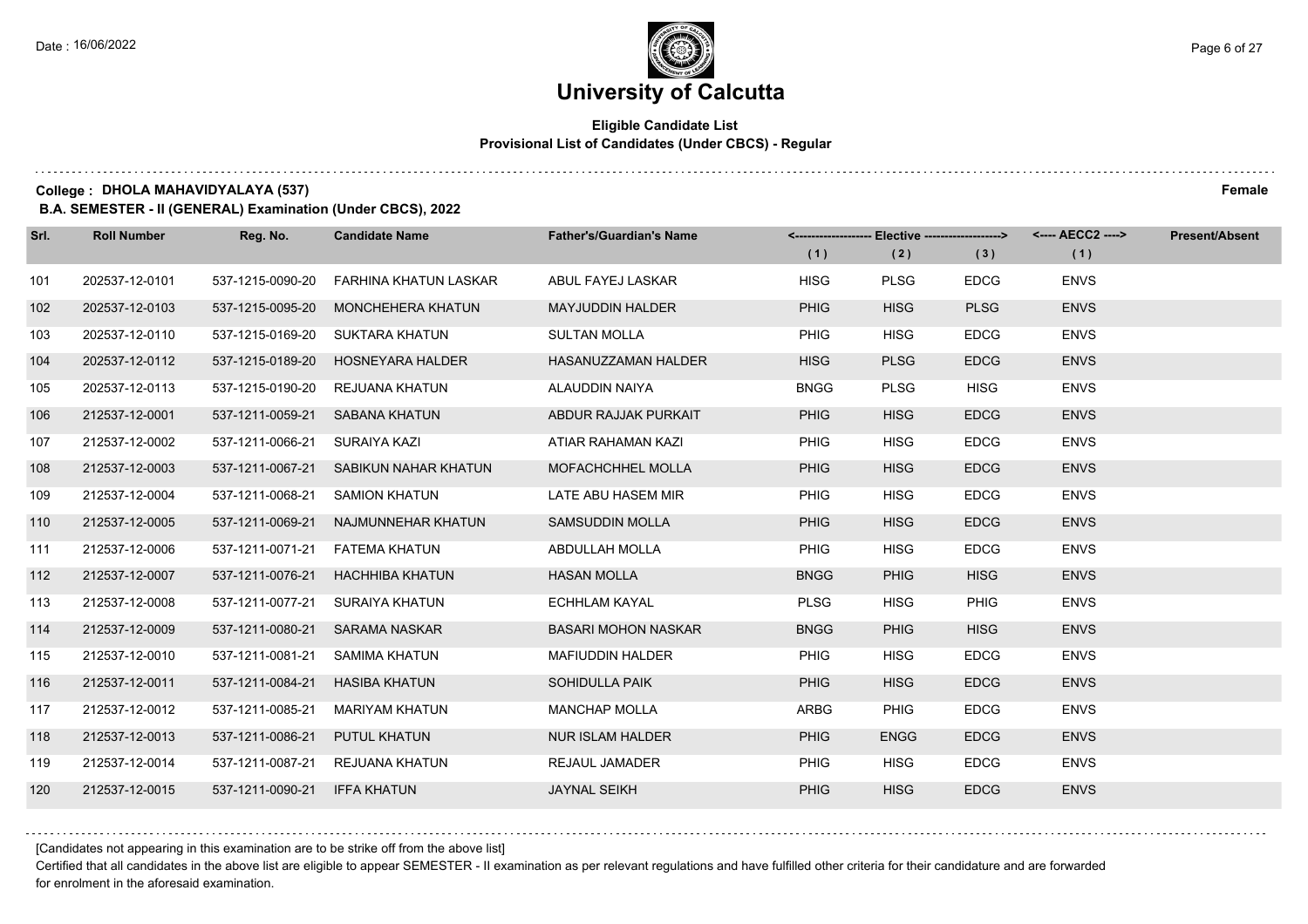#### **Eligible Candidate List Provisional List of Candidates (Under CBCS) - Regular**

**College : DHOLA MAHAVIDYALAYA (537) Female**

**B.A. SEMESTER - II (GENERAL) Examination (Under CBCS), 2022**

| Srl. | <b>Roll Number</b> | Reg. No.                        | <b>Candidate Name</b>                 | <b>Father's/Guardian's Name</b> |             | <-------------------- Elective ------------------> |             | <---- AECC2 ----> | <b>Present/Absent</b> |
|------|--------------------|---------------------------------|---------------------------------------|---------------------------------|-------------|----------------------------------------------------|-------------|-------------------|-----------------------|
|      |                    |                                 |                                       |                                 | (1)         | (2)                                                | (3)         | (1)               |                       |
| 121  | 212537-12-0016     | 537-1211-0094-21                | <b>HABIBA KHATUN</b>                  | SAHABUDDIN MIR                  | <b>PHIG</b> | <b>HISG</b>                                        | <b>EDCG</b> | <b>ENVS</b>       |                       |
| 122  | 212537-12-0017     | 537-1211-0095-21 ANUFA KHATUN   |                                       | <b>JAHIR UDDIN NAIYA</b>        | <b>EDCG</b> | <b>PLSG</b>                                        | <b>PHIG</b> | <b>ENVS</b>       |                       |
| 123  | 212537-12-0018     |                                 | 537-1211-0096-21 REBEKA KHATUN HALDER | RAYHAN HALDER                   | <b>PHIG</b> | <b>HISG</b>                                        | <b>EDCG</b> | <b>ENVS</b>       |                       |
| 124  | 212537-12-0019     | 537-1211-0097-21 RASIYA KHATUN  |                                       | ABDUS SALAM HALDER              | <b>PHIG</b> | <b>HISG</b>                                        | <b>EDCG</b> | <b>ENVS</b>       |                       |
| 125  | 212537-12-0020     |                                 | 537-1211-0098-21 SANJIDA PARVIN       | SAIFUJJAMAN BEPARI              | <b>HISG</b> | <b>PLSG</b>                                        | <b>EDCG</b> | <b>ENVS</b>       |                       |
| 126  | 212537-12-0021     | 537-1211-0099-21 RUBINA KHATUN  |                                       | LATE NAJRUL LASKAR              | <b>PHIG</b> | <b>HISG</b>                                        | <b>EDCG</b> | <b>ENVS</b>       |                       |
| 127  | 212537-12-0022     |                                 | 537-1211-0106-21 RUKSONA KHATUN       | REJAUL KAYAL                    | <b>PHIG</b> | <b>HISG</b>                                        | <b>EDCG</b> | <b>ENVS</b>       |                       |
| 128  | 212537-12-0023     |                                 | 537-1211-0107-21 SUKTARA KHATUN       | NAJRUL HAQUE MOLLA              | <b>HISG</b> | <b>PLSG</b>                                        | <b>EDCG</b> | <b>ENVS</b>       |                       |
| 129  | 212537-12-0024     | 537-1211-0108-21                | MASRIFA KHATUN                        | <b>JAHIR KHAN</b>               | <b>BNGG</b> | <b>PHIG</b>                                        | <b>HISG</b> | <b>ENVS</b>       |                       |
| 130  | 212537-12-0025     | 537-1211-0110-21 ARPITA SHIKARI |                                       | <b>SUVANKAR SHIKARI</b>         | <b>BNGG</b> | <b>HISG</b>                                        | <b>PHIG</b> | <b>ENVS</b>       |                       |
| 131  | 212537-12-0026     | 537-1211-0115-21 AFIFA KHATUN   |                                       | ABUL BASHAR KAYAL               | <b>PHIG</b> | <b>HISG</b>                                        | <b>EDCG</b> | <b>ENVS</b>       |                       |
| 132  | 212537-12-0027     | 537-1211-0116-21 JAKIYA KHATUN  |                                       | <b>JAHANGIR MOLLA</b>           | <b>PHIG</b> | <b>HISG</b>                                        | <b>EDCG</b> | <b>ENVS</b>       |                       |
| 133  | 212537-12-0028     |                                 | 537-1211-0119-21 REBEKA KHATUN        | NAJRUL HAQUE PURKAIT            | <b>PLSG</b> | <b>EDCG</b>                                        | <b>PHIG</b> | <b>ENVS</b>       |                       |
| 134  | 212537-12-0029     |                                 | 537-1211-0123-21 ROHIDA KHATUN        | <b>MOHIM MOLLA</b>              | <b>BNGG</b> | <b>PHIG</b>                                        | <b>HISG</b> | <b>ENVS</b>       |                       |
| 135  | 212537-12-0030     | 537-1211-0126-21 SAYMA KHATUN   |                                       | SALAUDDIN HALDER                | <b>PHIG</b> | <b>HISG</b>                                        | <b>EDCG</b> | <b>ENVS</b>       |                       |
| 136  | 212537-12-0031     |                                 | 537-1211-0131-21 TAHAMINA KHATUN      | <b>BASAR MUKTI</b>              | <b>BNGG</b> | <b>HISG</b>                                        | <b>PHIG</b> | <b>ENVS</b>       |                       |
| 137  | 212537-12-0032     | 537-1211-0134-21                | MANISHA KHATUN                        | MOJAMMEL HAQUE MIR              | <b>PHIG</b> | <b>HISG</b>                                        | <b>EDCG</b> | <b>ENVS</b>       |                       |
| 138  | 212537-12-0033     |                                 | 537-1211-0135-21 RUMANA KHATUN        | ABDUL HANNAN KHAN               | <b>EDCG</b> | <b>PLSG</b>                                        | <b>PHIG</b> | <b>ENVS</b>       |                       |
| 139  | 212537-12-0034     |                                 | 537-1211-0136-21 SAMIMA KHATUN        | JAHIRUDDIN NEGABAN              | <b>HISG</b> | <b>PLSG</b>                                        | <b>EDCG</b> | <b>ENVS</b>       |                       |
| 140  | 212537-12-0035     | 537-1211-0138-21 HASIBA PIYADA  |                                       | CHHAKTAR PIYADA                 | <b>BNGG</b> | <b>PHIG</b>                                        | <b>PLSG</b> | <b>ENVS</b>       |                       |

[Candidates not appearing in this examination are to be strike off from the above list]

Certified that all candidates in the above list are eligible to appear SEMESTER - II examination as per relevant regulations and have fulfilled other criteria for their candidature and are forwarded for enrolment in the aforesaid examination.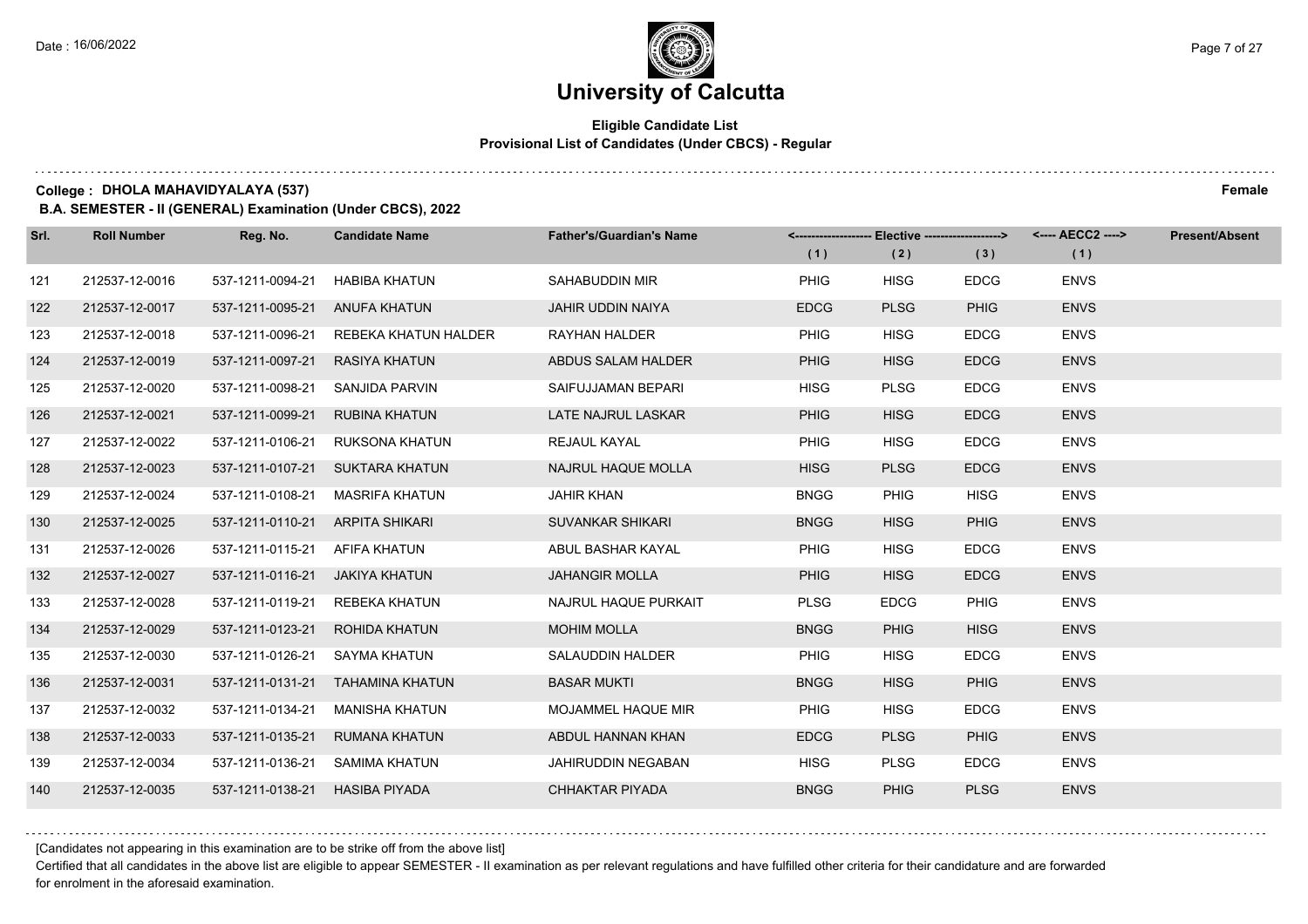#### **Eligible Candidate List Provisional List of Candidates (Under CBCS) - Regular**

**College : DHOLA MAHAVIDYALAYA (537) Female**

**B.A. SEMESTER - II (GENERAL) Examination (Under CBCS), 2022**

| Srl. | <b>Roll Number</b> | Reg. No.                       | <b>Candidate Name</b>              | <b>Father's/Guardian's Name</b> | (1)         | <-------------------- Elective -------------------><br>(2) | (3)         | (1)         | <b>Present/Absent</b> |
|------|--------------------|--------------------------------|------------------------------------|---------------------------------|-------------|------------------------------------------------------------|-------------|-------------|-----------------------|
| 141  | 212537-12-0036     | 537-1211-0139-21               | SAINUR KHATUN                      | <b>KARIM MOLLA</b>              | <b>BNGG</b> | <b>HISG</b>                                                | <b>PHIG</b> | <b>ENVS</b> |                       |
| 142  | 212537-12-0037     |                                | 537-1211-0140-21    ZENIBA SULTANA | <b>JAHANGIR LASKAR</b>          | <b>BNGG</b> | <b>PHIG</b>                                                | <b>PLSG</b> | <b>ENVS</b> |                       |
| 143  | 212537-12-0038     | 537-1211-0142-21 AJMIRA KHATUN |                                    | MD JALAL UDDIN GAZI             | <b>HISG</b> | <b>PLSG</b>                                                | <b>EDCG</b> | <b>ENVS</b> |                       |
| 144  | 212537-12-0039     |                                | 537-1211-0143-21 HEMANA PARVEEN    | ABDUR RAHIM KHAN                | <b>EDCG</b> | <b>PLSG</b>                                                | <b>PHIG</b> | <b>ENVS</b> |                       |
| 145  | 212537-12-0040     | 537-1211-0144-21               | NAFSIN KHANOM                      | LATE ABDUS SALAM PURKAIT        | <b>HISG</b> | <b>PLSG</b>                                                | <b>EDCG</b> | <b>ENVS</b> |                       |
| 146  | 212537-12-0041     | 537-1211-0146-21               | ASMIRA KHAN                        | <b>JALAL KHAN</b>               | <b>BNGG</b> | <b>PHIG</b>                                                | <b>HISG</b> | <b>ENVS</b> |                       |
| 147  | 212537-12-0042     | 537-1211-0147-21 AMINA KHATUN  |                                    | <b>AYNUL SEKH</b>               | PHIG        | <b>HISG</b>                                                | <b>EDCG</b> | <b>ENVS</b> |                       |
| 148  | 212537-12-0043     |                                | 537-1211-0148-21 MAHFUJA KHATUN    | <b>SOBAN HALDER</b>             | <b>PHIG</b> | <b>HISG</b>                                                | <b>EDCG</b> | <b>ENVS</b> |                       |
| 149  | 212537-12-0044     | 537-1211-0149-21               | RUBIA PURKAIT                      | <b>SAYEDALI PURKAIT</b>         | <b>BNGG</b> | <b>ENGG</b>                                                | <b>PLSG</b> | <b>ENVS</b> |                       |
| 150  | 212537-12-0046     | 537-1211-0154-21               | <b>RENUFA SHEIKH</b>               | <b>HASAN SHEIKH</b>             | <b>PHIG</b> | <b>HISG</b>                                                | <b>EDCG</b> | <b>ENVS</b> |                       |
| 151  | 212537-12-0047     | 537-1211-0155-21               | KHOYRUN NECHHA KHATUN              | KHOYRUL HALDER                  | PHIG        | <b>HISG</b>                                                | <b>EDCG</b> | <b>ENVS</b> |                       |
| 152  | 212537-12-0048     | 537-1211-0156-21 RESMA KHATUN  |                                    | SAHAJADA BOLDIA                 | <b>BNGG</b> | <b>PHIG</b>                                                | <b>HISG</b> | <b>ENVS</b> |                       |
| 153  | 212537-12-0049     | 537-1211-0157-21               | <b>RESMA KHATUN</b>                | ANOWAR HOSEIN LASKAR            | <b>EDCG</b> | <b>PLSG</b>                                                | <b>PHIG</b> | <b>ENVS</b> |                       |
| 154  | 212537-12-0050     | 537-1211-0160-21 SAYNA KHATUN  |                                    | RIYAJ UDDIN LASKAR              | <b>PHIG</b> | <b>HISG</b>                                                | <b>EDCG</b> | <b>ENVS</b> |                       |
| 155  | 212537-12-0051     | 537-1211-0166-21               | JAHIRA KHATUN HALDER               | SAIYAB HALDER                   | <b>PLSG</b> | <b>BNGG</b>                                                | <b>HISG</b> | <b>ENVS</b> |                       |
| 156  | 212537-12-0052     | 537-1211-0167-21 SALMA KHATUN  |                                    | ABDUL KADER MOLLA               | <b>EDCG</b> | <b>PLSG</b>                                                | <b>PHIG</b> | <b>ENVS</b> |                       |
| 157  | 212537-12-0053     | 537-1211-0171-21               | JASMINA KHATUN                     | NAFIJUDDIN NEGABAN              | PHIG        | <b>HISG</b>                                                | <b>EDCG</b> | <b>ENVS</b> |                       |
| 158  | 212537-12-0054     | 537-1211-0172-21               | <b>MANCHHURA KHATUN</b>            | <b>MAJID ALI HALDER</b>         | <b>PHIG</b> | <b>HISG</b>                                                | <b>EDCG</b> | <b>ENVS</b> |                       |
| 159  | 212537-12-0055     |                                | 537-1211-0173-21 FIRDAUSI KHATUN   | <b>FARUK HOSSAIN MIR</b>        | <b>PLSG</b> | <b>EDCG</b>                                                | <b>PHIG</b> | <b>ENVS</b> |                       |
| 160  | 212537-12-0056     |                                | 537-1211-0176-21 MANCHURA KHATUN   | <b>MARUF BAIDYA</b>             | <b>EDCG</b> | <b>PLSG</b>                                                | <b>PHIG</b> | <b>ENVS</b> |                       |

[Candidates not appearing in this examination are to be strike off from the above list]

Certified that all candidates in the above list are eligible to appear SEMESTER - II examination as per relevant regulations and have fulfilled other criteria for their candidature and are forwarded for enrolment in the aforesaid examination.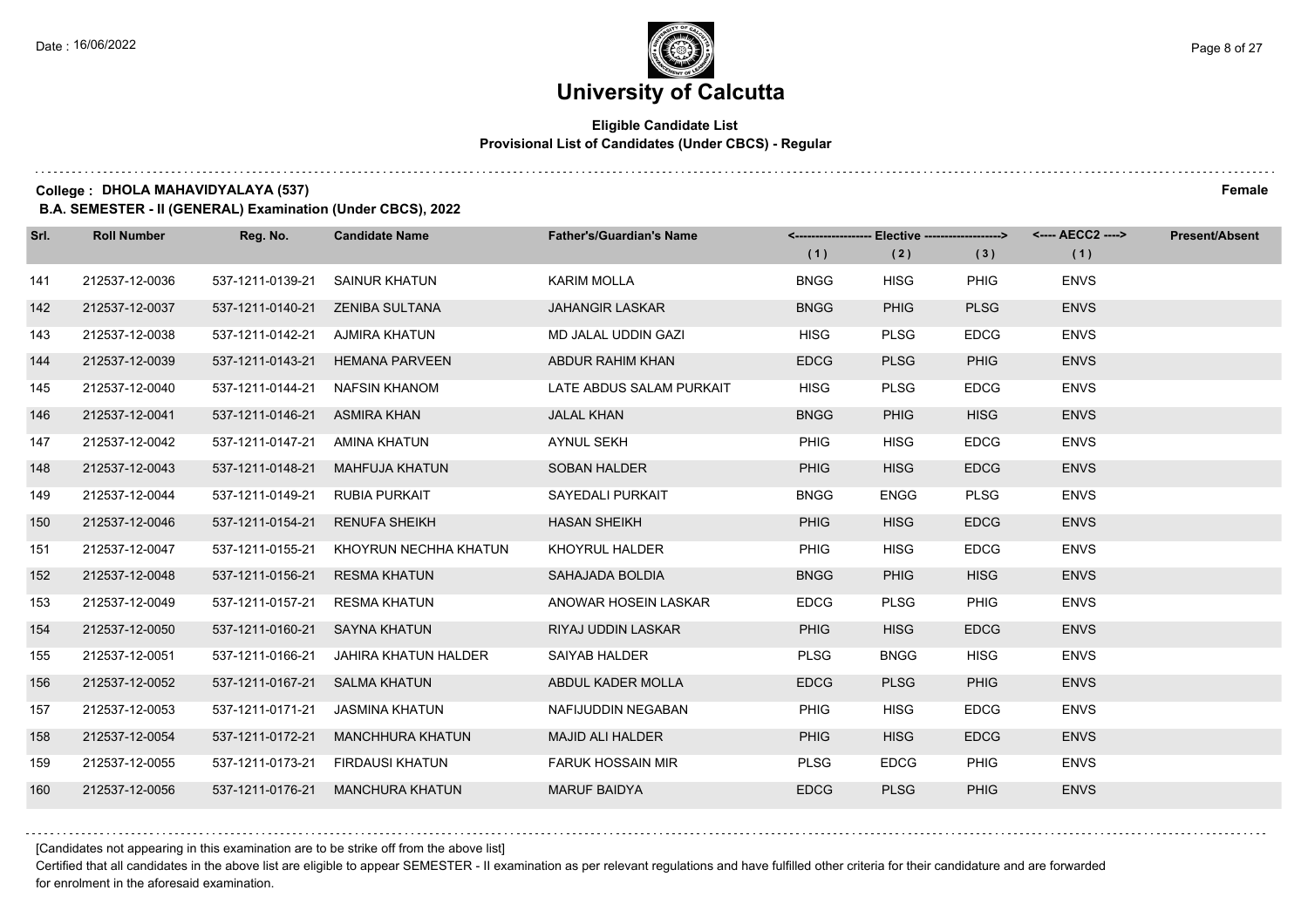#### **Eligible Candidate List Provisional List of Candidates (Under CBCS) - Regular**

**College : DHOLA MAHAVIDYALAYA (537) Female**

**B.A. SEMESTER - II (GENERAL) Examination (Under CBCS), 2022**

| Srl. | <b>Roll Number</b> | Reg. No.                       | <b>Candidate Name</b>                   | <b>Father's/Guardian's Name</b> | (1)         | <-------------------- Elective -------------------><br>(2) | (3)         | (1)         | <b>Present/Absent</b> |
|------|--------------------|--------------------------------|-----------------------------------------|---------------------------------|-------------|------------------------------------------------------------|-------------|-------------|-----------------------|
| 161  | 212537-12-0057     |                                | 537-1211-0178-21 SULTANA PARVIN         | NAZRUL GAYEN                    | <b>PLSG</b> | <b>BNGG</b>                                                | <b>HISG</b> | <b>ENVS</b> |                       |
| 162  | 212537-12-0058     |                                | 537-1211-0179-21 SUMAIYA KHATUN         | <b>ALAHIBOX MOLLA</b>           | <b>EDCG</b> | <b>PLSG</b>                                                | <b>PHIG</b> | <b>ENVS</b> |                       |
| 163  | 212537-12-0059     | 537-1211-0180-21 NAJRIFA SK    |                                         | <b>IFAJUDDIN SK</b>             | <b>BNGG</b> | <b>PHIG</b>                                                | <b>PLSG</b> | <b>ENVS</b> |                       |
| 164  | 212537-12-0060     |                                | 537-1211-0182-21 FULCHURA KHATUN        | <b>MASTAFA BHANGI</b>           | <b>BNGG</b> | <b>PHIG</b>                                                | <b>PLSG</b> | <b>ENVS</b> |                       |
| 165  | 212537-12-0061     |                                | 537-1211-0183-21 NAZMUNNEHAR KHATUN     | NAJIM UDDIN HALDER              | <b>HISG</b> | <b>PHIG</b>                                                | <b>PLSG</b> | <b>ENVS</b> |                       |
| 166  | 212537-12-0062     |                                | 537-1211-0184-21 NURMAHIMA MOLLA        | <b>MORSELIM MOLLA</b>           | <b>HISG</b> | <b>PHIG</b>                                                | <b>PLSG</b> | <b>ENVS</b> |                       |
| 167  | 212537-12-0063     | 537-1211-0190-21               | IMAMA KHATUN                            | ABDUR ROUF KHAN                 | <b>BNGG</b> | <b>PHIG</b>                                                | <b>EDCG</b> | <b>ENVS</b> |                       |
| 168  | 212537-12-0064     |                                | 537-1211-0196-21 SAMIMA KHATUN          | <b>SAIFUL PAIK</b>              | <b>PHIG</b> | <b>HISG</b>                                                | <b>EDCG</b> | <b>ENVS</b> |                       |
| 169  | 212537-12-0065     | 537-1211-0197-21 HASINA KHATUN |                                         | <b>ELIAS NAIYA</b>              | <b>PHIG</b> | <b>HISG</b>                                                | <b>EDCG</b> | <b>ENVS</b> |                       |
| 170  | 212537-12-0066     | 537-1211-0200-21 RUNA KHATUN   |                                         | <b>JAHIR UDDIN KHAN</b>         | <b>PHIG</b> | <b>HISG</b>                                                | <b>EDCG</b> | <b>ENVS</b> |                       |
| 171  | 212537-12-0067     |                                | 537-1211-0204-21 TAKBIRA KHATUN         | ABDUL MANNAN LASKAR             | <b>ARBG</b> | PHIG                                                       | <b>EDCG</b> | <b>ENVS</b> |                       |
| 172  | 212537-12-0068     |                                | 537-1211-0205-21 TASNIM PARVEEN         | FARQUE HOSSAIN PIYADA           | <b>BNGG</b> | <b>PHIG</b>                                                | <b>HISG</b> | <b>ENVS</b> |                       |
| 173  | 212537-12-0069     |                                | 537-1211-0212-21 MST NARE MAHABUBA PAIK | <b>GIYASUDDIN PAIK</b>          | <b>BNGG</b> | <b>PHIG</b>                                                | <b>PLSG</b> | <b>ENVS</b> |                       |
| 174  | 212537-12-0070     |                                | 537-1211-0213-21 TOIYABA KHATUN         | <b>AJIJUL SK</b>                | <b>PHIG</b> | <b>HISG</b>                                                | <b>EDCG</b> | <b>ENVS</b> |                       |
| 175  | 212537-12-0071     |                                | 537-1211-0216-21 RUHUN NESA KHATUN      | ABDUR RAHIM MOLLA               | <b>HISG</b> | <b>EDCG</b>                                                | PHIG        | <b>ENVS</b> |                       |
| 176  | 212537-12-0072     |                                | 537-1211-0219-21 SUMAIYA KHATUN         | <b>RAFIK UDDIN LASKAR</b>       | <b>EDCG</b> | <b>PLSG</b>                                                | <b>PHIG</b> | <b>ENVS</b> |                       |
| 177  | 212537-12-0073     | 537-1211-0220-21 NASIMA KHATUN |                                         | NURBAKTO HALDER                 | <b>PHIG</b> | <b>HISG</b>                                                | <b>EDCG</b> | <b>ENVS</b> |                       |
| 178  | 212537-12-0074     | 537-1211-0221-21 RUBINA KHATUN |                                         | <b>MOBARAK LASKAR</b>           | <b>PHIG</b> | <b>HISG</b>                                                | <b>EDCG</b> | <b>ENVS</b> |                       |
| 179  | 212537-12-0075     | 537-1211-0222-21 SANIYA KHATUN |                                         | ABDUR RAHAMAN LASKAR            | <b>HISG</b> | <b>PLSG</b>                                                | <b>EDCG</b> | <b>ENVS</b> |                       |
| 180  | 212537-12-0076     |                                | 537-1211-0223-21 AJMIRA KHATUN MOLLA    | AKRAM HOSSAIN MOLLA             | <b>PLSG</b> | <b>BNGG</b>                                                | <b>HISG</b> | <b>ENVS</b> |                       |

[Candidates not appearing in this examination are to be strike off from the above list]

Certified that all candidates in the above list are eligible to appear SEMESTER - II examination as per relevant regulations and have fulfilled other criteria for their candidature and are forwarded for enrolment in the aforesaid examination.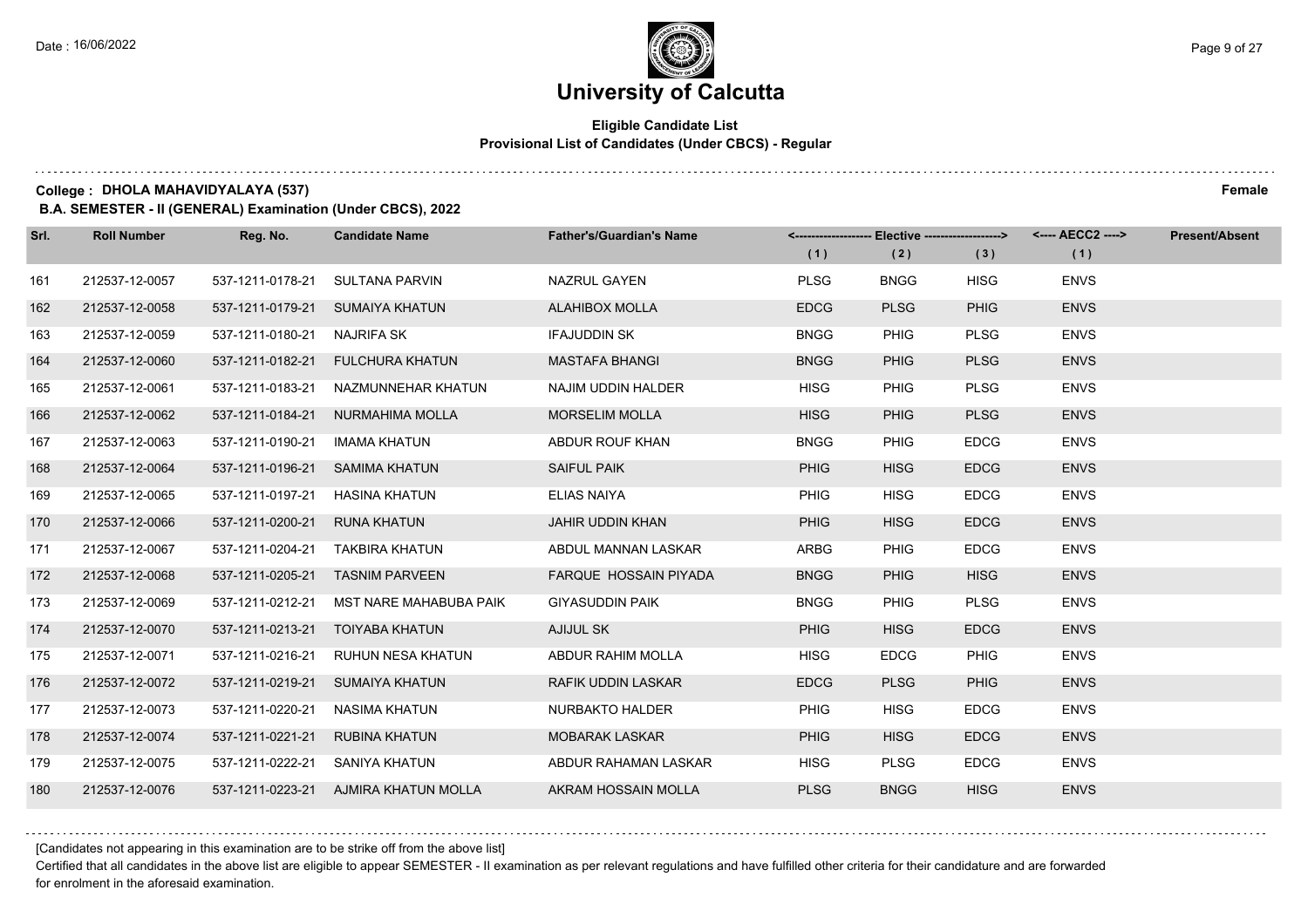#### **Eligible Candidate List Provisional List of Candidates (Under CBCS) - Regular**

#### **College : DHOLA MAHAVIDYALAYA (537) Female**

**B.A. SEMESTER - II (GENERAL) Examination (Under CBCS), 2022**

| Srl. | <b>Roll Number</b> | Reg. No.         | <b>Candidate Name</b>            | <b>Father's/Guardian's Name</b> |             | <------------------- Elective ------------------> |             | <---- AECC2 ----> | <b>Present/Absent</b> |
|------|--------------------|------------------|----------------------------------|---------------------------------|-------------|---------------------------------------------------|-------------|-------------------|-----------------------|
|      |                    |                  |                                  |                                 | (1)         | (2)                                               | (3)         | (1)               |                       |
| 181  | 212537-12-0077     | 537-1211-0224-21 | CHHAMUDA KHATUN                  | <b>MAHIUDDIN NEGABAN</b>        | <b>PHIG</b> | <b>HISG</b>                                       | <b>EDCG</b> | <b>ENVS</b>       |                       |
| 182  | 212537-12-0078     | 537-1211-0225-21 | <b>MASUMA LASKAR</b>             | <b>MOKADDES RAHAMAN LASKAR</b>  | <b>PHIG</b> | <b>HISG</b>                                       | <b>EDCG</b> | <b>ENVS</b>       |                       |
| 183  | 212537-12-0079     | 537-1211-0226-21 | ASMUDA KHATUN                    | MAHIUDDIN NEGABAN               | <b>PHIG</b> | <b>HISG</b>                                       | <b>EDCG</b> | <b>ENVS</b>       |                       |
| 184  | 212537-12-0080     |                  | 537-1211-0227-21 TAHARIMA BENIYA | <b>MONIRUL BENIYA</b>           | <b>BNGG</b> | <b>HISG</b>                                       | <b>PHIG</b> | <b>ENVS</b>       |                       |
| 185  | 212537-12-0081     | 537-1211-0228-21 | MUSLIMA KHATUN                   | SAFI UDDIN MOLLA                | <b>HISG</b> | <b>PLSG</b>                                       | <b>EDCG</b> | <b>ENVS</b>       |                       |
| 186  | 212537-12-0082     | 537-1211-0229-21 | <b>RAUFA KHATUN</b>              | <b>RAHAMAT PAIK</b>             | <b>PLSG</b> | <b>EDCG</b>                                       | <b>PHIG</b> | <b>ENVS</b>       |                       |
| 187  | 212537-12-0083     | 537-1211-0230-21 | SABINA KHATUN                    | <b>AKRAM MOLLA</b>              | <b>PLSG</b> | <b>BNGG</b>                                       | <b>HISG</b> | <b>ENVS</b>       |                       |
| 188  | 212537-12-0084     | 537-1211-0231-21 | <b>RUNA PARVIN</b>               | <b>MONIRUL ISLAM LASKAR</b>     | <b>BNGG</b> | <b>HISG</b>                                       | <b>PHIG</b> | <b>ENVS</b>       |                       |
| 189  | 212537-12-0085     | 537-1211-0232-21 | SALMA KHATUN NEGABAN             | ABDUS SALAM NEGABAN             | <b>PLSG</b> | <b>EDCG</b>                                       | <b>PHIG</b> | <b>ENVS</b>       |                       |
| 190  | 212537-12-0086     | 537-1211-0233-21 | NURJAHAN KHATUN                  | LATE HASEM NEGABAN              | <b>ARBG</b> | <b>PHIG</b>                                       | <b>EDCG</b> | <b>ENVS</b>       |                       |
| 191  | 212537-12-0087     | 537-1211-0234-21 | <b>HASNEBANU KHATUN</b>          | <b>HASEM NEGABAN</b>            | <b>PLSG</b> | <b>EDCG</b>                                       | <b>PHIG</b> | <b>ENVS</b>       |                       |
| 192  | 212537-12-0088     | 537-1211-0235-21 | <b>SARIFA KHATUN</b>             | ABU JAFAR MIR                   | <b>PHIG</b> | <b>HISG</b>                                       | <b>EDCG</b> | <b>ENVS</b>       |                       |
| 193  | 212537-12-0089     | 537-1211-0236-21 | NAJIRA KHATUN                    | <b>SAOKAT MIR</b>               | <b>HISG</b> | <b>PLSG</b>                                       | <b>EDCG</b> | <b>ENVS</b>       |                       |
| 194  | 212537-12-0090     | 537-1211-0238-21 | JEMIMA KHATUN                    | <b>JAHANGIR HALDER</b>          | <b>PLSG</b> | <b>HISG</b>                                       | <b>PHIG</b> | <b>ENVS</b>       |                       |
| 195  | 212537-12-0091     | 537-1211-0239-21 | SAHEBA KHATUN                    | SAHIDULLA PAIK                  | PHIG        | <b>ENGG</b>                                       | <b>EDCG</b> | <b>ENVS</b>       |                       |
| 196  | 212537-12-0092     | 537-1211-0240-21 | SANJIDA PAIK                     | <b>MAJAMMEL PAIK</b>            | <b>HISG</b> | <b>PLSG</b>                                       | <b>EDCG</b> | <b>ENVS</b>       |                       |
| 197  | 212537-12-0093     | 537-1211-0243-21 | KARIMA MOLLA                     | <b>KARIM MOLLA</b>              | <b>HISG</b> | <b>PLSG</b>                                       | <b>EDCG</b> | <b>ENVS</b>       |                       |
| 198  | 212537-12-0094     | 537-1211-0244-21 | NAJIFA KHATUN                    | <b>SABIR HOSSAIN LASKAR</b>     | <b>PHIG</b> | <b>HISG</b>                                       | <b>EDCG</b> | <b>ENVS</b>       |                       |
| 199  | 212537-12-0095     | 537-1211-0245-21 | SAHANI KHATUN                    | SIRAJUL MOLLA                   | <b>PHIG</b> | <b>HISG</b>                                       | <b>EDCG</b> | <b>ENVS</b>       |                       |
| 200  | 212537-12-0096     | 537-1211-0246-21 | KULSUM KHATUN PAIK               | MD ABUL HASEM PAIK              | <b>PHIG</b> | <b>HISG</b>                                       | <b>EDCG</b> | <b>ENVS</b>       |                       |

[Candidates not appearing in this examination are to be strike off from the above list]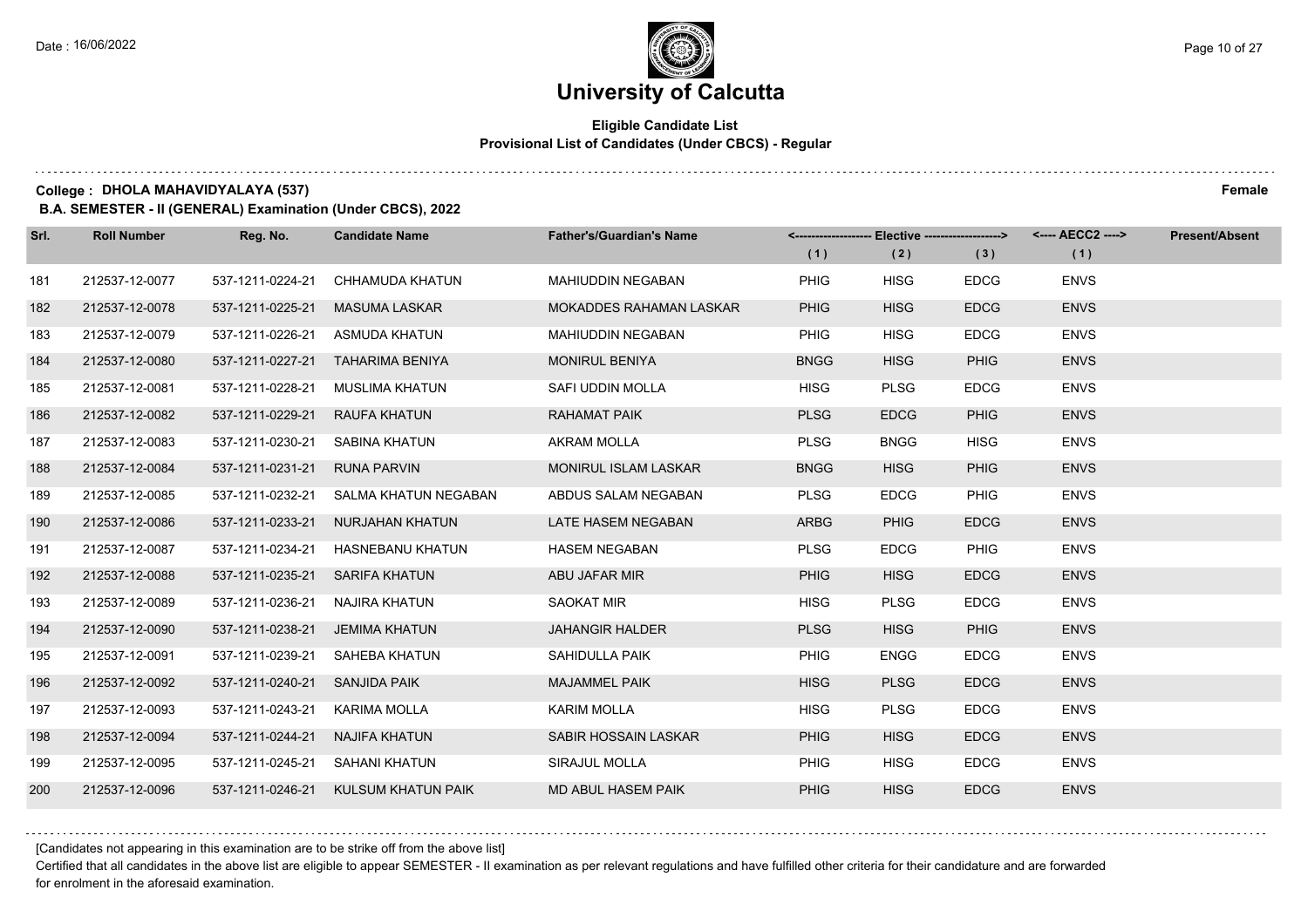#### **Eligible Candidate List Provisional List of Candidates (Under CBCS) - Regular**

#### **College : DHOLA MAHAVIDYALAYA (537) Female**

**B.A. SEMESTER - II (GENERAL) Examination (Under CBCS), 2022**

| Srl. | <b>Roll Number</b> | Reg. No.                       | <b>Candidate Name</b>                   | <b>Father's/Guardian's Name</b> | (1)         | <------------------- Elective -------------------><br>(2) | (3)         | <---- AECC2 ----><br>(1) | Present/Absent |
|------|--------------------|--------------------------------|-----------------------------------------|---------------------------------|-------------|-----------------------------------------------------------|-------------|--------------------------|----------------|
| 201  | 212537-12-0097     | 537-1211-0249-21               | ASIA KHATUN                             | ANSAR ALI SEKH                  | <b>EDCG</b> | <b>PLSG</b>                                               | <b>PHIG</b> | <b>ENVS</b>              |                |
| 202  | 212537-12-0098     |                                | 537-1211-0250-21 RENUJA KHATUN MISTRI   | <b>MOMIN MISTRI</b>             | <b>PLSG</b> | <b>EDCG</b>                                               | <b>PHIG</b> | <b>ENVS</b>              |                |
| 203  | 212537-12-0099     |                                | 537-1211-0251-21 TAHARINA KHATUN HALDER | <b>FARUK HOSSAIN HALDER</b>     | <b>PLSG</b> | <b>EDCG</b>                                               | PHIG        | <b>ENVS</b>              |                |
| 204  | 212537-12-0100     | 537-1211-0252-21 LILUFA LASKAR |                                         | <b>JAHIR LASKAR</b>             | <b>PHIG</b> | <b>HISG</b>                                               | <b>EDCG</b> | <b>ENVS</b>              |                |
| 205  | 212537-12-0101     | 537-1211-0253-21 RAKIJA LASKAR |                                         | <b>MANIRUL LASKAR</b>           | <b>PHIG</b> | <b>HISG</b>                                               | <b>EDCG</b> | <b>ENVS</b>              |                |
| 206  | 212537-12-0102     |                                | 537-1211-0254-21 HOSNEYARA KHATUN       | <b>HASEM ALI NEGABAN</b>        | <b>EDCG</b> | <b>BNGG</b>                                               | <b>HISG</b> | <b>ENVS</b>              |                |
| 207  | 212537-12-0103     | 537-1211-0255-21 NASIFA KHATUN |                                         | <b>NASIRUDDIN PAIK</b>          | <b>EDCG</b> | <b>PLSG</b>                                               | <b>PHIG</b> | <b>ENVS</b>              |                |
| 208  | 212537-12-0104     | 537-1211-0256-21 AMINA HALDER  |                                         | AMANULLA HALDER                 | <b>HISG</b> | <b>PLSG</b>                                               | <b>EDCG</b> | <b>ENVS</b>              |                |
| 209  | 212537-12-0105     |                                | 537-1211-0259-21 CABIKUNNESSARUN KHATUN | <b>CHAIFUDDIN PAIK</b>          | <b>HISG</b> | <b>PLSG</b>                                               | <b>EDCG</b> | <b>ENVS</b>              |                |
| 210  | 212537-12-0106     |                                | 537-1211-0260-21 NAZIBA PARVEEN         | NAZMUR HOSSAIN GAYEN            | <b>HISG</b> | <b>PLSG</b>                                               | <b>EDCG</b> | <b>ENVS</b>              |                |
| 211  | 212537-12-0107     |                                | 537-1211-0261-21 NARGIS KHATUN          | <b>HASMOT PAIK</b>              | <b>EDCG</b> | <b>PLSG</b>                                               | <b>PHIG</b> | <b>ENVS</b>              |                |
| 212  | 212537-12-0108     |                                | 537-1211-0262-21 SANJIDA KHATUN         | SAHARAB ALI LASKAR              | <b>PLSG</b> | <b>EDCG</b>                                               | <b>PHIG</b> | <b>ENVS</b>              |                |
| 213  | 212537-12-0109     |                                | 537-1211-0263-21 MASUMA KHATUN          | <b>MOKLESUR MOLLA</b>           | <b>PLSG</b> | <b>HISG</b>                                               | <b>PHIG</b> | <b>ENVS</b>              |                |
| 214  | 212537-12-0110     | 537-1211-0264-21 RUMAIYA PAIK  |                                         | ROHIM BOX PAIK                  | <b>BNGG</b> | <b>HISG</b>                                               | <b>PHIG</b> | <b>ENVS</b>              |                |
| 215  | 212537-12-0111     |                                | 537-1211-0266-21    FARHANA HALDER      | <b>FARID HALDER</b>             | <b>HISG</b> | <b>PLSG</b>                                               | <b>EDCG</b> | <b>ENVS</b>              |                |
| 216  | 212537-12-0112     | 537-1211-0268-21 NURSABA RAJ   |                                         | <b>YEASIN RAJ</b>               | <b>PHIG</b> | <b>HISG</b>                                               | <b>EDCG</b> | <b>ENVS</b>              |                |
| 217  | 212537-12-0113     |                                | 537-1211-0269-21 ACHMINA KHATUN         | JAHURUL HAQUE HALDER            | <b>PHIG</b> | <b>HISG</b>                                               | <b>EDCG</b> | <b>ENVS</b>              |                |
| 218  | 212537-12-0114     | 537-1211-0274-21 ABIDA KHATUN  |                                         | ABDUL HAI MIR                   | <b>PHIG</b> | <b>HISG</b>                                               | <b>EDCG</b> | <b>ENVS</b>              |                |
| 219  | 212537-12-0115     | 537-1211-0275-21 RIJIYA KHATUN |                                         | ABDUL HANNAN MIR                | <b>PHIG</b> | <b>HISG</b>                                               | <b>EDCG</b> | <b>ENVS</b>              |                |
| 220  | 212537-12-0116     | 537-1211-0276-21 NARGIS KHATUN |                                         | NAJRUL KAYAL                    | <b>PLSG</b> | <b>HISG</b>                                               | <b>PHIG</b> | <b>ENVS</b>              |                |

[Candidates not appearing in this examination are to be strike off from the above list]

Certified that all candidates in the above list are eligible to appear SEMESTER - II examination as per relevant regulations and have fulfilled other criteria for their candidature and are forwarded for enrolment in the aforesaid examination.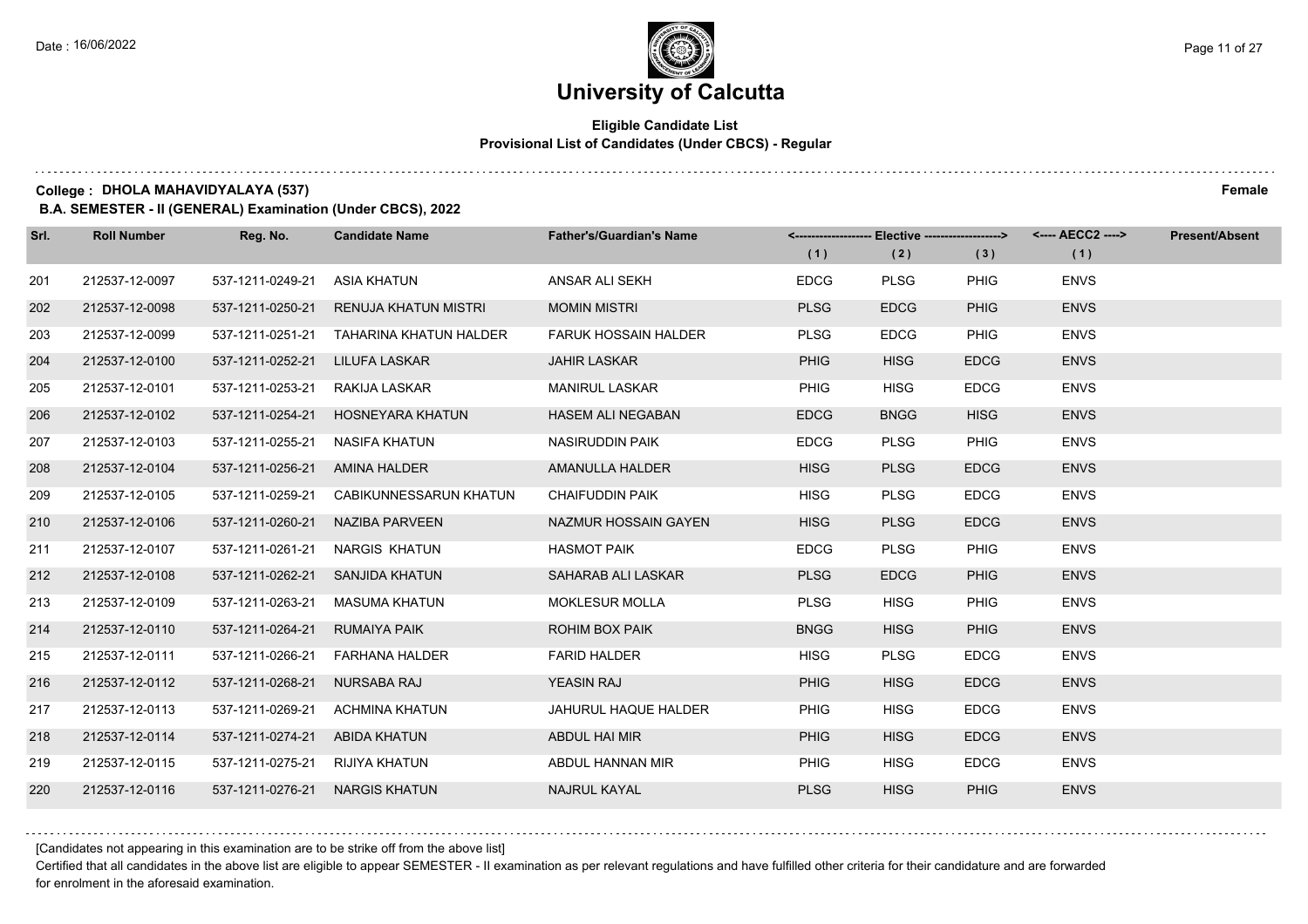#### **Eligible Candidate List Provisional List of Candidates (Under CBCS) - Regular**

#### **College : DHOLA MAHAVIDYALAYA (537) Female**

**B.A. SEMESTER - II (GENERAL) Examination (Under CBCS), 2022**

| Srl. | <b>Roll Number</b> | Reg. No.         | <b>Candidate Name</b>            | <b>Father's/Guardian's Name</b> |             | <------------------- Elective -------------------> |             | <---- AECC2 ----> | <b>Present/Absent</b> |
|------|--------------------|------------------|----------------------------------|---------------------------------|-------------|----------------------------------------------------|-------------|-------------------|-----------------------|
|      |                    |                  |                                  |                                 | (1)         | (2)                                                | (3)         | (1)               |                       |
| 221  | 212537-12-0117     | 537-1211-0277-21 | JENIVA KHATUN                    | <b>GOLAM RAHAMAN GAZI</b>       | <b>PHIG</b> | <b>HISG</b>                                        | <b>EDCG</b> | <b>ENVS</b>       |                       |
| 222  | 212537-12-0118     | 537-1211-0281-21 | SANUYARA KHATUN                  | <b>JAHIRUDDIN NAIYA</b>         | <b>PLSG</b> | <b>EDCG</b>                                        | <b>PHIG</b> | <b>ENVS</b>       |                       |
| 223  | 212537-12-0119     | 537-1211-0283-21 | RASHIYA KHATUN                   | RAMJAN PEADA                    | <b>PHIG</b> | <b>HISG</b>                                        | <b>EDCG</b> | <b>ENVS</b>       |                       |
| 224  | 212537-12-0120     | 537-1211-0289-21 | TAUHIDA KHATUN                   | <b>GIASUDDIN HALDER</b>         | <b>HISG</b> | <b>PLSG</b>                                        | <b>EDCG</b> | <b>ENVS</b>       |                       |
| 225  | 212537-12-0121     | 537-1211-0290-21 | <b>MANISHA KHATUN</b>            | <b>MAIDUL ISLAM LASKAR</b>      | <b>PLSG</b> | <b>BNGG</b>                                        | <b>HISG</b> | <b>ENVS</b>       |                       |
| 226  | 212537-12-0122     | 537-1211-0294-21 | <b>MONIRA KHATUN</b>             | <b>JULFIKAR KHAN</b>            | <b>HISG</b> | <b>PLSG</b>                                        | <b>EDCG</b> | <b>ENVS</b>       |                       |
| 227  | 212537-12-0123     | 537-1211-0298-21 | MASUMA KHATUN                    | REJAUL HAQUE PURKAIT            | <b>PHIG</b> | <b>HISG</b>                                        | <b>EDCG</b> | <b>ENVS</b>       |                       |
| 228  | 212537-12-0124     | 537-1211-0303-21 | ROHIDA KHATUN                    | <b>JAHARUL JAMADAR</b>          | <b>PHIG</b> | <b>HISG</b>                                        | <b>EDCG</b> | <b>ENVS</b>       |                       |
| 229  | 212537-12-0125     | 537-1211-0311-21 | RUBINA KHATUN                    | ABUL FALAK PAIK                 | <b>PHIG</b> | <b>HISG</b>                                        | <b>EDCG</b> | <b>ENVS</b>       |                       |
| 230  | 212537-12-0126     | 537-1211-0314-21 | ANGURI KHATUN                    | <b>MAIMUR PIYADA</b>            | <b>PLSG</b> | <b>EDCG</b>                                        | <b>PHIG</b> | <b>ENVS</b>       |                       |
| 231  | 212537-12-0127     | 537-1211-0318-21 | OYAHIDA HALDAR                   | ABDUR RAHIM HALDAR              | <b>EDCG</b> | <b>PLSG</b>                                        | <b>PHIG</b> | <b>ENVS</b>       |                       |
| 232  | 212537-12-0128     | 537-1211-0322-21 | RAJIYA KHATUN                    | ABDULLA MOLLA                   | <b>PLSG</b> | <b>EDCG</b>                                        | <b>PHIG</b> | <b>ENVS</b>       |                       |
| 233  | 212537-12-0129     | 537-1211-0323-21 | <b>RASIA KHATUN</b>              | ABDULLA MOLLA                   | <b>PLSG</b> | <b>EDCG</b>                                        | <b>PHIG</b> | <b>ENVS</b>       |                       |
| 234  | 212537-12-0130     | 537-1211-0324-21 | <b>MODINA KHATUN</b>             | RAHIM ALI MOLLA                 | <b>PHIG</b> | <b>HISG</b>                                        | <b>EDCG</b> | <b>ENVS</b>       |                       |
| 235  | 212537-12-0131     | 537-1211-0325-21 | KOHINUR KHATUN                   | NACHHIM ALI MOLLA               | <b>PHIG</b> | <b>HISG</b>                                        | <b>EDCG</b> | <b>ENVS</b>       |                       |
| 236  | 212537-12-0132     | 537-1211-0326-21 | NASIMA KHATUN                    | <b>NAJIM SARDAR</b>             | <b>PHIG</b> | <b>HISG</b>                                        | <b>EDCG</b> | <b>ENVS</b>       |                       |
| 237  | 212537-12-0133     | 537-1211-0328-21 | <b>MAFUJA KHATUN</b>             | KUTUBUDDIN MOLLA                | <b>PHIG</b> | <b>HISG</b>                                        | <b>EDCG</b> | <b>ENVS</b>       |                       |
| 238  | 212537-12-0134     | 537-1211-0329-21 | <b>MST RUKSANA KHATUN</b>        | <b>HABIBULLA MOLLA</b>          | <b>HISG</b> | <b>PHIG</b>                                        | <b>PLSG</b> | <b>ENVS</b>       |                       |
| 239  | 212537-12-0135     | 537-1211-0331-21 | <b>HALIMA KHATUN</b>             | UNUS LASKAR                     | <b>HISG</b> | <b>PLSG</b>                                        | <b>EDCG</b> | <b>ENVS</b>       |                       |
| 240  | 212537-12-0136     |                  | 537-1211-0336-21 SANOWARA KHATUN | <b>NUR HOSSAIN GAZI</b>         | <b>HISG</b> | <b>PLSG</b>                                        | <b>EDCG</b> | <b>ENVS</b>       |                       |

[Candidates not appearing in this examination are to be strike off from the above list]

Certified that all candidates in the above list are eligible to appear SEMESTER - II examination as per relevant regulations and have fulfilled other criteria for their candidature and are forwarded for enrolment in the aforesaid examination.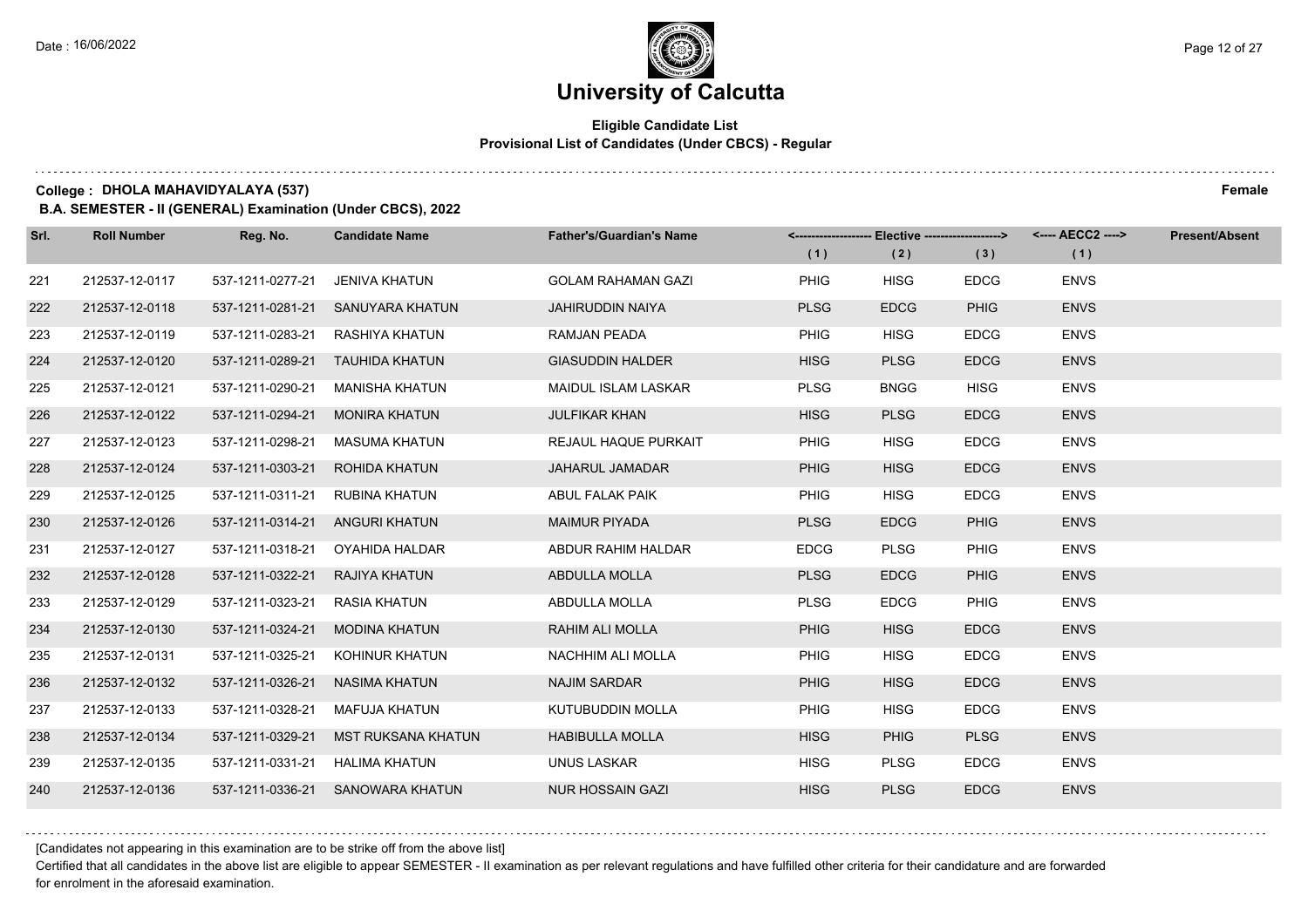#### **Eligible Candidate List Provisional List of Candidates (Under CBCS) - Regular**

#### **College : DHOLA MAHAVIDYALAYA (537) Female**

**B.A. SEMESTER - II (GENERAL) Examination (Under CBCS), 2022**

| Srl. | <b>Roll Number</b> | Reg. No.         | <b>Candidate Name</b> | <b>Father's/Guardian's Name</b> |             | <-------------------- Elective -------------------> |             | <---- AECC2 ----> | <b>Present/Absent</b> |
|------|--------------------|------------------|-----------------------|---------------------------------|-------------|-----------------------------------------------------|-------------|-------------------|-----------------------|
|      |                    |                  |                       |                                 | (1)         | (2)                                                 | (3)         | (1)               |                       |
| 241  | 212537-12-0137     | 537-1211-0340-21 | NOORFA KHATUN         | <b>NUR HOSSAIN MOLLA</b>        | <b>PHIG</b> | <b>HISG</b>                                         | <b>EDCG</b> | <b>ENVS</b>       |                       |
| 242  | 212537-12-0138     | 537-1211-0344-21 | <b>CHHAYMA KHATUN</b> | <b>MUCHHA JATUYA</b>            | <b>BNGG</b> | <b>HISG</b>                                         | <b>PHIG</b> | <b>ENVS</b>       |                       |
| 243  | 212537-12-0139     | 537-1211-0349-21 | MASUMA KHATUN         | ALAUDDIN HALDAR                 | <b>HISG</b> | <b>PLSG</b>                                         | <b>EDCG</b> | <b>ENVS</b>       |                       |
| 244  | 212537-12-0140     | 537-1211-0352-21 | MASUBA KHATUN         | NUR AHAMMAD MIR                 | <b>PHIG</b> | <b>HISG</b>                                         | <b>EDCG</b> | <b>ENVS</b>       |                       |
| 245  | 212537-12-0141     | 537-1211-0359-21 | <b>MONIRA KHATUN</b>  | <b>MOYAJJAN KHAN</b>            | <b>PLSG</b> | <b>EDCG</b>                                         | <b>PHIG</b> | <b>ENVS</b>       |                       |
| 246  | 212537-12-0142     | 537-1211-0360-21 | UMME KULSUM PIYADA    | ABDUL KADER PIYADA              | <b>PHIG</b> | <b>HISG</b>                                         | <b>EDCG</b> | <b>ENVS</b>       |                       |
| 247  | 212537-12-0143     | 537-1211-0368-21 | ANJUARA KHATUN        | KUMARUDDIN PURKAIT              | <b>BNGG</b> | <b>HISG</b>                                         | <b>PHIG</b> | <b>ENVS</b>       |                       |
| 248  | 212537-12-0144     | 537-1211-0375-21 | SAJJINA KHATUN        | <b>TAHARUL HAQUE MOLLA</b>      | <b>BNGG</b> | <b>HISG</b>                                         | <b>PHIG</b> | <b>ENVS</b>       |                       |
| 249  | 212537-12-0145     | 537-1211-0376-21 | <b>NIPA HALDAR</b>    | RANJAN HALDAR                   | <b>BNGG</b> | <b>HISG</b>                                         | <b>PHIG</b> | <b>ENVS</b>       |                       |
| 250  | 212537-12-0146     | 537-1211-0377-21 | <b>MONIKA HALDAR</b>  | <b>RANJAN HALDAR</b>            | <b>BNGG</b> | <b>HISG</b>                                         | <b>PHIG</b> | <b>ENVS</b>       |                       |
| 251  | 212537-12-0147     | 537-1211-0379-21 | DILARA KHATUN         | DIL MAHAMMAD GAZI               | <b>HISG</b> | <b>ARBG</b>                                         | <b>EDCG</b> | <b>ENVS</b>       |                       |
| 252  | 212537-12-0148     | 537-1211-0382-21 | KARIMA KHATUN         | <b>MD ANSAR MOLLA</b>           | <b>PHIG</b> | <b>HISG</b>                                         | <b>EDCG</b> | <b>ENVS</b>       |                       |
| 253  | 212537-12-0149     | 537-1211-0383-21 | JULEKHA LASKAR        | <b>PALAN LASKAR</b>             | <b>BNGG</b> | <b>HISG</b>                                         | <b>PHIG</b> | <b>ENVS</b>       |                       |
| 254  | 212537-12-0150     | 537-1211-0384-21 | MAFUJA KHATUN         | MAIN UDDIN HALDAR               | <b>PHIG</b> | <b>HISG</b>                                         | <b>EDCG</b> | <b>ENVS</b>       |                       |
| 255  | 212537-12-0151     | 537-1211-0385-21 | AFIFA NASRIN          | HASANUJJAMAN MIR                | <b>GEOG</b> | <b>HISG</b>                                         | <b>PLSG</b> | <b>ENVS</b>       |                       |
| 256  | 212537-12-0152     | 537-1211-0386-21 | ANJUARA KHATUN        | <b>ANCHHAR LASKAR</b>           | <b>BNGG</b> | <b>PHIG</b>                                         | <b>HISG</b> | <b>ENVS</b>       |                       |
| 257  | 212537-12-0153     | 537-1211-0388-21 | <b>AJMIRA KHATUN</b>  | AFTUB UDDIN SK                  | <b>BNGG</b> | <b>PHIG</b>                                         | <b>HISG</b> | <b>ENVS</b>       |                       |
| 258  | 212537-12-0154     | 537-1212-0088-21 | <b>MANDIRA SARDAR</b> | <b>RATNESWAR SARDAR</b>         | <b>EDCG</b> | <b>PLSG</b>                                         | <b>PHIG</b> | <b>ENVS</b>       |                       |
| 259  | 212537-12-0155     | 537-1212-0105-21 | PRITILIKA HALDER      | PINTU HALDER                    | <b>EDCG</b> | <b>PHIG</b>                                         | <b>PLSG</b> | <b>ENVS</b>       |                       |
| 260  | 212537-12-0156     | 537-1212-0109-21 | <b>PRITIKONA PAIK</b> | <b>KARTIK PAIK</b>              | <b>PHIG</b> | <b>HISG</b>                                         | <b>EDCG</b> | <b>ENVS</b>       |                       |

[Candidates not appearing in this examination are to be strike off from the above list]

Certified that all candidates in the above list are eligible to appear SEMESTER - II examination as per relevant regulations and have fulfilled other criteria for their candidature and are forwarded for enrolment in the aforesaid examination.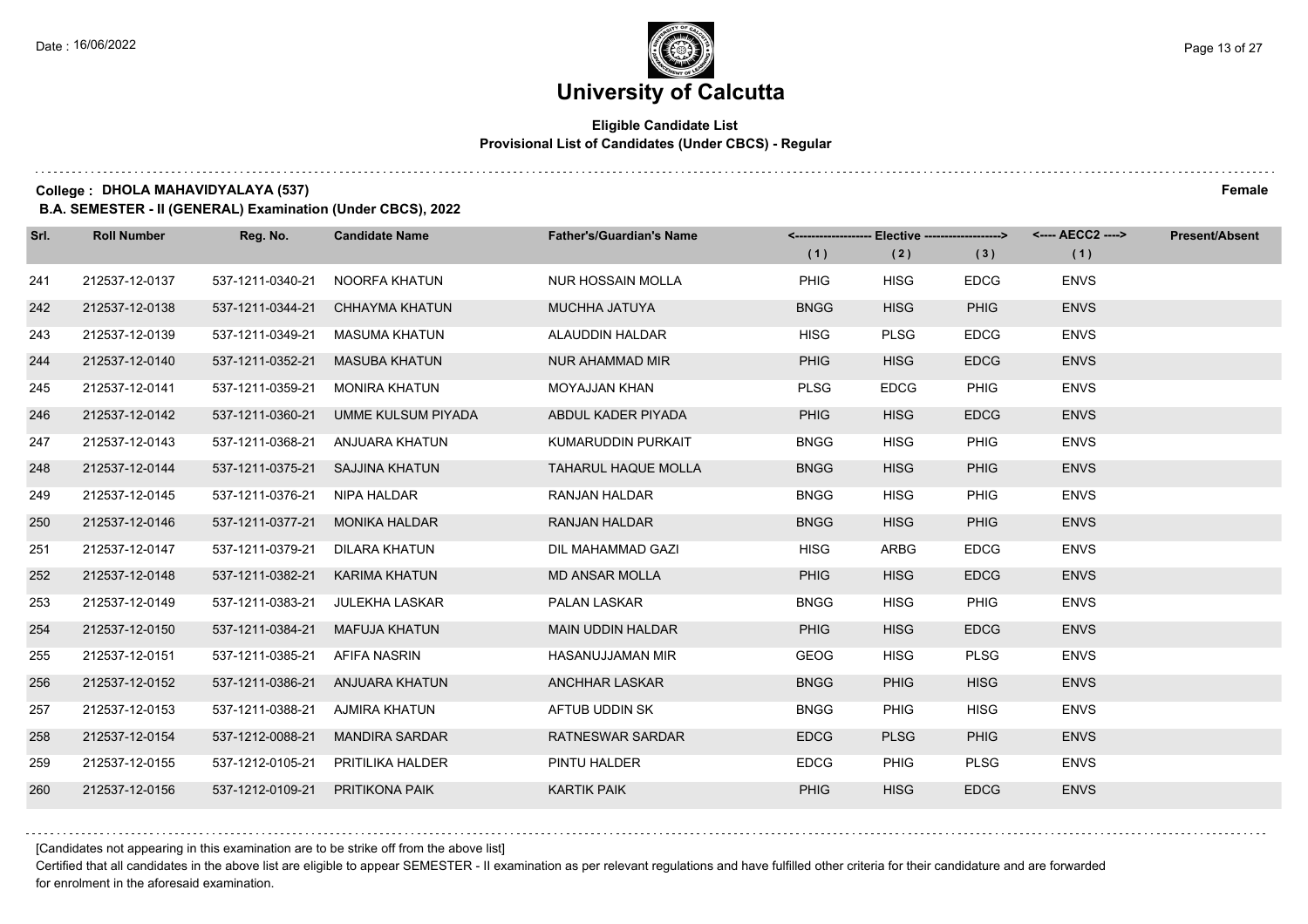#### **Eligible Candidate List Provisional List of Candidates (Under CBCS) - Regular**

#### **College : DHOLA MAHAVIDYALAYA (537) Female**

**B.A. SEMESTER - II (GENERAL) Examination (Under CBCS), 2022**

| Srl. | <b>Roll Number</b> | Reg. No.         | <b>Candidate Name</b>             | <b>Father's/Guardian's Name</b> |             | <------------------- Elective -------------------> |             | <---- AECC2 ----> | <b>Present/Absent</b> |
|------|--------------------|------------------|-----------------------------------|---------------------------------|-------------|----------------------------------------------------|-------------|-------------------|-----------------------|
|      |                    |                  |                                   |                                 | (1)         | (2)                                                | (3)         | (1)               |                       |
| 261  | 212537-12-0157     | 537-1212-0112-21 | LABANI NASKAR                     | <b>BIRAT CH NASKAR</b>          | <b>PLSG</b> | <b>EDCG</b>                                        | <b>PHIG</b> | <b>ENVS</b>       |                       |
| 262  | 212537-12-0158     | 537-1212-0128-21 | SHIBANI HALDER                    | <b>SWAPAN HALDER</b>            | <b>PLSG</b> | <b>BNGG</b>                                        | <b>HISG</b> | <b>ENVS</b>       |                       |
| 263  | 212537-12-0159     | 537-1212-0132-21 | <b>GITA SHIKARI</b>               | <b>TAPAS SHIKARI</b>            | <b>BNGG</b> | <b>HISG</b>                                        | <b>PHIG</b> | <b>ENVS</b>       |                       |
| 264  | 212537-12-0160     | 537-1212-0163-21 | PALI KHAN                         | PARITOSH KHAN                   | <b>PHIG</b> | <b>HISG</b>                                        | <b>EDCG</b> | <b>ENVS</b>       |                       |
| 265  | 212537-12-0161     | 537-1212-0164-21 | NIVA MONDAL                       | <b>MANTURAM MONDAL</b>          | <b>BNGG</b> | <b>HISG</b>                                        | <b>PHIG</b> | <b>ENVS</b>       |                       |
| 266  | 212537-12-0162     | 537-1212-0174-21 | <b>ITI HALDER</b>                 | DHANANJAY HALDER                | <b>PLSG</b> | <b>EDCG</b>                                        | <b>PHIG</b> | <b>ENVS</b>       |                       |
| 267  | 212537-12-0163     |                  | 537-1212-0181-21 SUPARNA MONDAL   | SEBAPADA MONDAL                 | <b>BNGG</b> | <b>HISG</b>                                        | <b>PHIG</b> | <b>ENVS</b>       |                       |
| 268  | 212537-12-0164     |                  | 537-1212-0209-21 TANUSHREE SARDAR | <b>MOHAN SARDAR</b>             | <b>HISG</b> | <b>PLSG</b>                                        | <b>EDCG</b> | <b>ENVS</b>       |                       |
| 269  | 212537-12-0165     | 537-1212-0210-21 | <b>RIYA HALDER</b>                | <b>SUBARNA HALDER</b>           | <b>HISG</b> | <b>PLSG</b>                                        | <b>EDCG</b> | <b>ENVS</b>       |                       |
| 270  | 212537-12-0166     | 537-1212-0211-21 | SHIKHA NASKAR                     | <b>NIMAI NASKAR</b>             | <b>EDCG</b> | <b>PLSG</b>                                        | <b>PHIG</b> | <b>ENVS</b>       |                       |
| 271  | 212537-12-0167     | 537-1212-0271-21 | SUSMITA NASKAR                    | THAKUR PADA NASKAR              | <b>EDCG</b> | <b>PLSG</b>                                        | <b>PHIG</b> | <b>ENVS</b>       |                       |
| 272  | 212537-12-0168     | 537-1212-0293-21 | RIYA BAIDYA                       | SHISHUPAL BAIDYA                | <b>PLSG</b> | <b>BNGG</b>                                        | <b>HISG</b> | <b>ENVS</b>       |                       |
| 273  | 212537-12-0169     | 537-1212-0301-21 | <b>RITA MONDAL</b>                | ARABINDA MONDAL                 | <b>HISG</b> | <b>PLSG</b>                                        | <b>EDCG</b> | <b>ENVS</b>       |                       |
| 274  | 212537-12-0170     | 537-1214-0058-21 | <b>RUBINA KHATUN</b>              | SAHAJEL GAZI                    | <b>HISG</b> | <b>ARBG</b>                                        | <b>EDCG</b> | <b>ENVS</b>       |                       |
| 275  | 212537-12-0171     | 537-1214-0061-21 | <b>NASIRA KHATUN</b>              | JAMAL UDDIN GAZI                | <b>HISG</b> | <b>PHIG</b>                                        | <b>PLSG</b> | <b>ENVS</b>       |                       |
| 276  | 212537-12-0172     | 537-1214-0062-21 | TAHMINA KHATUN                    | <b>BASIR AHAMED KHAN</b>        | <b>PHIG</b> | <b>HISG</b>                                        | <b>EDCG</b> | <b>ENVS</b>       |                       |
| 277  | 212537-12-0173     | 537-1214-0063-21 | SABANA KHAN                       | MOYAZZEN KHAN                   | <b>PHIG</b> | <b>HISG</b>                                        | <b>EDCG</b> | <b>ENVS</b>       |                       |
| 278  | 212537-12-0174     | 537-1214-0070-21 | RAKIBA KHATUN                     | AKHTAR ALI KHAN                 | <b>HISG</b> | <b>PLSG</b>                                        | <b>EDCG</b> | <b>ENVS</b>       |                       |
| 279  | 212537-12-0175     | 537-1214-0078-21 | RIJIYA KHATUN                     | <b>SULTAN PAIK</b>              | <b>PHIG</b> | <b>HISG</b>                                        | <b>EDCG</b> | <b>ENVS</b>       |                       |
| 280  | 212537-12-0176     | 537-1214-0079-21 | KASHMIRA KHATUN                   | <b>BASER ALI PAIK</b>           | <b>PHIG</b> | <b>HISG</b>                                        | <b>EDCG</b> | <b>ENVS</b>       |                       |

[Candidates not appearing in this examination are to be strike off from the above list]

Certified that all candidates in the above list are eligible to appear SEMESTER - II examination as per relevant regulations and have fulfilled other criteria for their candidature and are forwarded for enrolment in the aforesaid examination.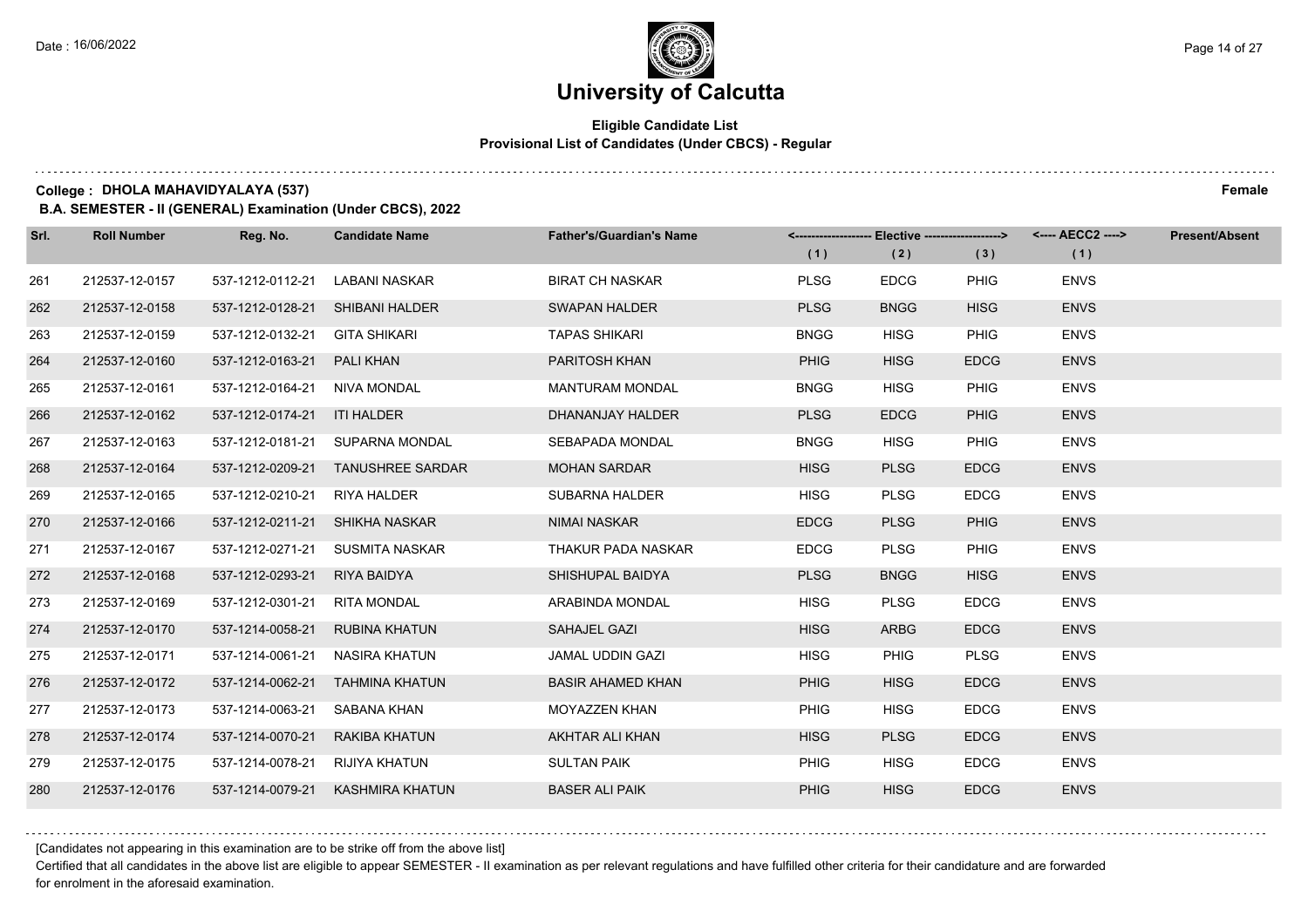#### **Eligible Candidate List Provisional List of Candidates (Under CBCS) - Regular**

#### **College : DHOLA MAHAVIDYALAYA (537) Female**

**B.A. SEMESTER - II (GENERAL) Examination (Under CBCS), 2022**

| Srl. | <b>Roll Number</b> | Reg. No.                       | <b>Candidate Name</b>               | <b>Father's/Guardian's Name</b> |             | <------------------- Elective ------------------> |             | <---- AECC2 ----> | <b>Present/Absent</b> |
|------|--------------------|--------------------------------|-------------------------------------|---------------------------------|-------------|---------------------------------------------------|-------------|-------------------|-----------------------|
|      |                    |                                |                                     |                                 | (1)         | (2)                                               | (3)         | (1)               |                       |
| 281  | 212537-12-0177     | 537-1214-0083-21               | RAGUANA KHATUN                      | <b>JAHIR KHAN</b>               | <b>PHIG</b> | <b>HISG</b>                                       | <b>EDCG</b> | <b>ENVS</b>       |                       |
| 282  | 212537-12-0178     |                                | 537-1214-0103-21 SURAIYA PARVIN     | <b>JAKIR HOSSEN GAZI</b>        | <b>PLSG</b> | <b>EDCG</b>                                       | <b>PHIG</b> | <b>ENVS</b>       |                       |
| 283  | 212537-12-0179     |                                | 537-1214-0111-21 MUNMUN PRAMANIK    | LAKSHMIKANTA PRAMANIK           | <b>PLSG</b> | <b>BNGG</b>                                       | <b>HISG</b> | <b>ENVS</b>       |                       |
| 284  | 212537-12-0180     |                                | 537-1214-0129-21 SARASWATI PRAMANIK | <b>DULAL PRAMANIK</b>           | <b>PLSG</b> | <b>BNGG</b>                                       | <b>HISG</b> | <b>ENVS</b>       |                       |
| 285  | 212537-12-0181     | 537-1214-0133-21               | SUKTARA KHATUN                      | CHHAPIULLA GAZI                 | <b>ENGG</b> | <b>PLSG</b>                                       | <b>EDCG</b> | <b>ENVS</b>       |                       |
| 286  | 212537-12-0182     | 537-1214-0137-21               | MST TUHINA KHATUN                   | <b>TOYMUR ALI SHAH</b>          | <b>PHIG</b> | <b>HISG</b>                                       | <b>EDCG</b> | <b>ENVS</b>       |                       |
| 287  | 212537-12-0183     |                                | 537-1214-0141-21 LABANI PRAMANIK    | LAXMAN PRAMANIK                 | PHIG        | <b>HISG</b>                                       | <b>EDCG</b> | <b>ENVS</b>       |                       |
| 288  | 212537-12-0184     | 537-1214-0177-21 RUBINA KHATUN |                                     | <b>MOYAJJIM PAIK</b>            | <b>PHIG</b> | <b>HISG</b>                                       | <b>EDCG</b> | <b>ENVS</b>       |                       |
| 289  | 212537-12-0185     | 537-1214-0202-21               | PARVINA KHATUN                      | SIYAB UDDIN KHAN                | <b>PHIG</b> | <b>HISG</b>                                       | <b>EDCG</b> | <b>ENVS</b>       |                       |
| 290  | 212537-12-0186     | 537-1214-0273-21 TOUFA KHAN    |                                     | <b>JAKIR HOSSAIN KHAN</b>       | <b>PHIG</b> | <b>HISG</b>                                       | <b>EDCG</b> | <b>ENVS</b>       |                       |
| 291  | 212537-12-0187     | 537-1214-0282-21               | RUBAIYA KHATUN                      | <b>NAJIBOL PAIK</b>             | <b>HISG</b> | <b>PLSG</b>                                       | <b>EDCG</b> | <b>ENVS</b>       |                       |
| 292  | 212537-12-0188     |                                | 537-1214-0338-21 SUMAIYA KHATUN     | ABDUR RAHIM PURKAIT             | <b>HISG</b> | <b>PLSG</b>                                       | <b>EDCG</b> | <b>ENVS</b>       |                       |
| 293  | 212537-12-0189     | 537-1214-0347-21               | MANOYARA KHANAM                     | SAYAB ALI GAZI                  | <b>PHIG</b> | <b>HISG</b>                                       | <b>EDCG</b> | <b>ENVS</b>       |                       |
| 294  | 212537-12-0190     |                                | 537-1214-0389-21 AFREEN FIRDOUSI    | ALFAJ UDDIN PAIK                | <b>BNGG</b> | <b>GEOG</b>                                       | <b>HISG</b> | <b>ENVS</b>       |                       |
| 295  | 212537-12-0191     | 537-1215-0057-21               | RAFIYA KHATUN                       | <b>RAHIM HALDER</b>             | <b>EDCG</b> | <b>PLSG</b>                                       | PHIG        | <b>ENVS</b>       |                       |
| 296  | 212537-12-0192     |                                | 537-1215-0060-21 TAJMIRA KHATUN     | <b>ABUJEL BEPARI</b>            | <b>PHIG</b> | <b>HISG</b>                                       | <b>EDCG</b> | <b>ENVS</b>       |                       |
| 297  | 212537-12-0193     | 537-1215-0064-21               | LIZA KHATUN                         | KHOSNABI JAMADAR                | PHIG        | <b>HISG</b>                                       | <b>EDCG</b> | <b>ENVS</b>       |                       |
| 298  | 212537-12-0194     |                                | 537-1215-0065-21 APSANA KHATUN      | ABUL KALAM BEPARI               | <b>HISG</b> | <b>PLSG</b>                                       | <b>EDCG</b> | <b>ENVS</b>       |                       |
| 299  | 212537-12-0195     | 537-1215-0073-21               | MORIAM KHATUN                       | SHAHIDULLA HALDER               | PHIG        | <b>ENGG</b>                                       | <b>EDCG</b> | <b>ENVS</b>       |                       |
| 300  | 212537-12-0196     |                                | 537-1215-0074-21 SAHEBA KHATUN      | <b>BARJAHAN LASKAR</b>          | <b>PHIG</b> | <b>HISG</b>                                       | <b>EDCG</b> | <b>ENVS</b>       |                       |

[Candidates not appearing in this examination are to be strike off from the above list]

Certified that all candidates in the above list are eligible to appear SEMESTER - II examination as per relevant regulations and have fulfilled other criteria for their candidature and are forwarded for enrolment in the aforesaid examination.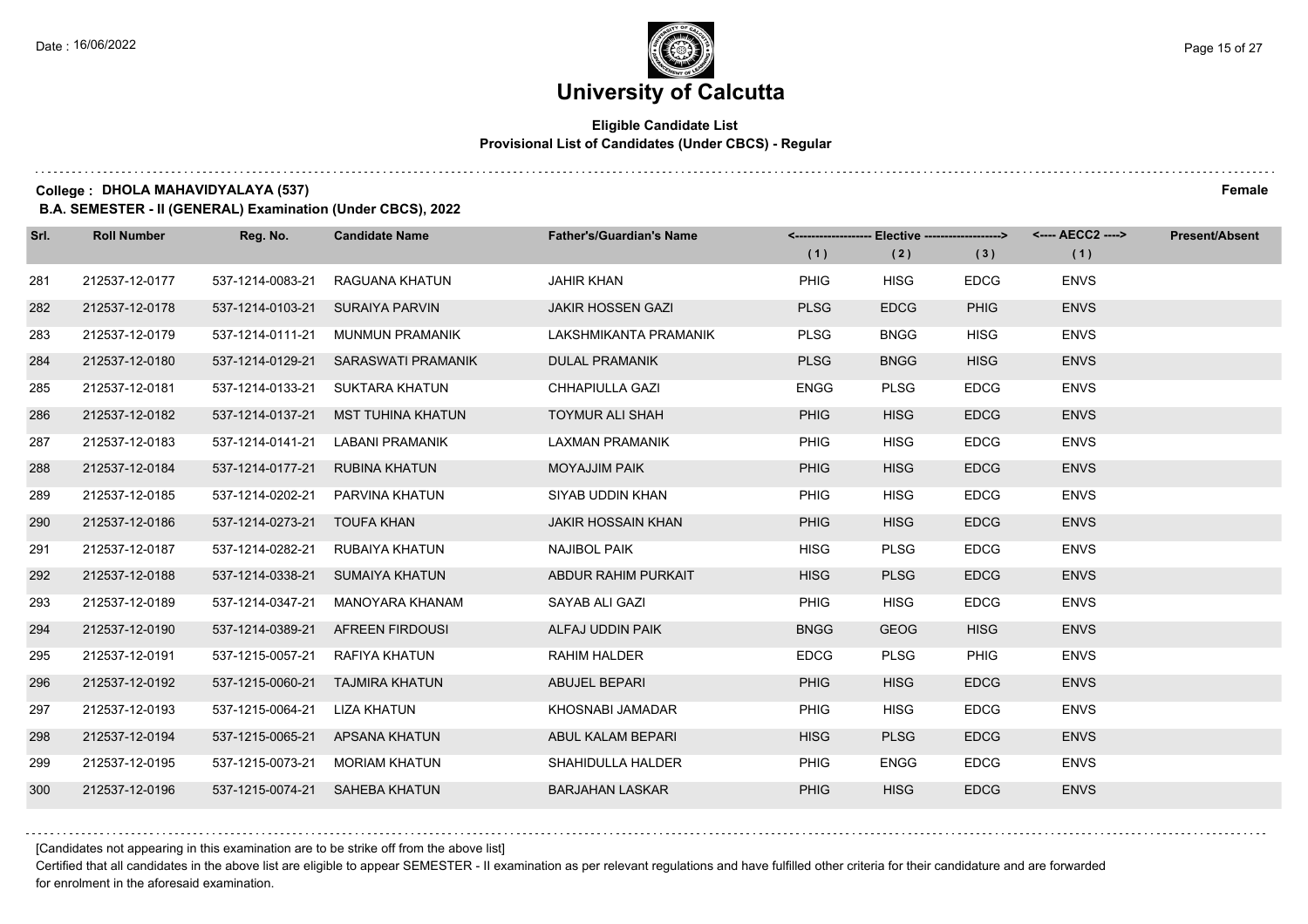#### **Eligible Candidate List Provisional List of Candidates (Under CBCS) - Regular**

**College : DHOLA MAHAVIDYALAYA (537) Female**

**B.A. SEMESTER - II (GENERAL) Examination (Under CBCS), 2022**

| Srl. | <b>Roll Number</b> | Reg. No.         | <b>Candidate Name</b> | <b>Father's/Guardian's Name</b> |             | <------------------- Elective ------------------> |             | <---- AECC2 ----> | <b>Present/Absent</b> |
|------|--------------------|------------------|-----------------------|---------------------------------|-------------|---------------------------------------------------|-------------|-------------------|-----------------------|
|      |                    |                  |                       |                                 | (1)         | (2)                                               | (3)         | (1)               |                       |
| 301  | 212537-12-0197     | 537-1215-0075-21 | <b>JASMINA KHATUN</b> | <b>MASIUR RAHAMAN HALDER</b>    | <b>PHIG</b> | <b>HISG</b>                                       | <b>EDCG</b> | <b>ENVS</b>       |                       |
| 302  | 212537-12-0198     | 537-1215-0082-21 | <b>SUMAIYA KHATUN</b> | SOFIULLA LASKAR                 | <b>PHIG</b> | <b>HISG</b>                                       | <b>EDCG</b> | <b>ENVS</b>       |                       |
| 303  | 212537-12-0199     | 537-1215-0089-21 | KHADIJA HALDAR        | NURAHAMMAD HALDAR               | <b>HISG</b> | <b>PLSG</b>                                       | <b>EDCG</b> | <b>ENVS</b>       |                       |
| 304  | 212537-12-0200     | 537-1215-0091-21 | <b>HABIBA KHATUN</b>  | <b>HAFIJUR RAHAMAN MOLLA</b>    | <b>PHIG</b> | <b>HISG</b>                                       | <b>EDCG</b> | <b>ENVS</b>       |                       |
| 305  | 212537-12-0201     | 537-1215-0092-21 | TUMINA KHATUN         | ABDUL SALAM LASKAR              | <b>PHIG</b> | <b>HISG</b>                                       | <b>EDCG</b> | <b>ENVS</b>       |                       |
| 306  | 212537-12-0202     | 537-1215-0093-21 | <b>RAHIDA KHATUN</b>  | <b>MONAYEM LASKAR</b>           | <b>PHIG</b> | <b>HISG</b>                                       | <b>EDCG</b> | <b>ENVS</b>       |                       |
| 307  | 212537-12-0203     | 537-1215-0100-21 | ARJINA KHATUN         | LATE ABDUL HALDER               | PHIG        | <b>HISG</b>                                       | <b>EDCG</b> | <b>ENVS</b>       |                       |
| 308  | 212537-12-0204     | 537-1215-0101-21 | MOHIMA KHATUN         | <b>MARUFUL BEPARI</b>           | <b>HISG</b> | <b>PLSG</b>                                       | <b>EDCG</b> | <b>ENVS</b>       |                       |
| 309  | 212537-12-0205     | 537-1215-0104-21 | SAMIMA NASRIN         | <b>NUR ISLAM BEPARI</b>         | <b>HISG</b> | <b>PLSG</b>                                       | <b>EDCG</b> | <b>ENVS</b>       |                       |
| 310  | 212537-12-0206     | 537-1215-0114-21 | <b>RUMAIYA KHATUN</b> | <b>KUTUBUDDIN MOLLA</b>         | <b>PHIG</b> | <b>HISG</b>                                       | <b>EDCG</b> | <b>ENVS</b>       |                       |
| 311  | 212537-12-0207     | 537-1215-0117-21 | JAHIRA KHATUN         | <b>JAKIR HOSSAIN MOLLA</b>      | PHIG        | <b>HISG</b>                                       | <b>EDCG</b> | <b>ENVS</b>       |                       |
| 312  | 212537-12-0208     | 537-1215-0120-21 | RABAB ZAHERA          | JAMAL UDDIN BEPARI              | <b>PHIG</b> | <b>HISG</b>                                       | <b>EDCG</b> | <b>ENVS</b>       |                       |
| 313  | 212537-12-0209     | 537-1215-0121-21 | TUBA ZAHERA           | <b>JAMAL UDDIN BEPARI</b>       | <b>PLSG</b> | <b>EDCG</b>                                       | <b>PHIG</b> | <b>ENVS</b>       |                       |
| 314  | 212537-12-0210     | 537-1215-0127-21 | SANJIDA KHATUN        | JALAL UDDIN PIYADA              | <b>HISG</b> | <b>PLSG</b>                                       | <b>EDCG</b> | <b>ENVS</b>       |                       |
| 315  | 212537-12-0211     | 537-1215-0130-21 | PARVINA KHATUN        | ALAMNABI GAYEN                  | <b>PHIG</b> | <b>HISG</b>                                       | <b>EDCG</b> | <b>ENVS</b>       |                       |
| 316  | 212537-12-0212     | 537-1215-0145-21 | NASRINA ANZUM         | ABUL HASEM HALDAR               | <b>PHIG</b> | <b>HISG</b>                                       | <b>EDCG</b> | <b>ENVS</b>       |                       |
| 317  | 212537-12-0213     | 537-1215-0159-21 | <b>MANIRA KHATUN</b>  | <b>MANNAF HALDER</b>            | <b>PHIG</b> | <b>HISG</b>                                       | <b>EDCG</b> | <b>ENVS</b>       |                       |
| 318  | 212537-12-0214     | 537-1215-0161-21 | NAFIJA KHATUN         | <b>NASIR UDDIN LASKAR</b>       | <b>PHIG</b> | <b>HISG</b>                                       | <b>EDCG</b> | <b>ENVS</b>       |                       |
| 319  | 212537-12-0215     | 537-1215-0162-21 | RUBAIYA KHATUN        | <b>JAKIR HOSSAIN LASKAR</b>     | <b>HISG</b> | <b>PHIG</b>                                       | <b>PLSG</b> | <b>ENVS</b>       |                       |
| 320  | 212537-12-0216     | 537-1215-0168-21 | MONTASHIRA KHATUN     | SOHIDULLAH LASKAR               | <b>HISG</b> | <b>PHIG</b>                                       | <b>PLSG</b> | <b>ENVS</b>       |                       |

[Candidates not appearing in this examination are to be strike off from the above list]

Certified that all candidates in the above list are eligible to appear SEMESTER - II examination as per relevant regulations and have fulfilled other criteria for their candidature and are forwarded for enrolment in the aforesaid examination.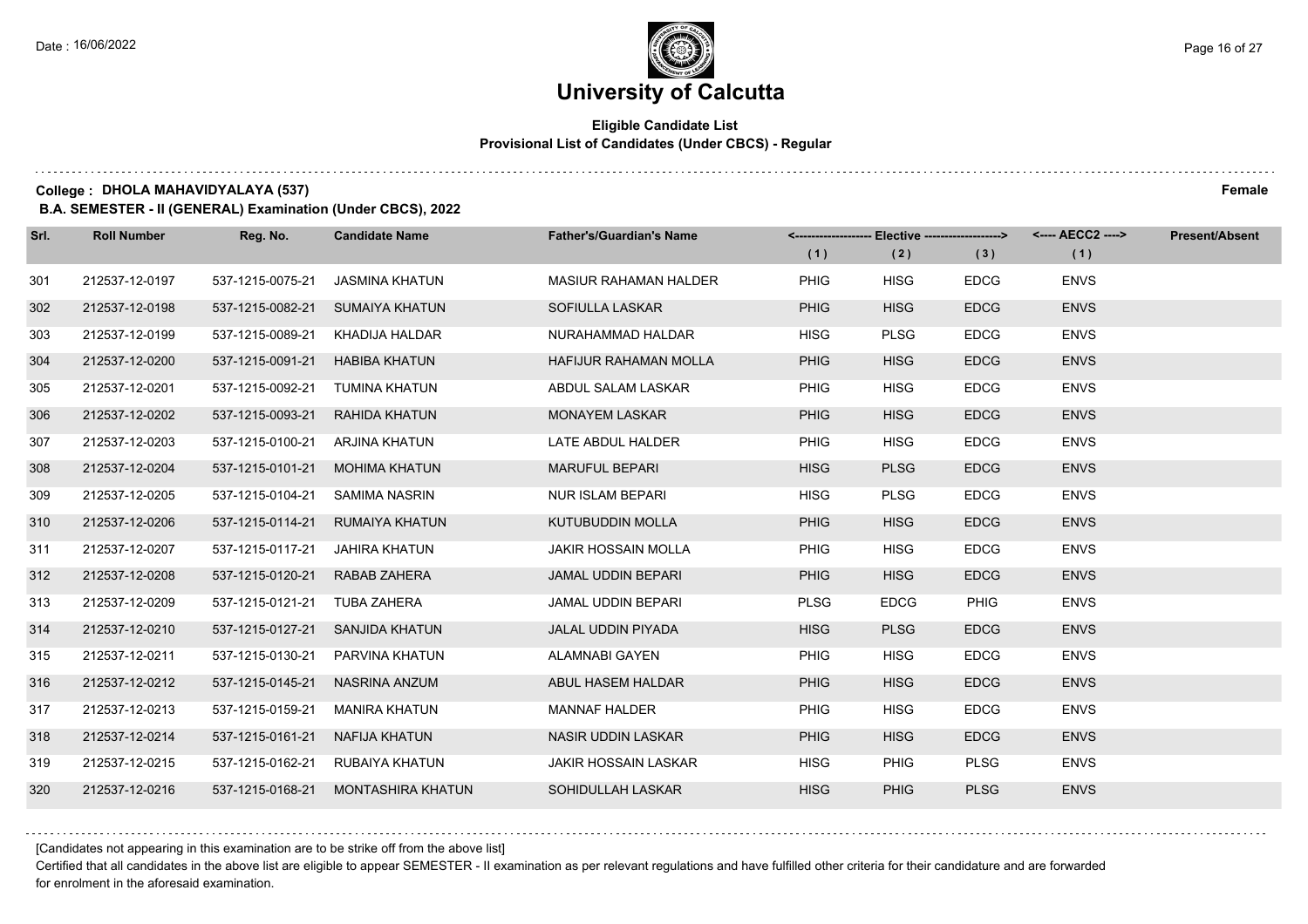#### **Eligible Candidate List Provisional List of Candidates (Under CBCS) - Regular**

**College : DHOLA MAHAVIDYALAYA (537) Female**

**B.A. SEMESTER - II (GENERAL) Examination (Under CBCS), 2022**

| Srl. | <b>Roll Number</b> | Reg. No.         | <b>Candidate Name</b>            | <b>Father's/Guardian's Name</b> | <-------------------- | Elective -------------------> |             | <---- AECC2 ----> | <b>Present/Absent</b> |
|------|--------------------|------------------|----------------------------------|---------------------------------|-----------------------|-------------------------------|-------------|-------------------|-----------------------|
|      |                    |                  |                                  |                                 | (1)                   | (2)                           | (3)         | (1)               |                       |
| 321  | 212537-12-0217     | 537-1215-0175-21 | SULTANA MOLLA                    | ABDUL BASIR MOLLA               | <b>HISG</b>           | <b>PLSG</b>                   | <b>EDCG</b> | <b>ENVS</b>       |                       |
| 322  | 212537-12-0219     | 537-1215-0192-21 | AMINA KHATUN                     | <b>BARJAHAN SHEIKH</b>          | <b>PHIG</b>           | <b>HISG</b>                   | <b>EDCG</b> | <b>ENVS</b>       |                       |
| 323  | 212537-12-0220     | 537-1215-0193-21 | KARIMA KHATUN                    | <b>JAHANGIR HOSSAIN MOLLA</b>   | <b>PHIG</b>           | <b>HISG</b>                   | <b>EDCG</b> | <b>ENVS</b>       |                       |
| 324  | 212537-12-0221     | 537-1215-0194-21 | <b>HALIMA KHATUN</b>             | <b>JAHANGIR HOSSAIN MOLLA</b>   | <b>PHIG</b>           | <b>HISG</b>                   | <b>EDCG</b> | <b>ENVS</b>       |                       |
| 325  | 212537-12-0222     | 537-1215-0198-21 | ARJINA KHATUN                    | ABDUR RAHIM GAYEN               | <b>HISG</b>           | <b>PHIG</b>                   | <b>PLSG</b> | <b>ENVS</b>       |                       |
| 326  | 212537-12-0223     | 537-1215-0201-21 | RAJIYA KHATUN                    | <b>IURUCH HALDER</b>            | <b>PHIG</b>           | <b>HISG</b>                   | <b>EDCG</b> | <b>ENVS</b>       |                       |
| 327  | 212537-12-0224     | 537-1215-0279-21 | CHHAMSURA KHATUN                 | KUDDUS ALI HALDER               | <b>PHIG</b>           | <b>HISG</b>                   | <b>EDCG</b> | <b>ENVS</b>       |                       |
| 328  | 212537-12-0225     | 537-1215-0280-21 | RUKSANA PARVINA KHATUN           | <b>NASIRUDDIN HALDER</b>        | <b>PHIG</b>           | <b>HISG</b>                   | <b>EDCG</b> | <b>ENVS</b>       |                       |
| 329  | 212537-12-0226     | 537-1215-0284-21 | ANOWARA KHATUN                   | <b>JALAL UDDIN BEPARI</b>       | <b>PHIG</b>           | <b>HISG</b>                   | <b>EDCG</b> | <b>ENVS</b>       |                       |
| 330  | 212537-12-0227     | 537-1215-0285-21 | SOUDIYA PARVIN                   | <b>NUR ISLAM BEPARI</b>         | <b>PHIG</b>           | <b>HISG</b>                   | <b>EDCG</b> | <b>ENVS</b>       |                       |
| 331  | 212537-12-0228     | 537-1215-0286-21 | ABINA LASKAR                     | ABDUL HAQUE LASKAR              | <b>HISG</b>           | PHIG                          | <b>PLSG</b> | <b>ENVS</b>       |                       |
| 332  | 212537-12-0229     | 537-1215-0295-21 | REHENA KHATUN                    | <b>SELIM UDDIN MOLLA</b>        | <b>PHIG</b>           | <b>HISG</b>                   | <b>EDCG</b> | <b>ENVS</b>       |                       |
| 333  | 212537-12-0230     | 537-1215-0304-21 | JAHIRA KHATUN                    | <b>JALALUDDIN MOLLA</b>         | <b>PHIG</b>           | <b>HISG</b>                   | <b>EDCG</b> | <b>ENVS</b>       |                       |
| 334  | 212537-12-0231     | 537-1215-0308-21 | <b>SERIFA KHATUN</b>             | <b>SAHAMEL HALDER</b>           | <b>PHIG</b>           | <b>HISG</b>                   | <b>EDCG</b> | <b>ENVS</b>       |                       |
| 335  | 212537-12-0232     | 537-1215-0309-21 | TAJMIRA KHATUN                   | <b>FAKORUDDIN HALDER</b>        | <b>BNGG</b>           | <b>HISG</b>                   | <b>PHIG</b> | <b>ENVS</b>       |                       |
| 336  | 212537-12-0233     | 537-1215-0310-21 | JAHIRA KHATUN                    | <b>JALAL UDDIN GAYEN</b>        | <b>PHIG</b>           | <b>HISG</b>                   | <b>EDCG</b> | <b>ENVS</b>       |                       |
| 337  | 212537-12-0234     | 537-1215-0313-21 | RUKSANA LASKAR                   | RAFIKUDDIN LASKAR               | <b>BNGG</b>           | <b>ENGG</b>                   | <b>PLSG</b> | <b>ENVS</b>       |                       |
| 338  | 212537-12-0235     | 537-1215-0317-21 | PINKI HALDER                     | <b>JULFIKAR HALDER</b>          | <b>PHIG</b>           | <b>HISG</b>                   | <b>EDCG</b> | <b>ENVS</b>       |                       |
| 339  | 212537-12-0236     | 537-1215-0327-21 | RINA KHATUN                      | MINHAJUDDIN HALDER              | <b>PHIG</b>           | <b>HISG</b>                   | <b>EDCG</b> | <b>ENVS</b>       |                       |
| 340  | 212537-12-0237     |                  | 537-1215-0332-21 GOLBAHAR KHATUN | <b>JULUHASEM SK</b>             | <b>PHIG</b>           | <b>HISG</b>                   | <b>EDCG</b> | <b>ENVS</b>       |                       |

[Candidates not appearing in this examination are to be strike off from the above list]

Certified that all candidates in the above list are eligible to appear SEMESTER - II examination as per relevant regulations and have fulfilled other criteria for their candidature and are forwarded for enrolment in the aforesaid examination.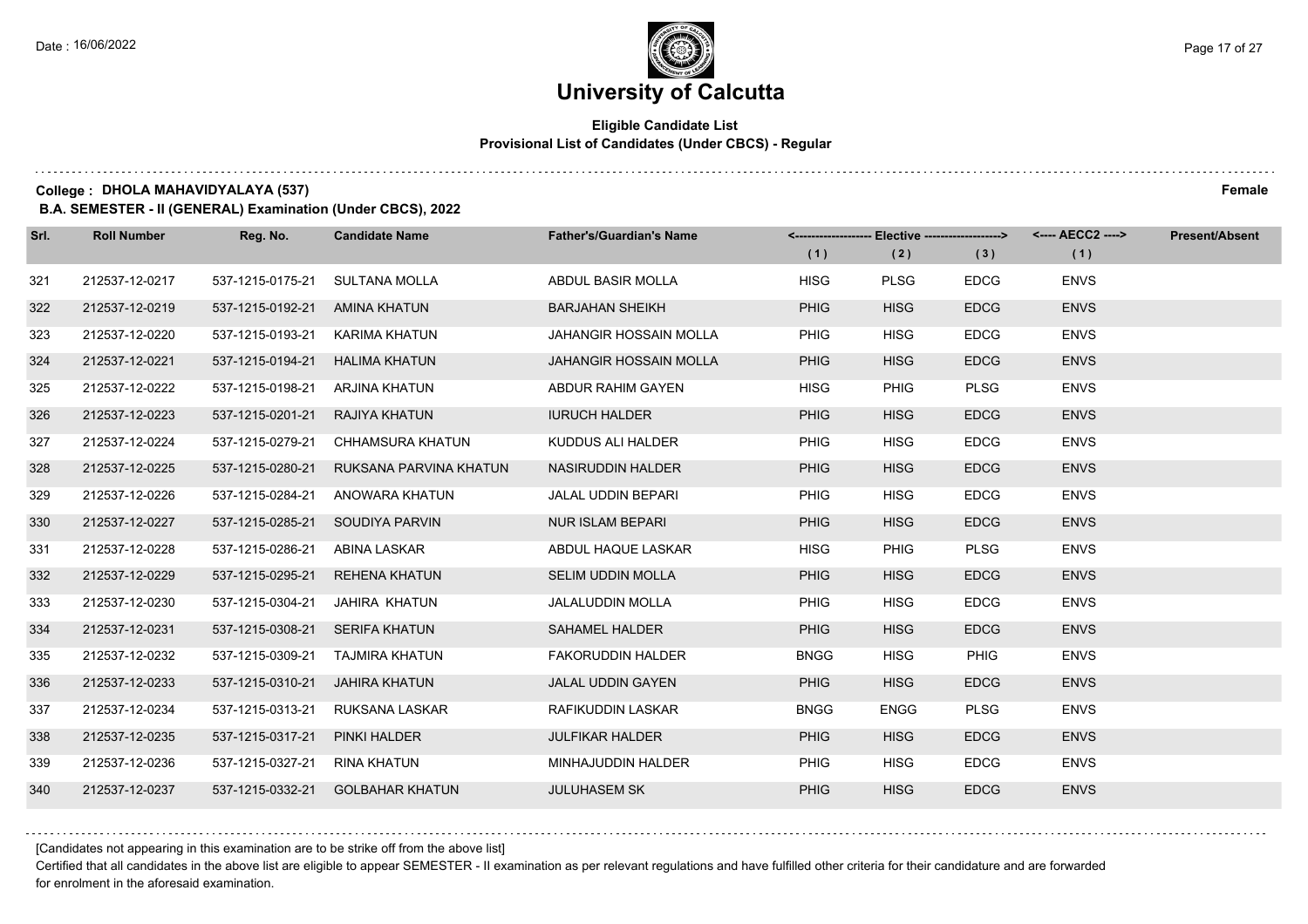#### **Eligible Candidate List Provisional List of Candidates (Under CBCS) - Regular**

**College : DHOLA MAHAVIDYALAYA (537) Female**

**B.A. SEMESTER - II (GENERAL) Examination (Under CBCS), 2022**

| Srl. | <b>Roll Number</b> | Reg. No.         | <b>Candidate Name</b>    | <b>Father's/Guardian's Name</b> |             | <------------------- Elective ------------------> |             | <---- AECC2 ----> | <b>Present/Absent</b> |
|------|--------------------|------------------|--------------------------|---------------------------------|-------------|---------------------------------------------------|-------------|-------------------|-----------------------|
|      |                    |                  |                          |                                 | (1)         | (2)                                               | (3)         | (1)               |                       |
| 341  | 212537-12-0238     | 537-1215-0334-21 | ASMA KHATUN              | SAHIDULLA LASKAR                | <b>HISG</b> | <b>PLSG</b>                                       | <b>EDCG</b> | <b>ENVS</b>       |                       |
| 342  | 212537-12-0239     | 537-1215-0342-21 | JAHIRA RUHANA PARVIN     | JAKIR HOSSAIN MOLLA             | <b>PHIG</b> | <b>HISG</b>                                       | <b>EDCG</b> | <b>ENVS</b>       |                       |
| 343  | 212537-12-0240     | 537-1215-0355-21 | <b>JASMINA KHATUN</b>    | LATE SAIFUDDIN HALDER           | <b>EDCG</b> | <b>PLSG</b>                                       | <b>PHIG</b> | <b>ENVS</b>       |                       |
| 344  | 212537-12-0241     | 537-1215-0361-21 | <b>MANSURA KHATUN</b>    | <b>MONNAF MOLLA</b>             | <b>HISG</b> | <b>PLSG</b>                                       | <b>EDCG</b> | <b>ENVS</b>       |                       |
| 345  | 212537-12-0242     | 537-1215-0364-21 | SARVINA KHATUN           | <b>SUBIDALI MOLLA</b>           | <b>PLSG</b> | <b>EDCG</b>                                       | <b>PHIG</b> | <b>ENVS</b>       |                       |
| 346  | 212537-12-0243     | 537-1215-0366-21 | WASIMA KHATUN            | ABDUL WOHAB MOLLA               | <b>EDCG</b> | <b>PLSG</b>                                       | <b>HISG</b> | <b>ENVS</b>       |                       |
| 347  | 212537-12-0244     | 537-1215-0369-21 | <b>RESHMA KHATUN</b>     | ROFIK UDDIN BAIDYA              | <b>PHIG</b> | <b>HISG</b>                                       | <b>EDCG</b> | <b>ENVS</b>       |                       |
| 348  | 212537-12-0245     | 537-1215-0374-21 | REJUANA KHATUN           | ALAUDDIN NAIYA                  | <b>EDCG</b> | <b>PLSG</b>                                       | <b>PHIG</b> | <b>ENVS</b>       |                       |
| 349  | 212537-12-0246     | 537-1215-0380-21 | NURJAHAN KHATUN          | JALAL UDDIN MOLLA               | <b>PHIG</b> | <b>HISG</b>                                       | <b>EDCG</b> | <b>ENVS</b>       |                       |
| 350  | 212537-12-0247     | 537-1215-0381-21 | SABINA NAIYA             | NURUJJAMAN NAIYA                | <b>PHIG</b> | <b>HISG</b>                                       | <b>EDCG</b> | <b>ENVS</b>       |                       |
| 351  | 212537-12-0248     | 537-1215-0387-21 | RUBINA KHATUN            | ALFAZ UDDIN LASKAR              | <b>BNGG</b> | <b>PLSG</b>                                       | <b>PHIG</b> | <b>ENVS</b>       |                       |
| 352  | 212537-12-0249     | 537-1211-0405-21 | <b>RITUSHREE PRADHAN</b> | <b>TAPAN PRADHAN</b>            | <b>BNGG</b> | <b>PHIG</b>                                       | <b>HISG</b> | <b>ENVS</b>       |                       |
| 353  | 212537-12-0250     | 537-1212-0404-21 | <b>TUNA DAS</b>          | PABITRA DAS                     | <b>HISG</b> | <b>PLSG</b>                                       | <b>EDCG</b> | <b>ENVS</b>       |                       |

[Candidates not appearing in this examination are to be strike off from the above list]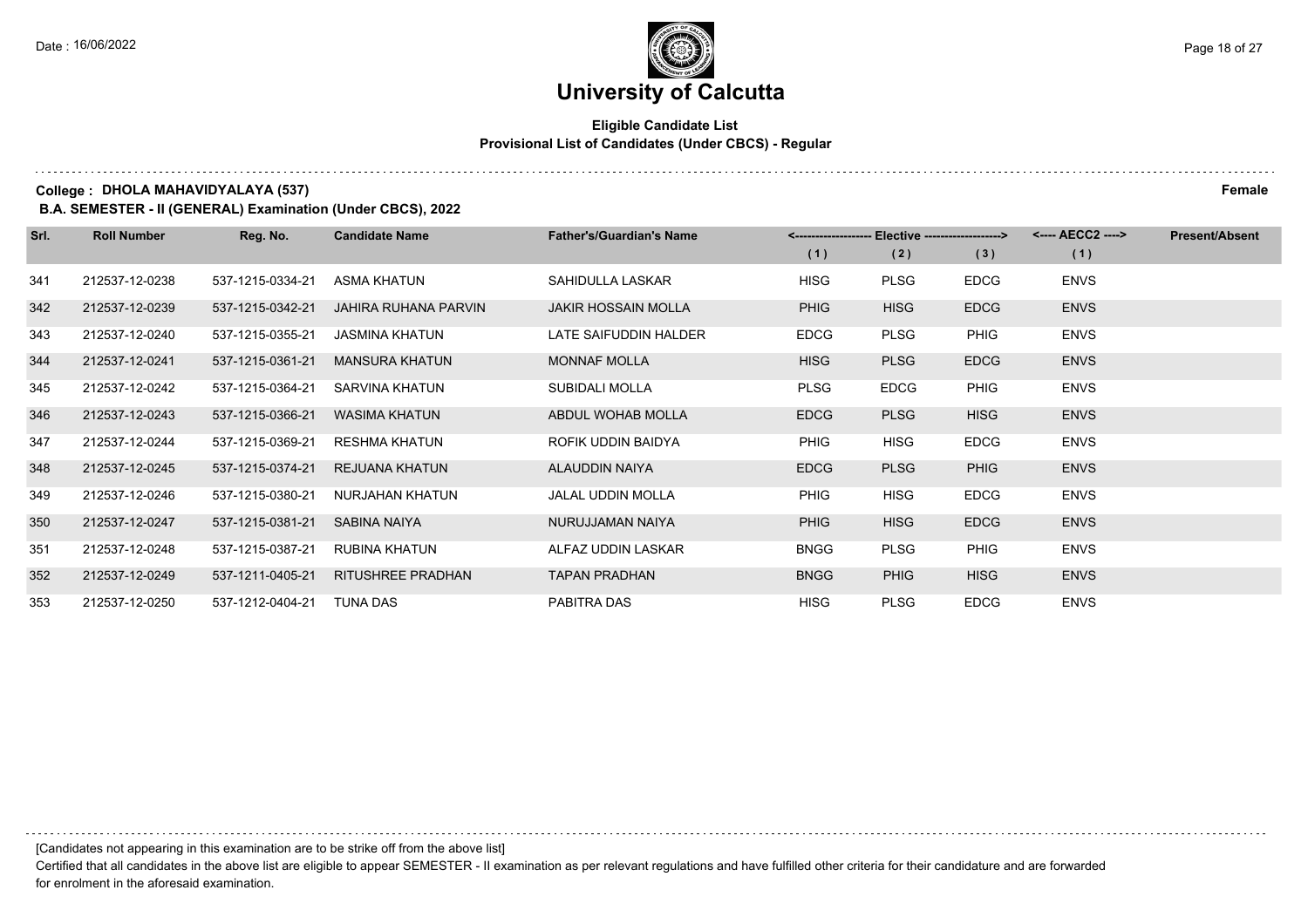#### **Eligible Candidate List Provisional List of Candidates (Under CBCS) - Regular**

**College : DHOLA MAHAVIDYALAYA (537) Male**

**B.A. SEMESTER - II (GENERAL) Examination (Under CBCS), 2022**

| Srl.           | <b>Roll Number</b> | Reg. No.                       | <b>Candidate Name</b>                   | <b>Father's/Guardian's Name</b> |             |             |             | <-------------------- Elective -------------------> <---- AECC2 ----> | <b>Present/Absent</b> |
|----------------|--------------------|--------------------------------|-----------------------------------------|---------------------------------|-------------|-------------|-------------|-----------------------------------------------------------------------|-----------------------|
|                |                    |                                |                                         |                                 | (1)         | (2)         | (3)         | (1)                                                                   |                       |
| $\mathbf{1}$   | 192537-22-0001     | 537-1111-0182-19               | SHAMBHUNATH PURKAIT                     | <b>MILAN PURKAIT</b>            | <b>GEOG</b> | <b>HISG</b> | <b>EDCG</b> | <b>ENVS</b>                                                           |                       |
| $\mathbf{2}$   | 192537-22-0008     | 537-1111-0137-19               | INJAMUL HOQUE SHAH                      | <b>TAIMUR ALI SHAH</b>          | <b>HISG</b> | <b>PLSG</b> | <b>EDCG</b> | <b>ENVS</b>                                                           |                       |
| 3 <sup>1</sup> | 192537-22-0012     |                                | 537-1111-0191-19 SADIKUR RAHAMAN KHAN   | MAFIZ UDDIN KHAN                | <b>HISG</b> | <b>PLSG</b> | <b>EDCG</b> | <b>ENVS</b>                                                           |                       |
| 4              | 192537-22-0013     |                                | 537-1111-0195-19 MD SAHID AFRIDI HALDER | MD AZAD BAKS HALDER             | <b>HISG</b> | <b>PLSG</b> | <b>EDCG</b> | <b>ENVS</b>                                                           |                       |
| $5^{\circ}$    | 192537-22-0014     |                                | 537-1111-0196-19 ABUL KALAM SARDAR      | AKKAS ALI SARDAR                | <b>HISG</b> | <b>PLSG</b> | <b>EDCG</b> | <b>ENVS</b>                                                           |                       |
| 6              | 192537-22-0015     | 537-1111-0200-19               | MD SAHABAJ KHAN                         | ABDUL MANNAN KHAN               | <b>HISG</b> | <b>PLSG</b> | <b>EDCG</b> | <b>ENVS</b>                                                           |                       |
| $\overline{7}$ | 192537-22-0017     | 537-1111-0204-19               | BAKIBILLA SHAH                          | MD MOJJAMMEL HAQUE SHAH         | <b>HISG</b> | <b>PLSG</b> | <b>EDCG</b> | <b>ENVS</b>                                                           |                       |
| 8              | 192537-22-0019     |                                | 537-1111-0242-19 RAJIBUL ISLAM SHAH     | JAYNAL ABEDIN SHAH              | <b>HISG</b> | <b>PLSG</b> | <b>EDCG</b> | <b>ENVS</b>                                                           |                       |
| 9              | 192537-22-0020     |                                | 537-1111-0249-19 MURARI HALDER          | <b>GANESH HALDER</b>            | <b>HISG</b> | <b>PLSG</b> | <b>EDCG</b> | <b>ENVS</b>                                                           |                       |
| 10             | 192537-22-0021     |                                | 537-1111-0266-19 BASIR AHAMED HALDAR    | NURMAHAMMAD HALDAR              | <b>HISG</b> | <b>PLSG</b> | <b>EDCG</b> | <b>ENVS</b>                                                           |                       |
| 11             | 192537-22-0022     | 537-1111-0279-19               | MINHAJ HALDAR                           | <b>ROFIK HALDAR</b>             | <b>HISG</b> | <b>PLSG</b> | <b>EDCG</b> | <b>ENVS</b>                                                           |                       |
| 12             | 192537-22-0024     |                                | 537-1112-0206-19 SOURAV HALDER          | <b>MANGAL HALDER</b>            | <b>HISG</b> | <b>PLSG</b> | <b>EDCG</b> | <b>ENVS</b>                                                           |                       |
| 13             | 192537-22-0025     | 537-1112-0212-19 AVIJIT MONDAL |                                         | <b>SUJAY MONDAL</b>             | <b>HISG</b> | <b>PLSG</b> | <b>EDCG</b> | <b>ENVS</b>                                                           |                       |
| 14             | 192537-22-0026     | 537-1112-0220-19 SAHEB HALDER  |                                         | SANAT KUMAR HALDER              | <b>HISG</b> | <b>PLSG</b> | <b>EDCG</b> | <b>ENVS</b>                                                           |                       |
| 15             | 192537-22-0027     |                                | 537-1112-0245-19 SUSANTA HALDAR         | <b>JAGANNATH HALDAR</b>         | <b>HISG</b> | <b>BNGG</b> | <b>PLSG</b> | <b>ENVS</b>                                                           |                       |
| 16             | 192537-22-0028     | 537-1112-0264-19               | MRINAL CHANDRA HALDER                   | <b>SUSHANTA HALDER</b>          | <b>HISG</b> | <b>PLSG</b> | <b>EDCG</b> | <b>ENVS</b>                                                           |                       |
| 17             | 192537-22-0029     | 537-1112-0265-19 RAJESH NAIYA  |                                         | <b>MOHAN NAIYA</b>              | <b>HISG</b> | <b>PLSG</b> | <b>EDCG</b> | <b>ENVS</b>                                                           |                       |
| 18             | 192537-22-0030     |                                | 537-1112-0272-19 ASIM KUMAR HALDER      | NILRATAN HALDER                 | <b>HISG</b> | <b>PLSG</b> | <b>EDCG</b> | <b>ENVS</b>                                                           |                       |
| 19             | 192537-22-0032     | 537-1114-0199-19               | MD AMIRUL ISLAM PURKAIT                 | <b>USMAN GONI PURKAIT</b>       | <b>HISG</b> | <b>PLSG</b> | <b>EDCG</b> | <b>ENVS</b>                                                           |                       |
| 20             | 192537-22-0033     | 537-1114-0243-19               | RABIUL ISLAM SHAH                       | <b>RAISUDDIN SHAH</b>           | <b>HISG</b> | <b>BNGG</b> | <b>PLSG</b> | <b>ENVS</b>                                                           |                       |

[Candidates not appearing in this examination are to be strike off from the above list]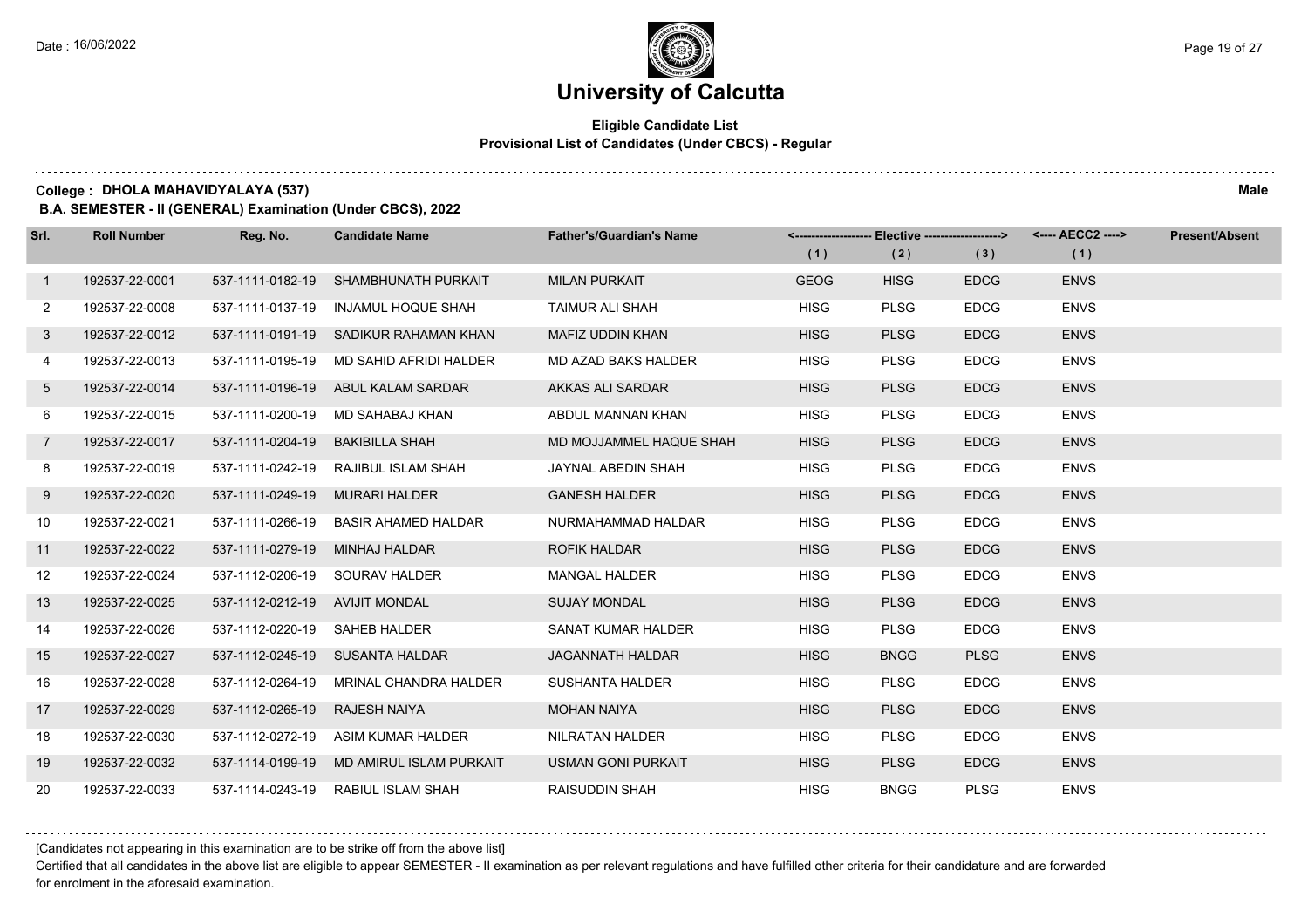#### **Eligible Candidate List Provisional List of Candidates (Under CBCS) - Regular**

**College : DHOLA MAHAVIDYALAYA (537) Male**

**B.A. SEMESTER - II (GENERAL) Examination (Under CBCS), 2022**

| Srl. | <b>Roll Number</b> | Reg. No.                      | <b>Candidate Name</b>                   | <b>Father's/Guardian's Name</b> | <-------------------- Elective -------------------><br>(1) | (2)         | (3)         | (1)         | <b>Present/Absent</b> |
|------|--------------------|-------------------------------|-----------------------------------------|---------------------------------|------------------------------------------------------------|-------------|-------------|-------------|-----------------------|
| 21   | 192537-22-0035     | 537-1115-0142-19              | MD SAHANUR JAMAN GAYEN                  | <b>GIASUDDIN GAYEN</b>          | <b>HISG</b>                                                | <b>PLSG</b> | <b>EDCG</b> | <b>ENVS</b> |                       |
| 22   | 192537-22-0036     | 537-1115-0197-19              | NIJAM UDDIN HALDAR                      | <b>MAJID HALDAR</b>             | <b>HISG</b>                                                | <b>PLSG</b> | <b>EDCG</b> | <b>ENVS</b> |                       |
| 23   | 192537-22-0038     |                               | 537-1115-0238-19 ABAIDULLA MOLLA        | <b>AMJET MOLLA</b>              | <b>HISG</b>                                                | <b>PLSG</b> | <b>EDCG</b> | <b>ENVS</b> |                       |
| 24   | 192537-22-0040     | 537-1115-0269-19 IMRAN KAYAL  |                                         | MUSA KAYAL                      | <b>HISG</b>                                                | <b>PLSG</b> | <b>EDCG</b> | <b>ENVS</b> |                       |
| 25   | 192537-22-0041     |                               | 537-1115-0271-19 SADIKULLA HALDAR       | <b>SALAMAT HALDAR</b>           | <b>HISG</b>                                                | <b>PLSG</b> | <b>EDCG</b> | <b>ENVS</b> |                       |
| 26   | 192537-22-0045     | 537-1111-0134-19              | ISMAIL KAZI                             | <b>KHYRUL KAZI</b>              | PHIG                                                       | <b>HISG</b> | <b>EDCG</b> | <b>ENVS</b> |                       |
| 27   | 192537-22-0047     |                               | 537-1111-0138-19 SIYAB AHMED HALDER     | <b>HAFIJUR RAHAMAN HALDER</b>   | <b>PHIG</b>                                                | <b>HISG</b> | <b>EDCG</b> | <b>ENVS</b> |                       |
| 28   | 192537-22-0048     |                               | 537-1111-0143-19 ASHADUL SHEIKH         | ABUL KALAM SHEIKH               | <b>PHIG</b>                                                | <b>HISG</b> | <b>EDCG</b> | <b>ENVS</b> |                       |
| 29   | 192537-22-0051     | 537-1111-0193-19 NIJAM LASKAR |                                         | ABDUR RAHIM LASKAR              | <b>PHIG</b>                                                | <b>PLSG</b> | <b>EDCG</b> | <b>ENVS</b> |                       |
| 30   | 192537-22-0053     |                               | 537-1111-0218-19 SABIR HOSSAIN PAIK     | <b>JAKIR HOSSAIN PAIK</b>       | PHIG                                                       | <b>PLSG</b> | <b>EDCG</b> | <b>ENVS</b> |                       |
| 31   | 192537-22-0054     |                               | 537-1111-0235-19 SAKIR HOSSAIN MOLLA    | <b>SAHABUDDIN MOLLA</b>         | <b>PHIG</b>                                                | <b>PLSG</b> | <b>EDCG</b> | <b>ENVS</b> |                       |
| 32   | 192537-22-0055     | 537-1111-0236-19 BAPPAI DHALI |                                         | <b>SANATAN DHALI</b>            | <b>PHIG</b>                                                | <b>HISG</b> | <b>EDCG</b> | <b>ENVS</b> |                       |
| 33   | 192537-22-0056     |                               | 537-1111-0237-19 PABITRA MANDAL         | SWAPAN MANDAL                   | <b>PHIG</b>                                                | <b>HISG</b> | <b>EDCG</b> | <b>ENVS</b> |                       |
| 34   | 192537-22-0061     | 537-1111-0278-19              | <b>IKBAL HOSSEN HALDER</b>              | NURBAKTA HALDER                 | <b>PHIG</b>                                                | <b>BNGG</b> | <b>HISG</b> | <b>ENVS</b> |                       |
| 35   | 192537-22-0063     | 537-1112-0207-19              | KAUSHIK HALDER                          | SAHADEB HALDER                  | <b>PHIG</b>                                                | <b>HISG</b> | <b>EDCG</b> | <b>ENVS</b> |                       |
| 36   | 192537-22-0068     | 537-1114-0255-19              | <b>HABIBULLA PAIK</b>                   | <b>GIYASUDDIN PAIK</b>          | <b>PHIG</b>                                                | <b>HISG</b> | <b>PLSG</b> | <b>ENVS</b> |                       |
| 37   | 192537-22-0069     |                               | 537-1114-0268-19 SAIL HOSSAIN SHAH      | LATE JAKIR HOSSAIN SHAH         | <b>PHIG</b>                                                | <b>HISG</b> | <b>EDCG</b> | <b>ENVS</b> |                       |
| 38   | 192537-22-0073     |                               | 537-1115-0152-19 JAHIR UDDIN MOLLA      | <b>MAJIT ALI MOLLA</b>          | <b>PHIG</b>                                                | <b>HISG</b> | <b>EDCG</b> | <b>ENVS</b> |                       |
| 39   | 192537-22-0076     | 537-1212-0219-18 SANTU NAIYA  |                                         | <b>SWAPAN NAIYA</b>             | <b>HISG</b>                                                | <b>PLSG</b> | <b>EDCG</b> | <b>ENVS</b> |                       |
| 40   | 192537-22-0077     |                               | 551-1115-1491-18 MOFIJUR RAHAMAN HALDER | <b>NASIR UDDIN HALDER</b>       | <b>HISG</b>                                                | <b>PLSG</b> | <b>EDCG</b> | <b>ENVS</b> |                       |

[Candidates not appearing in this examination are to be strike off from the above list]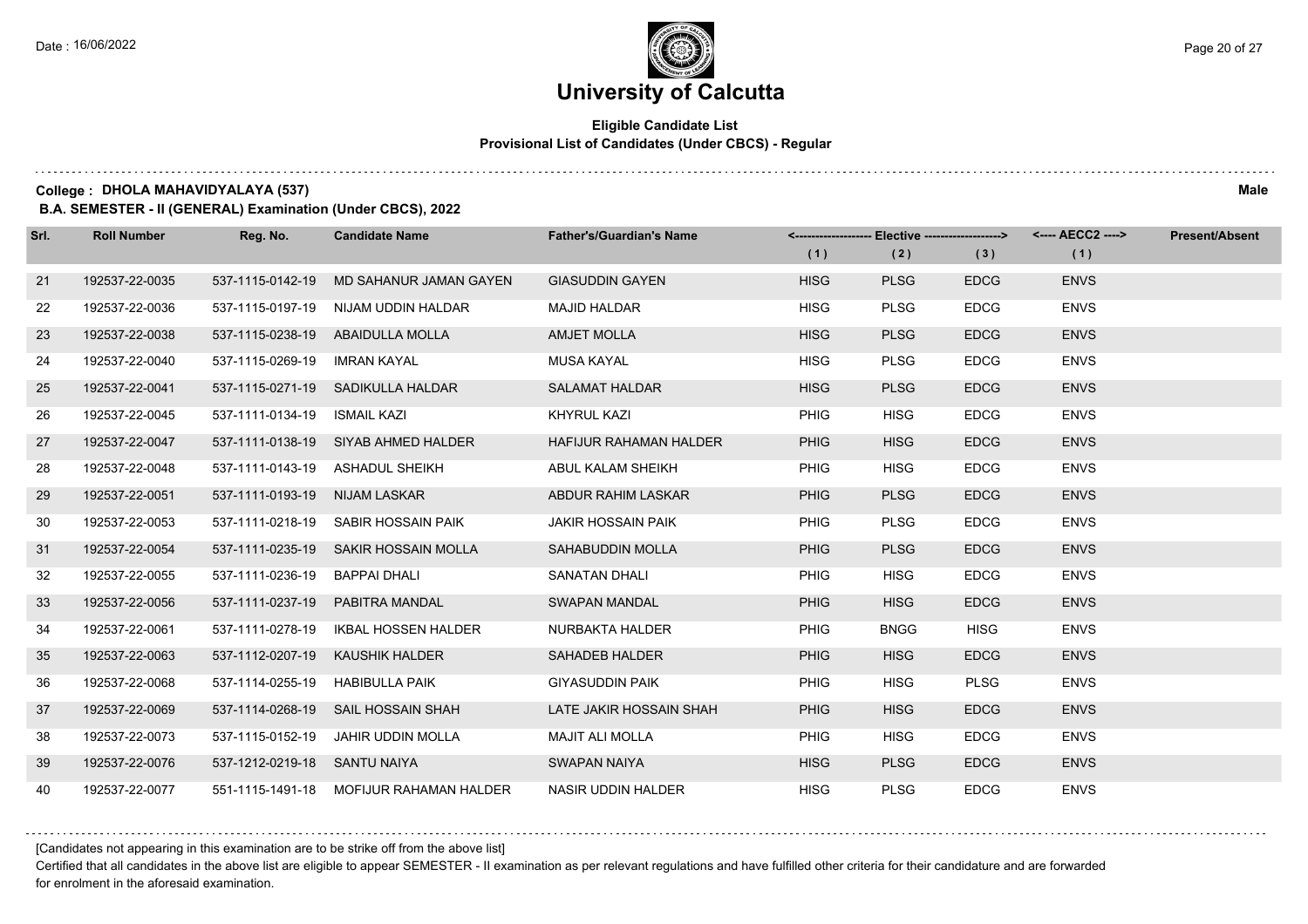#### **Eligible Candidate List Provisional List of Candidates (Under CBCS) - Regular**

**College : DHOLA MAHAVIDYALAYA (537) Male**

**B.A. SEMESTER - II (GENERAL) Examination (Under CBCS), 2022**

| Srl. | <b>Roll Number</b> | Reg. No.         | <b>Candidate Name</b>                  | <b>Father's/Guardian's Name</b> |             | <-------------------- Elective -------------------> |             | <---- AECC2 ----> | <b>Present/Absent</b> |
|------|--------------------|------------------|----------------------------------------|---------------------------------|-------------|-----------------------------------------------------|-------------|-------------------|-----------------------|
|      |                    |                  |                                        |                                 | (1)         | (2)                                                 | (3)         | (1)               |                       |
| 41   | 192537-22-0079     | 537-1111-0286-19 | <b>MURSHID ALAM LASKAR</b>             | <b>FORIDALI LASKAR</b>          | <b>PHIG</b> | <b>BNGG</b>                                         | <b>HISG</b> | <b>ENVS</b>       |                       |
| 42   | 192537-22-0082     | 537-1112-0164-19 | SUBRATA MONDAL                         | <b>SUKUMAR MONDAL</b>           | PHIG        | <b>HISG</b>                                         | <b>EDCG</b> | <b>ENVS</b>       |                       |
| 43   | 202537-22-0002     |                  | 537-1111-0064-20 OMAR FAROOQUE MIR     | MD MUNSEF ALI MIR               | <b>HISG</b> | <b>PLSG</b>                                         | <b>EDCG</b> | <b>ENVS</b>       |                       |
| 44   | 202537-22-0007     | 537-1111-0086-20 | NURJAMAL PAIK                          | <b>NAIM ALI PAIK</b>            | PHIG        | <b>HISG</b>                                         | <b>PLSG</b> | <b>ENVS</b>       |                       |
| 45   | 202537-22-0008     | 537-1111-0096-20 | <b>FIROJ KHAN</b>                      | <b>FAJLU KHAN</b>               | <b>HISG</b> | <b>PLSG</b>                                         | <b>EDCG</b> | <b>ENVS</b>       |                       |
| 46   | 202537-22-0019     | 537-1111-0138-20 | SAIDUL HAQUE KHAN                      | MOJAMMEL HAQUE KHAN             | <b>HISG</b> | <b>PLSG</b>                                         | <b>EDCG</b> | <b>ENVS</b>       |                       |
| 47   | 202537-22-0022     |                  | 537-1111-0146-20 JAKARIA HOSSAIN MOLLA | <b>FOYJUL HOQUE MOLLA</b>       | <b>BNGG</b> | <b>PLSG</b>                                         | <b>HISG</b> | <b>ENVS</b>       |                       |
| 48   | 202537-22-0023     | 537-1111-0154-20 | MOIN UDDIN LASKAR                      | <b>FAIJUL LASKAR</b>            | <b>PHIG</b> | <b>HISG</b>                                         | <b>EDCG</b> | <b>ENVS</b>       |                       |
| 49   | 202537-22-0025     | 537-1111-0162-20 | MUSTAK AHMED GAZI                      | <b>HASAN GAZI</b>               | <b>PHIG</b> | <b>HISG</b>                                         | <b>EDCG</b> | <b>ENVS</b>       |                       |
| 50   | 202537-22-0027     | 537-1111-0178-20 | SAHARIYAR HOSSAIN MOLLA                | NIZAM UDDIN MOLLA               | <b>EDCG</b> | <b>PLSG</b>                                         | PHIG        | <b>ENVS</b>       |                       |
| 51   | 202537-22-0031     | 537-1111-0195-20 | <b>RAKESH HALDER</b>                   | NIMAI HALDER                    | <b>PHIG</b> | <b>HISG</b>                                         | <b>EDCG</b> | <b>ENVS</b>       |                       |
| 52   | 202537-22-0035     | 537-1111-0208-20 | MASUDUR RAHAMAN MOLLA                  | NAMDAR MOLLA                    | <b>HISG</b> | <b>PLSG</b>                                         | <b>EDCG</b> | <b>ENVS</b>       |                       |
| 53   | 202537-22-0043     | 537-1112-0055-20 | <b>INDRAJIT HALDER</b>                 | <b>KUSHAMAY HALDER</b>          | <b>HISG</b> | <b>PLSG</b>                                         | <b>EDCG</b> | <b>ENVS</b>       |                       |
| 54   | 202537-22-0046     | 537-1112-0063-20 | SOURAV HALDER                          | <b>FATIK HALDER</b>             | <b>BNGG</b> | <b>ENGG</b>                                         | PHIG        | <b>ENVS</b>       |                       |
| 55   | 202537-22-0050     | 537-1114-0141-20 | <b>JAHIR HOSSAIN KHAN</b>              | <b>MEHERAF KHAN</b>             | <b>PHIG</b> | <b>HISG</b>                                         | <b>EDCG</b> | <b>ENVS</b>       |                       |
| 56   | 202537-22-0051     | 537-1114-0142-20 | JAHIDUL ISLAM KHAN                     | ABDUL ODUD KHAN                 | <b>PHIG</b> | <b>HISG</b>                                         | <b>EDCG</b> | <b>ENVS</b>       |                       |
| 57   | 202537-22-0055     |                  | 537-1115-0084-20 AMIRUL ZAMAN JAMADER  | SAOKAT ALI JAMADER              | <b>BNGG</b> | <b>HISG</b>                                         | <b>PHIG</b> | <b>ENVS</b>       |                       |
| 58   | 202537-22-0060     | 537-1115-0182-20 | ABIR HOSSAIN SHEIKH                    | <b>MAMUDALI SHEIKH</b>          | <b>EDCG</b> | <b>PLSG</b>                                         | PHIG        | <b>ENVS</b>       |                       |
| 59   | 202537-22-0063     | 537-1111-0241-20 | AJIJUL HOQUE HALDER                    | <b>SULTAN HALDER</b>            | <b>PHIG</b> | <b>HISG</b>                                         | <b>EDCG</b> | <b>ENVS</b>       |                       |
| 60   | 202537-22-0067     | 537-1112-0245-20 | <b>BIKASH HALDAR</b>                   | PRAKASH HALDAR                  | <b>EDCG</b> | <b>PLSG</b>                                         | <b>PHIG</b> | <b>ENVS</b>       |                       |

[Candidates not appearing in this examination are to be strike off from the above list]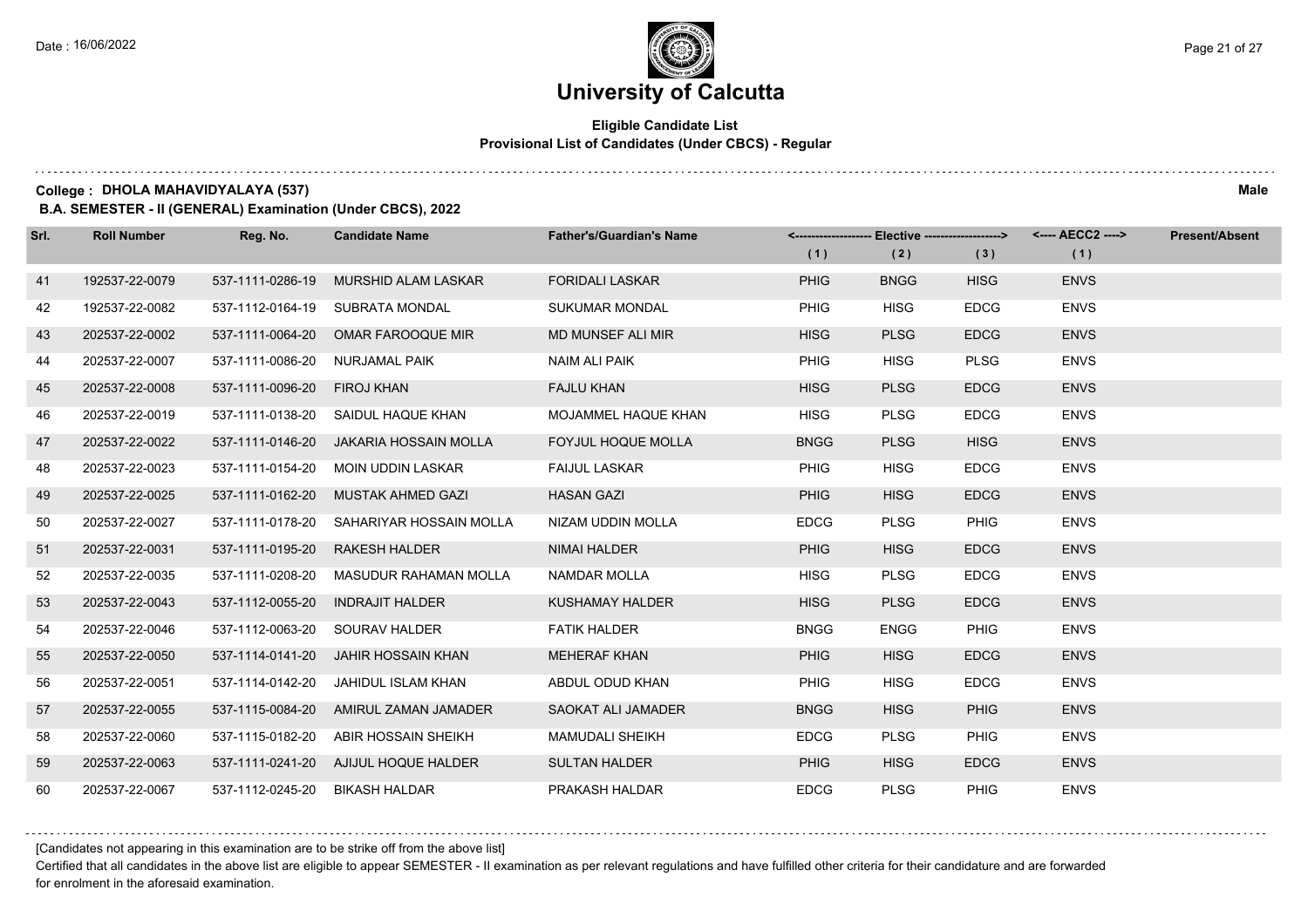#### **Eligible Candidate List Provisional List of Candidates (Under CBCS) - Regular**

**College : DHOLA MAHAVIDYALAYA (537) Male**

**B.A. SEMESTER - II (GENERAL) Examination (Under CBCS), 2022**

| Srl. | <b>Roll Number</b> | Reg. No.                       | <b>Candidate Name</b>             | <b>Father's/Guardian's Name</b>  |             | <-------------------- Elective -------------------> |             |             | <b>Present/Absent</b> |
|------|--------------------|--------------------------------|-----------------------------------|----------------------------------|-------------|-----------------------------------------------------|-------------|-------------|-----------------------|
|      |                    |                                |                                   |                                  | (1)         | (2)                                                 | (3)         | (1)         |                       |
| 61   | 212537-22-0001     | 537-1111-0102-21               | ABDUL FATTAH BHISTI               | SAHIDUL ANAM BHISTI              | <b>PLSG</b> | <b>EDCG</b>                                         | <b>PHIG</b> | <b>ENVS</b> |                       |
| 62   | 212537-22-0002     | 537-1111-0113-21               | <b>RAFIKUL MIR</b>                | <b>NUR HOSEN MIR</b>             | <b>HISG</b> | <b>PHIG</b>                                         | <b>PLSG</b> | <b>ENVS</b> |                       |
| 63   | 212537-22-0003     |                                | 537-1111-0118-21 SAHIL PARVEZ MIR | <b>SELIM UDDIN MIR</b>           | <b>PHIG</b> | <b>HISG</b>                                         | <b>EDCG</b> | <b>ENVS</b> |                       |
| 64   | 212537-22-0004     | 537-1111-0122-21               | ABUL FARAH NEGABAN                | ABUL HASEM NEGABAN               | <b>PLSG</b> | <b>EDCG</b>                                         | PHIG        | <b>ENVS</b> |                       |
| 65   | 212537-22-0005     | 537-1111-0124-21               | SUBIDALI LASKAR                   | <b>SAIFUL LASKAR</b>             | <b>PLSG</b> | <b>EDCG</b>                                         | <b>PHIG</b> | <b>ENVS</b> |                       |
| 66   | 212537-22-0006     | 537-1111-0125-21               | SAMIM BOLDIA                      | <b>SALAM BOLDIA</b>              | <b>PLSG</b> | <b>EDCG</b>                                         | <b>PHIG</b> | <b>ENVS</b> |                       |
| 67   | 212537-22-0007     | 537-1111-0150-21 SUMIT PANDIT  |                                   | <b>SHANKAR PANDIT</b>            | <b>BNGG</b> | <b>PLSG</b>                                         | <b>PHIG</b> | <b>ENVS</b> |                       |
| 68   | 212537-22-0008     | 537-1111-0151-21 TARAK HALDER  |                                   | <b>BIBHASH HALDER</b>            | <b>BNGG</b> | <b>PHIG</b>                                         | <b>EDCG</b> | <b>ENVS</b> |                       |
| 69   | 212537-22-0009     | 537-1111-0153-21 SUMAN PANDIT  |                                   | <b>SHANKAR PANDIT</b>            | <b>BNGG</b> | <b>PHIG</b>                                         | <b>PLSG</b> | <b>ENVS</b> |                       |
| 70   | 212537-22-0010     | 537-1111-0165-21               | ALI HOSSAIN HALDAR                | <b>IYUB HALDAR</b>               | <b>PLSG</b> | <b>EDCG</b>                                         | PHIG        | <b>ENVS</b> |                       |
| 71   | 212537-22-0011     | 537-1111-0169-21               | MINHAJUDDIN MOLLA                 | <b>MANCHHUR ALI MOLLA</b>        | <b>BNGG</b> | <b>PHIG</b>                                         | <b>HISG</b> | <b>ENVS</b> |                       |
| 72   | 212537-22-0012     | 537-1111-0195-21 TASMIM PIYADA |                                   | <b>HAYBOT PIYADA</b>             | <b>BNGG</b> | <b>PHIG</b>                                         | <b>PLSG</b> | <b>ENVS</b> |                       |
| 73   | 212537-22-0013     | 537-1111-0199-21 AJMAUL KAZI   |                                   | <b>SAJAHAN KAZI</b>              | <b>BNGG</b> | <b>HISG</b>                                         | <b>PHIG</b> | <b>ENVS</b> |                       |
| 74   | 212537-22-0014     | 537-1111-0203-21               | ABDUL MATIN NEGABAN               | ARIF HOSEN NEGABAN               | <b>GEOG</b> | <b>HISG</b>                                         | <b>PLSG</b> | <b>ENVS</b> |                       |
| 75   | 212537-22-0015     | 537-1111-0206-21               | <b>HASMIN PIYADA</b>              | <b>HASIBUR PIYADA</b>            | <b>PHIG</b> | <b>HISG</b>                                         | <b>EDCG</b> | <b>ENVS</b> |                       |
| 76   | 212537-22-0016     | 537-1111-0214-21               | RASIKUL ISLAM MOLLA               | ABDUL KHALEQUE MOLLA             | <b>GEOG</b> | <b>HISG</b>                                         | <b>ARBG</b> | <b>ENVS</b> |                       |
| 77   | 212537-22-0017     | 537-1111-0215-21               | KRISHNENDU CHATTERJEE             | <b>BISHNU PROSHAD CHATTERJEE</b> | <b>PLSG</b> | <b>BNGG</b>                                         | <b>PHIG</b> | <b>ENVS</b> |                       |
| 78   | 212537-22-0018     | 537-1111-0217-21               | AFRIDI HALDAR                     | HASANUJJAMAN HALDAR              | <b>HISG</b> | <b>PLSG</b>                                         | <b>EDCG</b> | <b>ENVS</b> |                       |
| 79   | 212537-22-0019     | 537-1111-0218-21               | <b>REJAK LASKAR</b>               | <b>JAKIR LASKAR</b>              | <b>BNGG</b> | <b>HISG</b>                                         | <b>PHIG</b> | <b>ENVS</b> |                       |
| 80   | 212537-22-0020     |                                | 537-1111-0237-21 ALIMUDDIN LASKAR | LATE SAIYAD ALI LASKAR           | <b>BNGG</b> | <b>HISG</b>                                         | PHIG        | <b>ENVS</b> |                       |

[Candidates not appearing in this examination are to be strike off from the above list]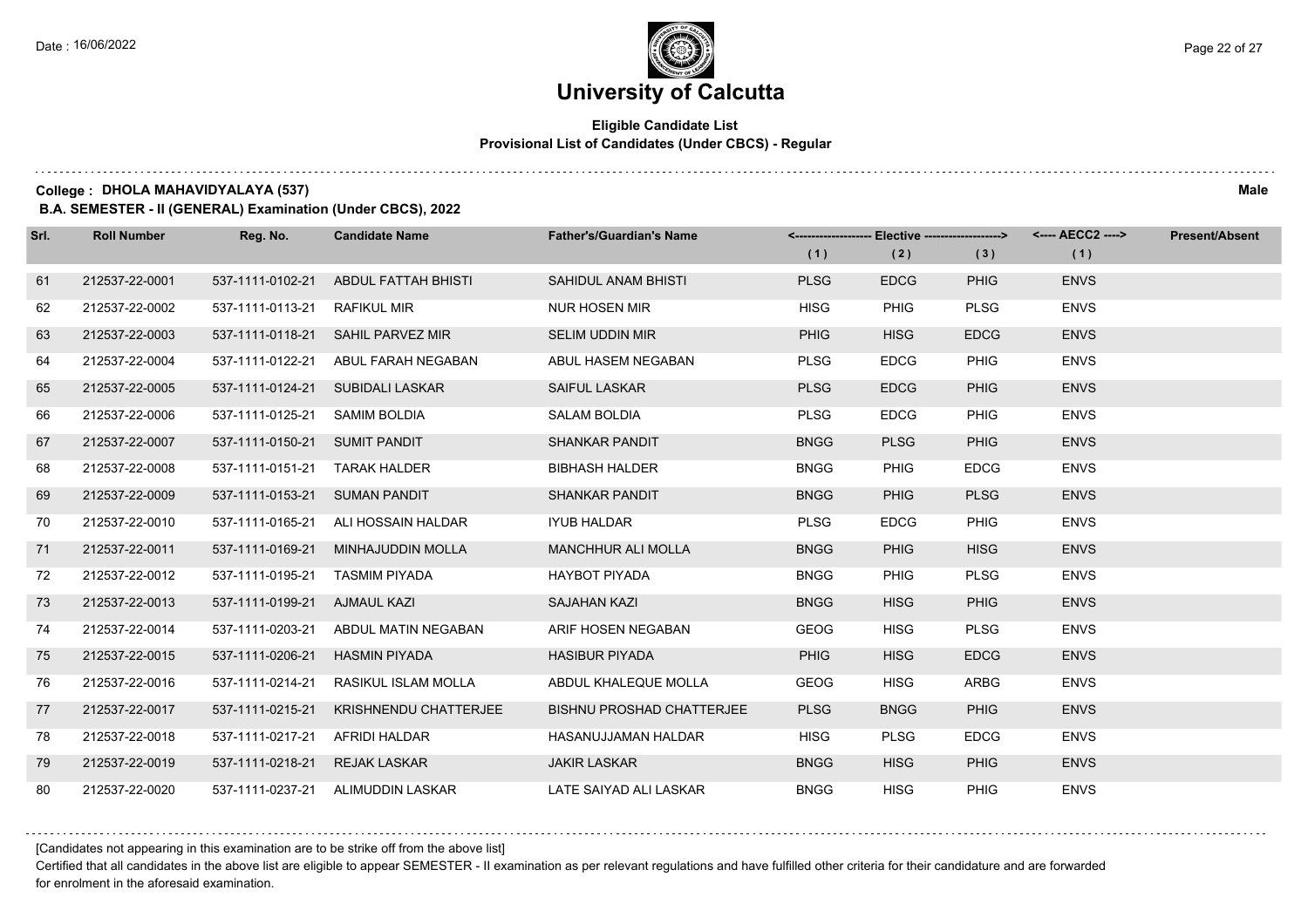#### **Eligible Candidate List Provisional List of Candidates (Under CBCS) - Regular**

**College : DHOLA MAHAVIDYALAYA (537) Male**

**B.A. SEMESTER - II (GENERAL) Examination (Under CBCS), 2022**

| Srl. | <b>Roll Number</b> | Reg. No.                      | <b>Candidate Name</b>                   | <b>Father's/Guardian's Name</b> |             | <-------------------- Elective -------------------> |             | <---- AECC2 ----> | <b>Present/Absent</b> |
|------|--------------------|-------------------------------|-----------------------------------------|---------------------------------|-------------|-----------------------------------------------------|-------------|-------------------|-----------------------|
|      |                    |                               |                                         |                                 | (1)         | (2)                                                 | (3)         | (1)               |                       |
| 81   | 212537-22-0021     | 537-1111-0241-21              | <b>BARHAN PAIK</b>                      | <b>SAID PAIK</b>                | <b>BNGG</b> | <b>HISG</b>                                         | <b>PHIG</b> | <b>ENVS</b>       |                       |
| 82   | 212537-22-0022     | 537-1111-0242-21              | SAHIL LASKAR                            | <b>JAHIRUDDIN LASKAR</b>        | <b>HISG</b> | <b>PLSG</b>                                         | <b>EDCG</b> | <b>ENVS</b>       |                       |
| 83   | 212537-22-0023     | 537-1111-0247-21 SAMIM LASKAR |                                         | <b>JAHIR UDDIN LASKAR</b>       | <b>HISG</b> | <b>PLSG</b>                                         | <b>EDCG</b> | <b>ENVS</b>       |                       |
| 84   | 212537-22-0024     | 537-1111-0248-21              | MONOYAR HOSEN LASKAR                    | <b>MOJAFFAR LASKAR</b>          | <b>PLSG</b> | <b>EDCG</b>                                         | PHIG        | <b>ENVS</b>       |                       |
| 85   | 212537-22-0025     | 537-1111-0257-21              | <b>JAKARIYA HALDAR</b>                  | SAHANUJJAMAN HALDAR             | <b>BNGG</b> | <b>HISG</b>                                         | <b>PHIG</b> | <b>ENVS</b>       |                       |
| 86   | 212537-22-0026     | 537-1111-0258-21              | TOHIDUR HOSSAIN HALDER                  | SAMSUDDIN HALDER                | <b>HISG</b> | <b>PHIG</b>                                         | <b>PLSG</b> | <b>ENVS</b>       |                       |
| 87   | 212537-22-0027     | 537-1111-0265-21 AMAR HALDAR  |                                         | <b>KARNADHAR HALDAR</b>         | <b>BNGG</b> | <b>HISG</b>                                         | <b>PHIG</b> | <b>ENVS</b>       |                       |
| 88   | 212537-22-0028     | 537-1111-0267-21              | TAIJUL HAQUE MOLLA                      | SAIFUL ISLAM MOLLA              | PHIG        | <b>HISG</b>                                         | <b>EDCG</b> | <b>ENVS</b>       |                       |
| 89   | 212537-22-0029     |                               | 537-1111-0270-21 AMIR HOSSEN NEGABAN    | <b>MOJIBAR RAHAMAN NEGABAN</b>  | <b>EDCG</b> | <b>PLSG</b>                                         | <b>PHIG</b> | <b>ENVS</b>       |                       |
| 90   | 212537-22-0030     | 537-1111-0272-21              | ABDUL GOFUR PAIK                        | <b>MANNAP PAIK</b>              | <b>BNGG</b> | <b>PLSG</b>                                         | <b>PHIG</b> | <b>ENVS</b>       |                       |
| 91   | 212537-22-0031     |                               | 537-1111-0287-21 ZABIHUR RAHAMAN BHANGI | <b>MD KAOSER ALI BHANGI</b>     | <b>BNGG</b> | <b>HISG</b>                                         | <b>PHIG</b> | <b>ENVS</b>       |                       |
| 92   | 212537-22-0032     | 537-1111-0296-21              | SOBHAN SEKH                             | ALAUDDIN SEKH                   | <b>HISG</b> | <b>PLSG</b>                                         | <b>EDCG</b> | <b>ENVS</b>       |                       |
| 93   | 212537-22-0033     |                               | 537-1111-0299-21 ASLAM HAQUE MOLLA      | RAHAMATULLA MOLLA               | <b>BNGG</b> | <b>HISG</b>                                         | <b>PHIG</b> | <b>ENVS</b>       |                       |
| 94   | 212537-22-0034     | 537-1111-0300-21              | AMIYA RANJAN DAS                        | AMULYA KUMAR DAS                | <b>HISG</b> | <b>PLSG</b>                                         | <b>EDCG</b> | <b>ENVS</b>       |                       |
| 95   | 212537-22-0035     |                               | 537-1111-0305-21 SAHABUDDIN SK          | JALAL UDDIN SK                  | <b>PLSG</b> | <b>EDCG</b>                                         | <b>PHIG</b> | <b>ENVS</b>       |                       |
| 96   | 212537-22-0036     | 537-1111-0312-21              | JALIL GAYEN                             | MATI GAYEN                      | <b>ARBG</b> | <b>PHIG</b>                                         | <b>EDCG</b> | <b>ENVS</b>       |                       |
| 97   | 212537-22-0037     | 537-1111-0315-21              | <b>IMRANULLA MIR</b>                    | <b>CHHALEMAN MIR</b>            | <b>PLSG</b> | <b>EDCG</b>                                         | <b>PHIG</b> | <b>ENVS</b>       |                       |
| 98   | 212537-22-0038     | 537-1111-0319-21              | SAMIM HOSSAIN MIR                       | AKTAR ALI MIR                   | <b>EDCG</b> | <b>PLSG</b>                                         | <b>PHIG</b> | <b>ENVS</b>       |                       |
| 99   | 212537-22-0039     | 537-1111-0320-21              | MD SHAIKHUL ISLAM MISTRY                | SAHIDULLAH MISTRY               | <b>PHIG</b> | <b>PLSG</b>                                         | <b>EDCG</b> | <b>ENVS</b>       |                       |
| 100  | 212537-22-0040     |                               | 537-1111-0321-21 HABIBUR RAHAMAN MOLLA  | <b>NURISLAM MOLLA</b>           | <b>PLSG</b> | <b>EDCG</b>                                         | <b>PHIG</b> | <b>ENVS</b>       |                       |

[Candidates not appearing in this examination are to be strike off from the above list]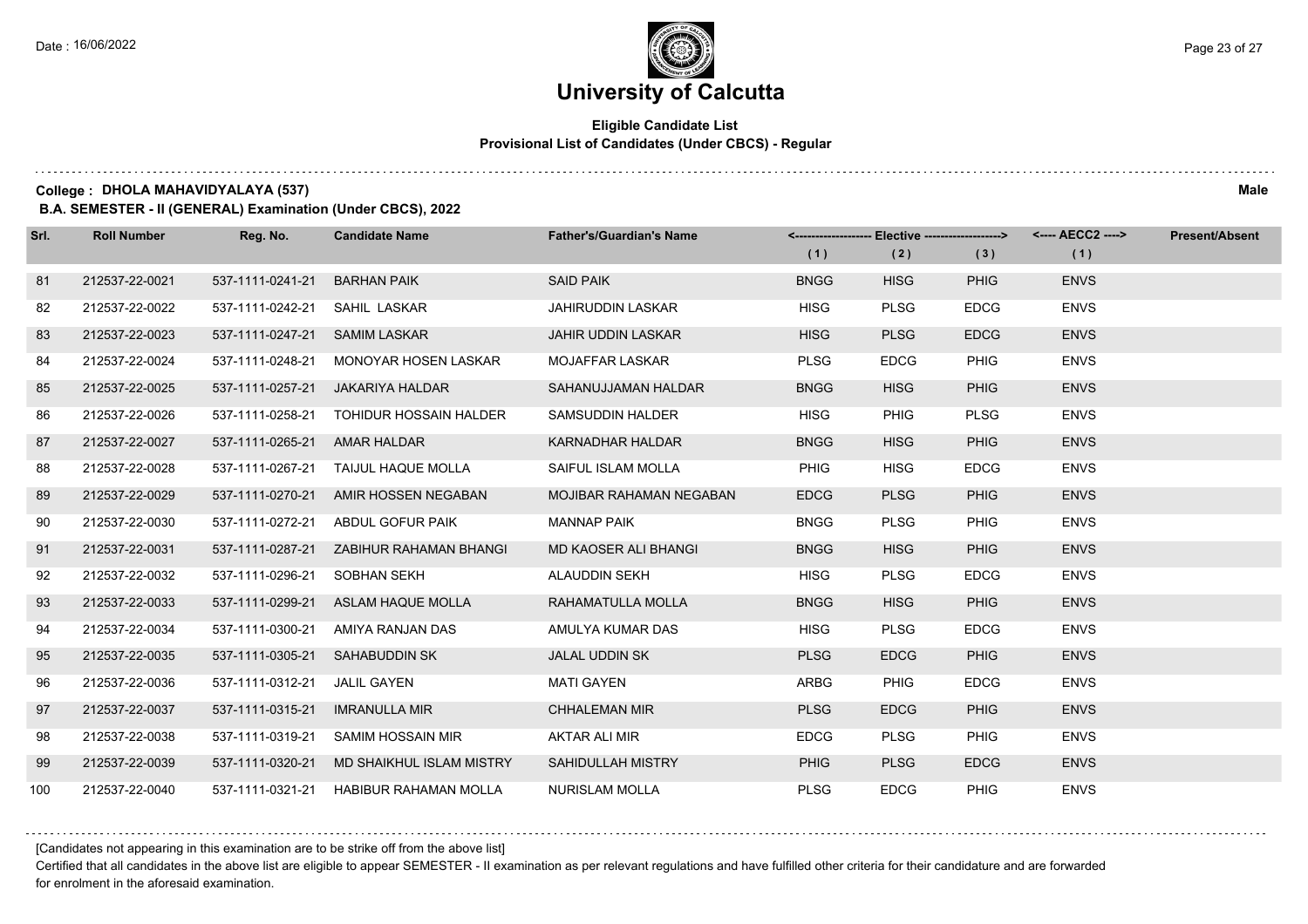#### **Eligible Candidate List Provisional List of Candidates (Under CBCS) - Regular**

**College : DHOLA MAHAVIDYALAYA (537) Male**

**B.A. SEMESTER - II (GENERAL) Examination (Under CBCS), 2022**

| Srl. | <b>Roll Number</b> | Reg. No.         | <b>Candidate Name</b>        | <b>Father's/Guardian's Name</b> |             | <------------------- Elective ------------------> |             | <---- AECC2 ----> | <b>Present/Absent</b> |
|------|--------------------|------------------|------------------------------|---------------------------------|-------------|---------------------------------------------------|-------------|-------------------|-----------------------|
|      |                    |                  |                              |                                 | (1)         | (2)                                               | (3)         | (1)               |                       |
| 101  | 212537-22-0041     | 537-1111-0335-21 | <b>MANJUR HOSSAIN HALDER</b> | AKRAM HOSSAIN HALDER            | <b>EDCG</b> | <b>PLSG</b>                                       | <b>PHIG</b> | <b>ENVS</b>       |                       |
| 102  | 212537-22-0042     | 537-1111-0337-21 | <b>SURAJ HOSSAIN MIR</b>     | ATIYAR RAHMAN MIR               | <b>ENGG</b> | <b>PLSG</b>                                       | <b>EDCG</b> | <b>ENVS</b>       |                       |
| 103  | 212537-22-0043     | 537-1111-0341-21 | <b>RAKIB HOSSAIN HALDER</b>  | <b>MANIK CHAND HALDER</b>       | <b>EDCG</b> | <b>PLSG</b>                                       | <b>PHIG</b> | <b>ENVS</b>       |                       |
| 104  | 212537-22-0044     | 537-1111-0343-21 | <b>JAHIR HOSSEN BHANGI</b>   | SAMSUR ALAM BHANGI              | <b>BNGG</b> | <b>PHIG</b>                                       | <b>PLSG</b> | <b>ENVS</b>       |                       |
| 105  | 212537-22-0045     | 537-1111-0351-21 | <b>MOKAROM HOSSAIN MOLLA</b> | <b>FOYJUL HAWK MOLLA</b>        | PHIG        | <b>PLSG</b>                                       | <b>EDCG</b> | <b>ENVS</b>       |                       |
| 106  | 212537-22-0046     | 537-1111-0354-21 | ARUN KUMAR HALDER            | PALTU RAM HALDER                | <b>BNGG</b> | <b>ENGG</b>                                       | <b>PLSG</b> | <b>ENVS</b>       |                       |
| 107  | 212537-22-0047     | 537-1111-0356-21 | RAGIBUL HAQUE HALDER         | NASIM ALI HALDER                | <b>PHIG</b> | <b>HISG</b>                                       | <b>EDCG</b> | <b>ENVS</b>       |                       |
| 108  | 212537-22-0048     | 537-1111-0357-21 | AJHAR UDDIN GHORAMI          | ABDUL MAZID GHORAMI             | <b>EDCG</b> | <b>HISG</b>                                       | <b>PHIG</b> | <b>ENVS</b>       |                       |
| 109  | 212537-22-0049     | 537-1111-0358-21 | ASGAR ALI MOLLA              | <b>SAHABUDDIN MOLLA</b>         | <b>PHIG</b> | <b>HISG</b>                                       | <b>EDCG</b> | <b>ENVS</b>       |                       |
| 110  | 212537-22-0050     | 537-1111-0362-21 | JAHID HOSSAIN MOLLA          | <b>NUR ALOM MOLLA</b>           | PHIG        | <b>HISG</b>                                       | <b>EDCG</b> | <b>ENVS</b>       |                       |
| 111  | 212537-22-0051     | 537-1111-0367-21 | <b>MAHABUR RAHMAN MOLLA</b>  | AMANULLAH MOLLA                 | <b>EDCG</b> | <b>PLSG</b>                                       | <b>PHIG</b> | <b>ENVS</b>       |                       |
| 112  | 212537-22-0052     | 537-1111-0370-21 | MD SAHABAJ KHAN              | ABDUL MANNAN KHAN               | <b>HISG</b> | <b>PHIG</b>                                       | <b>PLSG</b> | <b>ENVS</b>       |                       |
| 113  | 212537-22-0053     | 537-1111-0371-21 | <b>HAFIJUL SEKH</b>          | YOUSUF SEKH                     | <b>PLSG</b> | <b>EDCG</b>                                       | <b>PHIG</b> | <b>ENVS</b>       |                       |
| 114  | 212537-22-0054     | 537-1111-0372-21 | MD MOINUDDIN SK              | <b>MD SAMSUDDIN SK</b>          | <b>HISG</b> | <b>ARBG</b>                                       | <b>EDCG</b> | <b>ENVS</b>       |                       |
| 115  | 212537-22-0055     | 537-1111-0373-21 | <b>JAMIR HOSSAIN MOLLA</b>   | <b>ALIF MOLLA</b>               | <b>BNGG</b> | <b>HISG</b>                                       | <b>PHIG</b> | <b>ENVS</b>       |                       |
| 116  | 212537-22-0056     | 537-1111-0378-21 | AMINUL ISLAM JAMADAR         | MOYJADDIN JAMADAR               | <b>PHIG</b> | <b>HISG</b>                                       | <b>EDCG</b> | <b>ENVS</b>       |                       |
| 117  | 212537-22-0057     | 537-1111-0390-21 | MD RASSEL REJWAN MIR         | <b>RABIUL MIR</b>               | <b>PHIG</b> | <b>HISG</b>                                       | <b>EDCG</b> | <b>ENVS</b>       |                       |
| 118  | 212537-22-0058     | 537-1111-0391-21 | <b>HABIBULLA KHAN</b>        | <b>NUR ALAM KHAN</b>            | <b>PHIG</b> | <b>HISG</b>                                       | <b>EDCG</b> | <b>ENVS</b>       |                       |
| 119  | 212537-22-0059     | 537-1111-0392-21 | AMANULLA SEKH                | ABDUL HAMID SEKH                | <b>BNGG</b> | <b>ENGG</b>                                       | <b>PLSG</b> | <b>ENVS</b>       |                       |
| 120  | 212537-22-0060     | 537-1111-0393-21 | <b>MANJURELAHI PAIK</b>      | <b>MOKDDES ALI PAIK</b>         | <b>EDCG</b> | <b>PLSG</b>                                       | <b>PHIG</b> | <b>ENVS</b>       |                       |

[Candidates not appearing in this examination are to be strike off from the above list]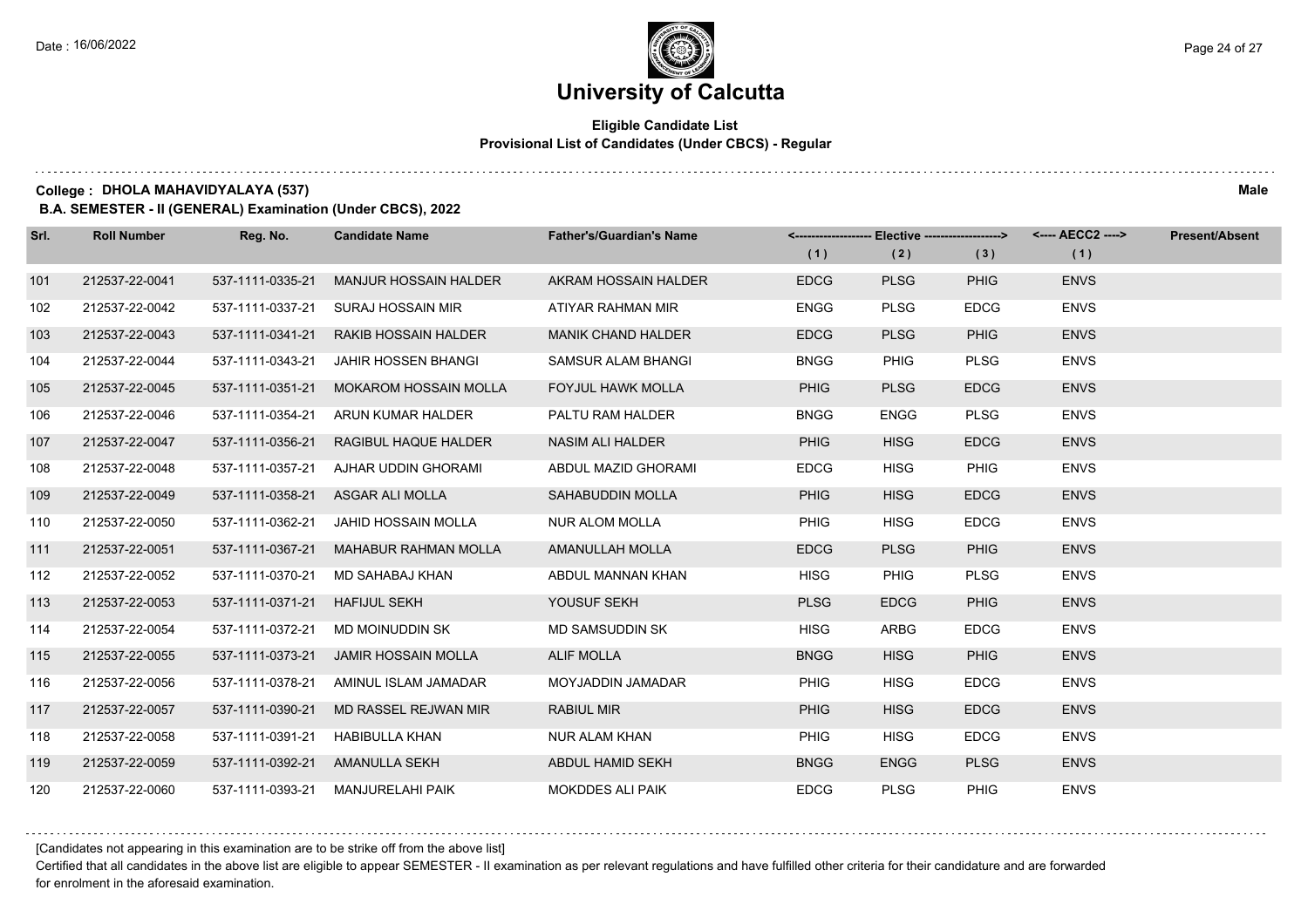#### **Eligible Candidate List Provisional List of Candidates (Under CBCS) - Regular**

**College : DHOLA MAHAVIDYALAYA (537) Male**

**B.A. SEMESTER - II (GENERAL) Examination (Under CBCS), 2022**

| Srl. | <b>Roll Number</b> | Reg. No.         | <b>Candidate Name</b>            | <b>Father's/Guardian's Name</b> |             | <-------------------- Elective -------------------> |             | <---- AECC2 ----> | <b>Present/Absent</b> |
|------|--------------------|------------------|----------------------------------|---------------------------------|-------------|-----------------------------------------------------|-------------|-------------------|-----------------------|
|      |                    |                  |                                  |                                 | (1)         | (2)                                                 | (3)         | (1)               |                       |
| 121  | 212537-22-0061     | 537-1111-0397-21 | <b>MANIM HALDER</b>              | <b>SELIM HALDER</b>             | <b>PHIG</b> | <b>HISG</b>                                         | <b>EDCG</b> | <b>ENVS</b>       |                       |
| 122  | 212537-22-0062     | 537-1111-0398-21 | <b>SURAJ MOLLA</b>               | SAHARUL HOQUE MOLLA             | <b>EDCG</b> | <b>PLSG</b>                                         | <b>PHIG</b> | <b>ENVS</b>       |                       |
| 123  | 212537-22-0063     | 537-1111-0399-21 | <b>MAIMUR MOLLA</b>              | <b>AJIJEL MOLLA</b>             | <b>HISG</b> | <b>ARBG</b>                                         | <b>EDCG</b> | <b>ENVS</b>       |                       |
| 124  | 212537-22-0064     | 537-1111-0401-21 | RAHIDULLA SEKH                   | <b>BANKIBILLA SEKH</b>          | <b>BNGG</b> | <b>PHIG</b>                                         | <b>PLSG</b> | <b>ENVS</b>       |                       |
| 125  | 212537-22-0065     | 537-1111-0402-21 | MOJAHIR LASKAR                   | ABDURRAFIK LASKAR               | <b>PHIG</b> | <b>HISG</b>                                         | <b>EDCG</b> | <b>ENVS</b>       |                       |
| 126  | 212537-22-0066     | 537-1112-0170-21 | SAHEB NAIYA                      | <b>GANESH NAIYA</b>             | <b>BNGG</b> | <b>PHIG</b>                                         | <b>PLSG</b> | <b>ENVS</b>       |                       |
| 127  | 212537-22-0067     |                  | 537-1112-0278-21 ARDHENDU HALDER | <b>ASIT HALDER</b>              | <b>PHIG</b> | <b>HISG</b>                                         | <b>EDCG</b> | <b>ENVS</b>       |                       |
| 128  | 212537-22-0068     | 537-1112-0302-21 | AKASH MONDAL                     | PUTUL MONDAL                    | <b>HISG</b> | <b>PLSG</b>                                         | <b>EDCG</b> | <b>ENVS</b>       |                       |
| 129  | 212537-22-0069     | 537-1112-0333-21 | PABITRA HALDER                   | <b>SWADESH HALDER</b>           | <b>PHIG</b> | <b>HISG</b>                                         | <b>EDCG</b> | <b>ENVS</b>       |                       |
| 130  | 212537-22-0070     | 537-1112-0346-21 | <b>RAKESH MISTRI</b>             | <b>SWAPAN MISTRI</b>            | <b>HISG</b> | <b>PLSG</b>                                         | <b>EDCG</b> | <b>ENVS</b>       |                       |
| 131  | 212537-22-0071     | 537-1112-0403-21 | <b>SURAJIT HALDER</b>            | <b>SWAPAN HALDER</b>            | <b>HISG</b> | <b>PLSG</b>                                         | <b>EDCG</b> | <b>ENVS</b>       |                       |
| 132  | 212537-22-0072     | 537-1114-0072-21 | SEBGATULLAH GAZI                 | NURMAHAMMAD GAZI                | PHIG        | <b>HISG</b>                                         | <b>EDCG</b> | <b>ENVS</b>       |                       |
| 133  | 212537-22-0073     | 537-1114-0185-21 | MANOYAR HOSSAIN KAZI             | <b>MAINUDDIN KAZI</b>           | <b>BNGG</b> | <b>HISG</b>                                         | <b>PHIG</b> | <b>ENVS</b>       |                       |
| 134  | 212537-22-0074     | 537-1114-0187-21 | <b>MASUD KAZI</b>                | AFTAB UDDIN KAZI                | <b>BNGG</b> | <b>HISG</b>                                         | PHIG        | <b>ENVS</b>       |                       |
| 135  | 212537-22-0075     | 537-1114-0191-21 | ABID HOSSEN KHAN                 | <b>BASIR UDDIN KHAN</b>         | <b>HISG</b> | <b>PLSG</b>                                         | <b>EDCG</b> | <b>ENVS</b>       |                       |
| 136  | 212537-22-0076     | 537-1114-0207-21 | MASUD ISLAM SHAH                 | SOHIDUL ISLAM SHAH              | <b>PHIG</b> | <b>HISG</b>                                         | <b>EDCG</b> | <b>ENVS</b>       |                       |
| 137  | 212537-22-0077     | 537-1114-0288-21 | ABIR HOSSAIN PAIK                | RAUP UDDIN PAIK                 | <b>PHIG</b> | <b>HISG</b>                                         | <b>EDCG</b> | <b>ENVS</b>       |                       |
| 138  | 212537-22-0078     | 537-1114-0306-21 | SAMIM AHAMAD KHAN                | MD AHSAN ULLAH KHAN             | <b>HISG</b> | <b>ARBG</b>                                         | <b>EDCG</b> | <b>ENVS</b>       |                       |
| 139  | 212537-22-0079     | 537-1114-0365-21 | <b>MAYZUDDIN PURKAIT</b>         | SAFIULLAH PURKAIT               | <b>EDCG</b> | <b>PLSG</b>                                         | <b>PHIG</b> | <b>ENVS</b>       |                       |
| 140  | 212537-22-0080     | 537-1115-0158-21 | <b>TARIK HASSAN LASKAR</b>       | ABDUL HANNAN LASKAR             | <b>PHIG</b> | <b>HISG</b>                                         | <b>EDCG</b> | <b>ENVS</b>       |                       |

[Candidates not appearing in this examination are to be strike off from the above list]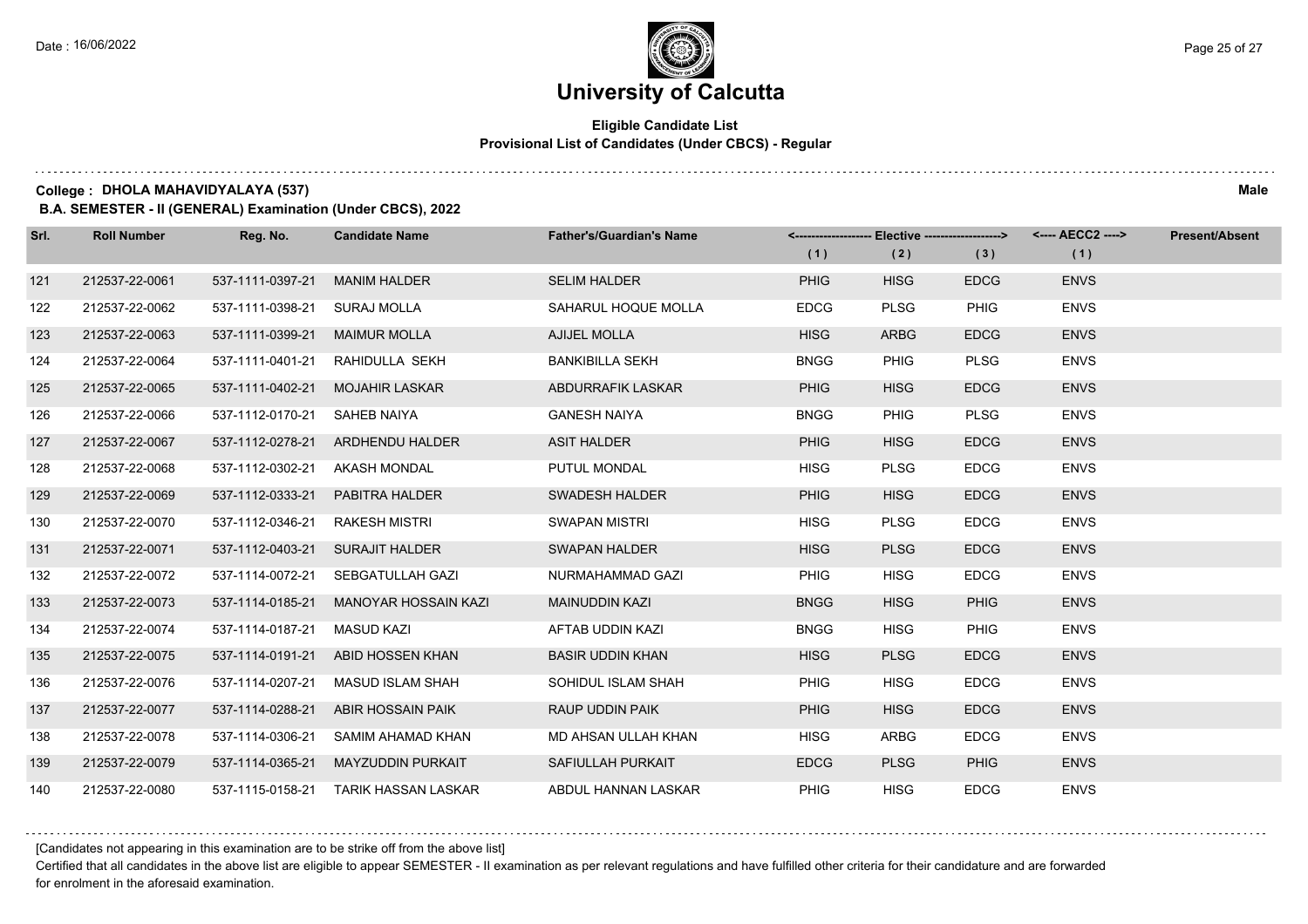#### **Eligible Candidate List Provisional List of Candidates (Under CBCS) - Regular**

**College : DHOLA MAHAVIDYALAYA (537) Male**

**B.A. SEMESTER - II (GENERAL) Examination (Under CBCS), 2022**

| Srl. | <b>Roll Number</b> | Reg. No.         | <b>Candidate Name</b>         | <b>Father's/Guardian's Name</b> |             | <-------------------- Elective -------------------> |             | <---- AECC2 ----> | <b>Present/Absent</b> |
|------|--------------------|------------------|-------------------------------|---------------------------------|-------------|-----------------------------------------------------|-------------|-------------------|-----------------------|
|      |                    |                  |                               |                                 | (1)         | (2)                                                 | (3)         | (1)               |                       |
| 141  | 212537-22-0081     | 537-1115-0186-21 | <b>MASUD AJAHAR SARDAR</b>    | <b>ROICH ALI SARDAR</b>         | <b>BNGG</b> | <b>HISG</b>                                         | <b>PHIG</b> | <b>ENVS</b>       |                       |
| 142  | 212537-22-0082     | 537-1115-0188-21 | <b>IMRAN HOSAIN BEPARI</b>    | RIAJ UDDIN BEPARI               | <b>PHIG</b> | <b>HISG</b>                                         | <b>EDCG</b> | <b>ENVS</b>       |                       |
| 143  | 212537-22-0083     | 537-1115-0291-21 | <b>JAHIR UDDIN MOLLA</b>      | <b>MAJIT ALI MOLLA</b>          | <b>PLSG</b> | <b>BNGG</b>                                         | <b>HISG</b> | <b>ENVS</b>       |                       |
| 144  | 212537-22-0084     | 537-1115-0297-21 | <b>MOTAHAR HOSSAIN BHANGI</b> | ABDUR RAZZAK BHANGI             | <b>HISG</b> | <b>PLSG</b>                                         | <b>EDCG</b> | <b>ENVS</b>       |                       |
| 145  | 212537-22-0085     | 537-1115-0307-21 | <b>JIDAN NAIYA</b>            | <b>ASMAT NAIYA</b>              | <b>PHIG</b> | <b>HISG</b>                                         | <b>EDCG</b> | <b>ENVS</b>       |                       |
| 146  | 212537-22-0086     | 537-1115-0316-21 | TAIMUR ALI MOLLA              | SAHAMEL MOLLA                   | PHIG        | <b>HISG</b>                                         | <b>EDCG</b> | <b>ENVS</b>       |                       |
| 147  | 212537-22-0087     | 537-1115-0330-21 | <b>IBRAHIM LASKAR</b>         | <b>USMAN LASKAR</b>             | <b>PHIG</b> | <b>HISG</b>                                         | <b>EDCG</b> | <b>ENVS</b>       |                       |
| 148  | 212537-22-0088     | 537-1115-0339-21 | ANOWAR HOSSAIN HALDER         | SAIDULLA HALDER                 | <b>EDCG</b> | <b>PLSG</b>                                         | <b>PHIG</b> | <b>ENVS</b>       |                       |
| 149  | 212537-22-0089     | 537-1115-0345-21 | <b>MASUM PEADA</b>            | SAIDUL PEADA                    | <b>EDCG</b> | <b>GEOG</b>                                         | <b>HISG</b> | <b>ENVS</b>       |                       |
| 150  | 212537-22-0090     | 537-1115-0348-21 | SALIM JAVED SK                | SK ABUL KALAM AJAD              | <b>EDCG</b> | <b>PLSG</b>                                         | <b>PHIG</b> | <b>ENVS</b>       |                       |
| 151  | 212537-22-0091     | 537-1115-0353-21 | AZAHARUDDIN HALDER            | SAHADAT HOSSAIN HALDER          | <b>EDCG</b> | <b>PLSG</b>                                         | <b>PHIG</b> | <b>ENVS</b>       |                       |
| 152  | 212537-22-0092     | 537-1115-0363-21 | AMIR HOSSAIN MOLLA            | SIRAJUL HAQUE MOLLA             | <b>EDCG</b> | <b>PLSG</b>                                         | PHIG        | <b>ENVS</b>       |                       |
| 153  | 212537-22-0093     | 537-1115-0394-21 | <b>RASHIDUL MOLLA</b>         | <b>JAHUROL HAQUE MOLLA</b>      | <b>PHIG</b> | <b>HISG</b>                                         | <b>EDCG</b> | <b>ENVS</b>       |                       |
| 154  | 212537-22-0094     | 537-1115-0395-21 | <b>MAJID ALI GAYEN</b>        | NUR UDDIN GAYEN                 | PHIG        | <b>HISG</b>                                         | <b>EDCG</b> | <b>ENVS</b>       |                       |
| 155  | 212537-22-0095     | 537-1115-0396-21 | <b>MANIRUL SEKH</b>           | CHHATTAR ALI SEKH               | <b>GEOG</b> | <b>ENGG</b>                                         | <b>EDCG</b> | <b>ENVS</b>       |                       |
| 156  | 212537-22-0096     | 537-1115-0400-21 | <b>MARUF HALDAR</b>           | MUNIRUDDIN HALDAR               | <b>BNGG</b> | <b>ENGG</b>                                         | <b>PLSG</b> | <b>ENVS</b>       |                       |
| 157  | 212537-22-0097     | 537-1141-0208-21 | ABDUL HALIM HALDAR            | ABDUL MAMIN HALDAR              | <b>HISG</b> | <b>PLSG</b>                                         | <b>EDCG</b> | <b>ENVS</b>       |                       |
| 158  | 212537-22-0098     | 537-1141-0350-21 | <b>TRIJIT GHOSH</b>           | SATYENDRA NATH GHOSH            | <b>PHIG</b> | <b>HISG</b>                                         | <b>EDCG</b> | <b>ENVS</b>       |                       |
| 159  | 212537-22-0099     | 537-1145-0292-21 | <b>MOJID ALI GAYEN</b>        | NURUDDIN GAYEN                  | <b>ENGG</b> | <b>PLSG</b>                                         | <b>EDCG</b> | <b>ENVS</b>       |                       |
| 160  | 212537-22-0100     | 537-1111-0407-21 | ABDUL MOMIN SEKH              | <b>MAKBUL SEKH</b>              | <b>PHIG</b> | <b>HISG</b>                                         | <b>EDCG</b> | <b>ENVS</b>       |                       |

[Candidates not appearing in this examination are to be strike off from the above list]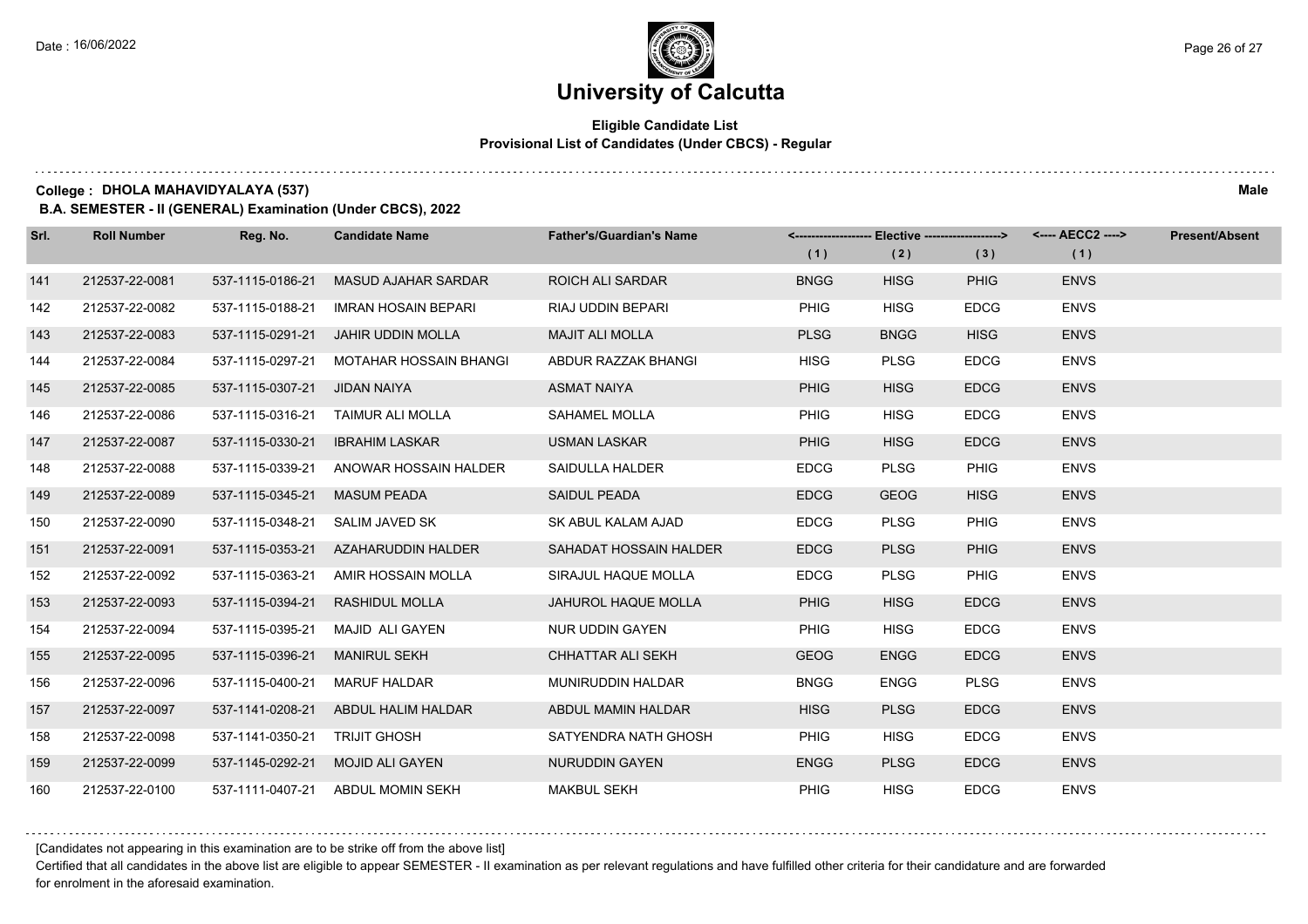#### **Eligible Candidate List Provisional List of Candidates (Under CBCS) - Regular**

**College : DHOLA MAHAVIDYALAYA (537) Male**

**B.A. SEMESTER - II (GENERAL) Examination (Under CBCS), 2022**

| Srl. | <b>Roll Number</b> | Rea. No.         | <b>Candidate Name</b>      | <b>Father's/Guardian's Name</b> |             |             |                   | <---- AECC2 ----> | <b>Present/Absent</b> |
|------|--------------------|------------------|----------------------------|---------------------------------|-------------|-------------|-------------------|-------------------|-----------------------|
|      |                    |                  |                            |                                 |             | (2)         | $\vert 3 \rangle$ | (1)               |                       |
| 161  | 212537-22-0101     | 537-1111-0152-21 | SUBHANKAR NASKAR           | BHARAT NASKAR                   | <b>BNGG</b> | <b>PLSG</b> | <b>PHIG</b>       | <b>ENVS</b>       |                       |
| 162  | 212537-22-0102     | 537-1115-0189-21 | <b>IMRAN HOSSAIN GAYEN</b> | NASIR UDDIN GAYEN               | <b>EDCG</b> | <b>PLSG</b> | <b>PHIG</b>       | <b>ENVS</b>       |                       |

[Candidates not appearing in this examination are to be strike off from the above list]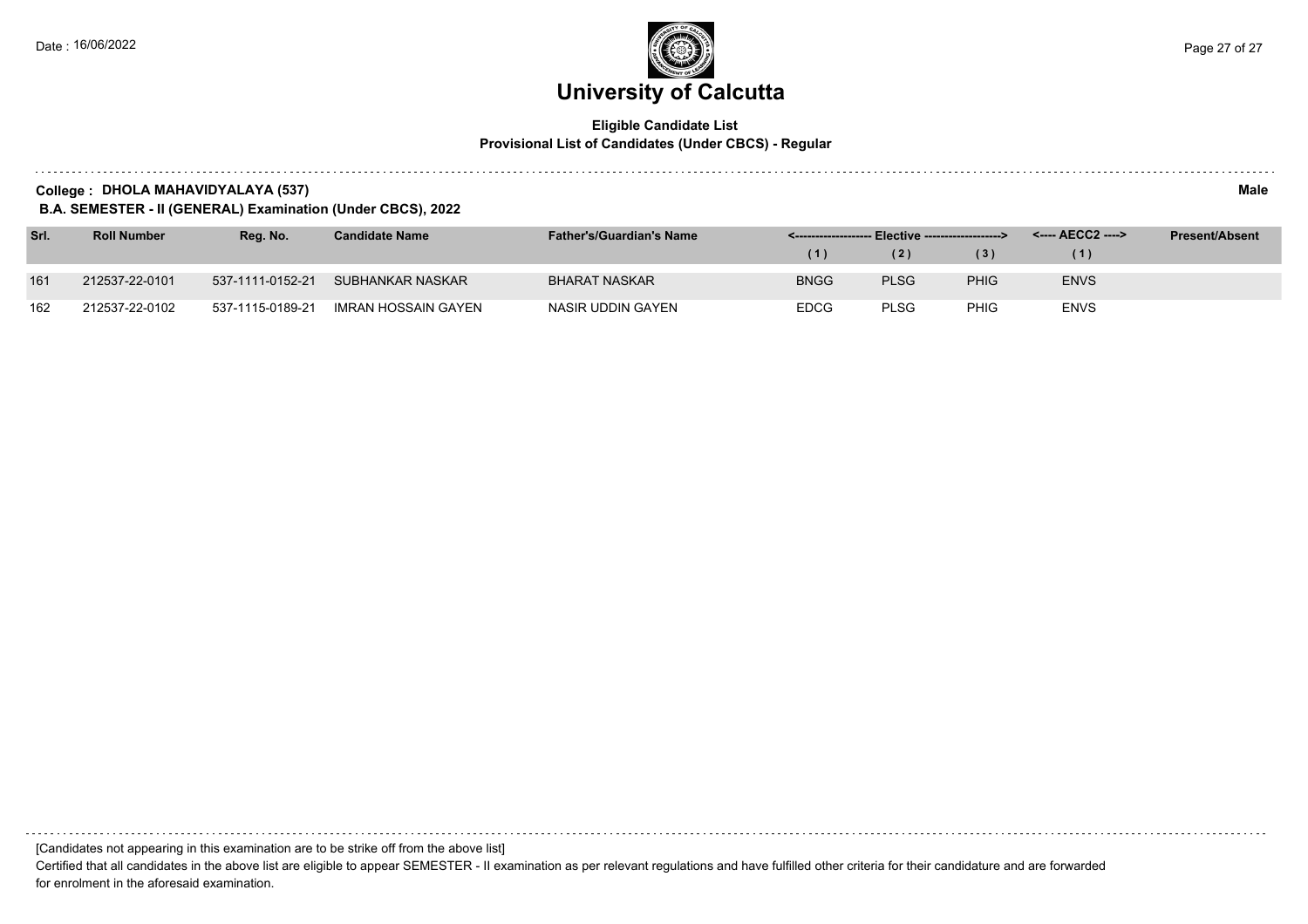#### **Eligible Candidate List Provisional List of Candidates (Under CBCS) - Regular**

**College : DHOLA MAHAVIDYALAYA (537) Female**

**B.A. SEMESTER - II (HONOURS) Examination (Under CBCS), 2022**

| Srl.           | <b>Roll Number</b> | Reg. No.                      | <b>Candidate Name</b>                 | <b>Father's/Guardian's Name</b>          |             | <-------------------- Elective ------------------> |             |             | <b>Present/Absent</b> |
|----------------|--------------------|-------------------------------|---------------------------------------|------------------------------------------|-------------|----------------------------------------------------|-------------|-------------|-----------------------|
|                |                    |                               |                                       |                                          | (1)         | (2)                                                | (3)         | (1)         |                       |
| $\mathbf{1}$   | 192537-11-0001     | 537-1211-0008-19              | <b>MADHUSHREE MONDAL</b>              | <b>JANARDAN MONDAL</b>                   | <b>BNGA</b> | <b>EDCG</b>                                        | <b>PLSG</b> | <b>ENVS</b> |                       |
| $\overline{2}$ | 192537-11-0002     | 537-1211-0009-19              | <b>MST MAJITAN MIR</b>                | ABDUL MAJIT MIR                          | <b>BNGA</b> | <b>HISG</b>                                        | <b>PLSG</b> | <b>ENVS</b> |                       |
| 3              | 192537-11-0003     | 537-1211-0012-19 AMINA KHATUN |                                       | ABUL HASEM MOLLA                         | <b>BNGA</b> | <b>HISG</b>                                        | <b>PLSG</b> | <b>ENVS</b> |                       |
| 4              | 192537-11-0004     |                               | 537-1211-0013-19 MST RESHMINA KHATUN  | MD MUNSUR ALI NAIYA                      | <b>BNGA</b> | <b>HISG</b>                                        | <b>EDCG</b> | <b>ENVS</b> |                       |
| 5              | 192537-11-0015     | 537-1214-0014-19              | MST HABIBA KHATUN                     | MD HASIBUR RAHMAN GAZI                   | <b>BNGA</b> | HISG                                               | <b>EDCG</b> | <b>ENVS</b> |                       |
| 6              | 192537-11-0021     | 537-1211-0051-19              | RADHARANI MANDAL                      | BIBEKANANDA MANDAL                       | <b>ENGA</b> | <b>EDCG</b>                                        | <b>BNGG</b> | <b>ENVS</b> |                       |
| $7^{\circ}$    | 192537-11-0022     | 537-1211-0052-19 SMRITI DAS   |                                       | SUBRATA DAS                              | <b>ENGA</b> | <b>EDCG</b>                                        | <b>PLSG</b> | <b>ENVS</b> |                       |
| 8              | 192537-11-0026     |                               | 537-1214-0071-19 MADHUMITA PATRA      | <b>SWAPAN PATRA</b>                      | <b>ENGA</b> | <b>PHIG</b>                                        | <b>HISG</b> | <b>ENVS</b> |                       |
| 9              | 192537-11-0027     | 537-1215-0031-19              | NASRIN SULTANA                        | <b>NURUDDIN MOLLA</b>                    | <b>ENGA</b> | <b>EDCG</b>                                        | <b>PLSG</b> | <b>ENVS</b> |                       |
| 10             | 192537-11-0028     |                               | 537-1215-0040-19 SHAMSUN NAHAR LASKAR | LATE MD MAHFUZUR RAHMAN<br><b>LASKAR</b> | <b>ENGA</b> | <b>EDCG</b>                                        | <b>PLSG</b> | <b>ENVS</b> |                       |
| 11             | 192537-11-0030     |                               | 537-1211-0049-19 SABNAM AJMI KHATUN   | SARWAR HOSSAIN MONDAL                    | <b>GEOA</b> | <b>HISG</b>                                        | <b>EDCG</b> | <b>ENVS</b> |                       |
| 12             | 192537-11-0031     | 537-1211-0064-19 DIPA PALTA   |                                       | <b>MONGAL PALTA</b>                      | <b>GEOA</b> | <b>HISG</b>                                        | <b>EDCG</b> | <b>ENVS</b> |                       |
| 13             | 192537-11-0033     |                               | 537-1215-0065-19 SABRIN SULTANA       | AJIJUL GAYEN                             | <b>GEOA</b> | <b>HISG</b>                                        | <b>EDCG</b> | <b>ENVS</b> |                       |
| 14             | 192537-11-0036     | 537-1211-0032-19              | SARMINA KHATUN                        | SK SEKENDAR ALI                          | <b>HISA</b> | <b>EDCG</b>                                        | <b>PLSG</b> | <b>ENVS</b> |                       |
| 15             | 192537-11-0037     |                               | 537-1211-0044-19 SABNAM MUSTARY       | ABDUS SALAM SHAH                         | HISA        | <b>EDCG</b>                                        | <b>PLSG</b> | <b>ENVS</b> |                       |
| 16             | 192537-11-0040     | 537-1211-0048-19 ABIDA KHATUN |                                       | <b>ABDULLA VISTI</b>                     | <b>HISA</b> | <b>EDCG</b>                                        | <b>BNGG</b> | <b>ENVS</b> |                       |
| 17             | 192537-11-0045     | 537-1215-0026-19 SABINA NAIYA |                                       | NURUJJAMAN NAIYA                         | <b>HISA</b> | PHIG                                               | <b>PLSG</b> | <b>ENVS</b> |                       |
| 18             | 192537-11-0046     | 537-1215-0029-19              | <b>SERIFA KHATUN</b>                  | SIRAJUL HAQUE HALDAR                     | <b>HISA</b> | <b>PHIG</b>                                        | <b>EDCG</b> | <b>ENVS</b> |                       |
| 19             | 192537-11-0047     |                               | 537-1215-0038-19 REKSONA KHATUN       | <b>GIYASUDDIN HALDER</b>                 | <b>HISA</b> | <b>EDCG</b>                                        | <b>PLSG</b> | <b>ENVS</b> |                       |
| 20             | 202537-11-0002     |                               | 537-1211-0009-20 MUJAHIDA KHATUN      | <b>MANIRUL MISTRI</b>                    | <b>BNGA</b> | <b>PHIG</b>                                        | <b>EDCG</b> | <b>ENVS</b> |                       |

[Candidates not appearing in this examination are to be strike off from the above list]

Certified that all candidates in the above list are eligible to appear SEMESTER - II examination as per relevant regulations and have fulfilled other criteria for their candidature and are forwarded for enrolment in the aforesaid examination.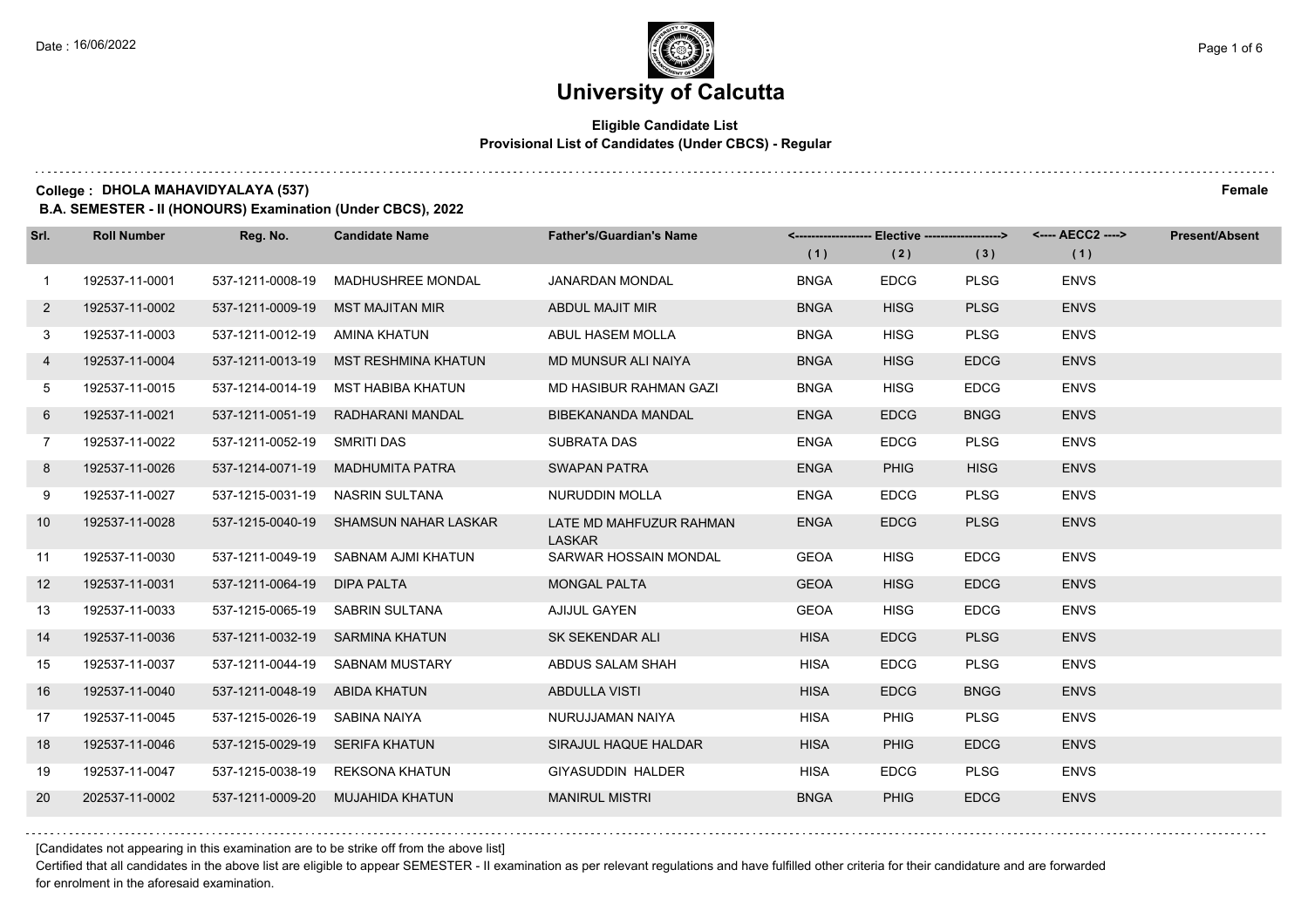#### **Eligible Candidate List Provisional List of Candidates (Under CBCS) - Regular**

**College : DHOLA MAHAVIDYALAYA (537) Female**

**B.A. SEMESTER - II (HONOURS) Examination (Under CBCS), 2022**

| Srl. | <b>Roll Number</b> | Reg. No.                       | <b>Candidate Name</b>            | <b>Father's/Guardian's Name</b> |             | <-------------------- Elective -------------------> |             |             | <b>Present/Absent</b> |
|------|--------------------|--------------------------------|----------------------------------|---------------------------------|-------------|-----------------------------------------------------|-------------|-------------|-----------------------|
|      |                    |                                |                                  |                                 | (1)         | (2)                                                 | (3)         | (1)         |                       |
| 21   | 202537-11-0007     | 537-1211-0018-20               | FIRUJA KHATUN                    | ANCHHAR PIYADA                  | <b>HISA</b> | <b>EDCG</b>                                         | <b>BNGG</b> | <b>ENVS</b> |                       |
| 22   | 202537-11-0008     | 537-1211-0019-20 SALIMA KHATUN |                                  | <b>MANIK CHAND PAIK</b>         | <b>HISA</b> | <b>EDCG</b>                                         | <b>PLSG</b> | <b>ENVS</b> |                       |
| 23   | 202537-11-0010     | 537-1211-0021-20 REJINA SEKH   |                                  | ABDUR RAJJAK SEKH               | <b>BNGA</b> | <b>HISG</b>                                         | <b>PLSG</b> | <b>ENVS</b> |                       |
| 24   | 202537-11-0018     |                                | 537-1211-0039-20 SHAHANAJ PARVIN | <b>SUJAUDDIN SHAIKH</b>         | <b>BNGA</b> | <b>HISG</b>                                         | <b>PLSG</b> | <b>ENVS</b> |                       |
| 25   | 202537-11-0029     | 537-1211-0054-20 SARIFA KHATUN |                                  | <b>BARJAHAN LASKAR</b>          | <b>ENGA</b> | <b>BNGG</b>                                         | <b>HISG</b> | <b>ENVS</b> |                       |
| 26   | 202537-11-0031     | 537-1212-0034-20               | <b>PALI KHAN</b>                 | PARITOSH KHAN                   | <b>BNGA</b> | <b>PHIG</b>                                         | <b>HISG</b> | <b>ENVS</b> |                       |
| 27   | 202537-11-0035     | 537-1214-0028-20 NARGIS PARVIN |                                  | ATIAR RAHAMAN JAMADAR           | <b>ENGA</b> | PHIG                                                | <b>EDCG</b> | <b>ENVS</b> |                       |
| 28   | 202537-11-0040     | 537-1215-0008-20 NAIMA KHATUN  |                                  | NASIRUDDIN LASKAR               | <b>HISA</b> | <b>EDCG</b>                                         | <b>PLSG</b> | <b>ENVS</b> |                       |
| 29   | 202537-11-0041     | 537-1215-0010-20               | SOUDIYA PARVIN                   | <b>NUR ISLAM BEPARI</b>         | <b>ENGA</b> | <b>HISG</b>                                         | <b>ARBG</b> | <b>ENVS</b> |                       |
| 30   | 202537-11-0048     | 537-1211-0244-20               | <b>RESHMA GAYEN</b>              | <b>TABARAK GAYEN</b>            | <b>HISA</b> | <b>EDCG</b>                                         | <b>PLSG</b> | <b>ENVS</b> |                       |
| 31   | 212537-11-0001     | 537-1211-0002-21               | HALIMA KHATUN                    | ABDUL HAMID HALDER              | <b>ENGA</b> | PHIG                                                | <b>HISG</b> | <b>ENVS</b> |                       |
| 32   | 212537-11-0002     | 537-1211-0003-21               | MST MUNJILA KHATUN               | MONOWAR HOSSAIN KOYAL           | <b>HISA</b> | <b>EDCG</b>                                         | <b>BNGG</b> | <b>ENVS</b> |                       |
| 33   | 212537-11-0003     | 537-1211-0005-21               | SARIFA KHATUN                    | LATE MALAK MOLLA                | <b>HISA</b> | <b>PHIG</b>                                         | <b>EDCG</b> | <b>ENVS</b> |                       |
| 34   | 212537-11-0004     | 537-1211-0006-21               | <b>BILKIS SAHARA MOLLA</b>       | ANOWAR HOSSAIN MOLLA            | <b>GEOA</b> | <b>PLSG</b>                                         | <b>EDCG</b> | <b>ENVS</b> |                       |
| 35   | 212537-11-0005     | 537-1211-0014-21               | AFRUJA HALDER                    | LATE AMIR ALI HALDER            | <b>HISA</b> | PHIG                                                | <b>PLSG</b> | <b>ENVS</b> |                       |
| 36   | 212537-11-0006     |                                | 537-1211-0015-21 TAMANNA KHATUN  | ALI HASAN MOLLA                 | <b>BNGA</b> | <b>EDCG</b>                                         | <b>HISG</b> | <b>ENVS</b> |                       |
| 37   | 212537-11-0007     | 537-1211-0017-21               | DILKHUS KHATUN                   | ABDUL DAIYAN MOLLA              | <b>HISA</b> | <b>PHIG</b>                                         | <b>BNGG</b> | <b>ENVS</b> |                       |
| 38   | 212537-11-0008     | 537-1211-0020-21               | <b>MURSHIDA KHATUN</b>           | <b>MANIRUL PURKAIT</b>          | <b>HISA</b> | <b>PHIG</b>                                         | <b>EDCG</b> | <b>ENVS</b> |                       |
| 39   | 212537-11-0009     | 537-1211-0022-21               | HAKIMA KHATUN                    | ABDUR ROUF KHAN                 | <b>BNGA</b> | <b>PHIG</b>                                         | <b>EDCG</b> | <b>ENVS</b> |                       |
| 40   | 212537-11-0010     | 537-1211-0024-21 NARGIS KHATUN |                                  | RABIUL HASAN MINYA              | <b>BNGA</b> | <b>EDCG</b>                                         | <b>HISG</b> | <b>ENVS</b> |                       |

[Candidates not appearing in this examination are to be strike off from the above list]

Certified that all candidates in the above list are eligible to appear SEMESTER - II examination as per relevant regulations and have fulfilled other criteria for their candidature and are forwarded for enrolment in the aforesaid examination.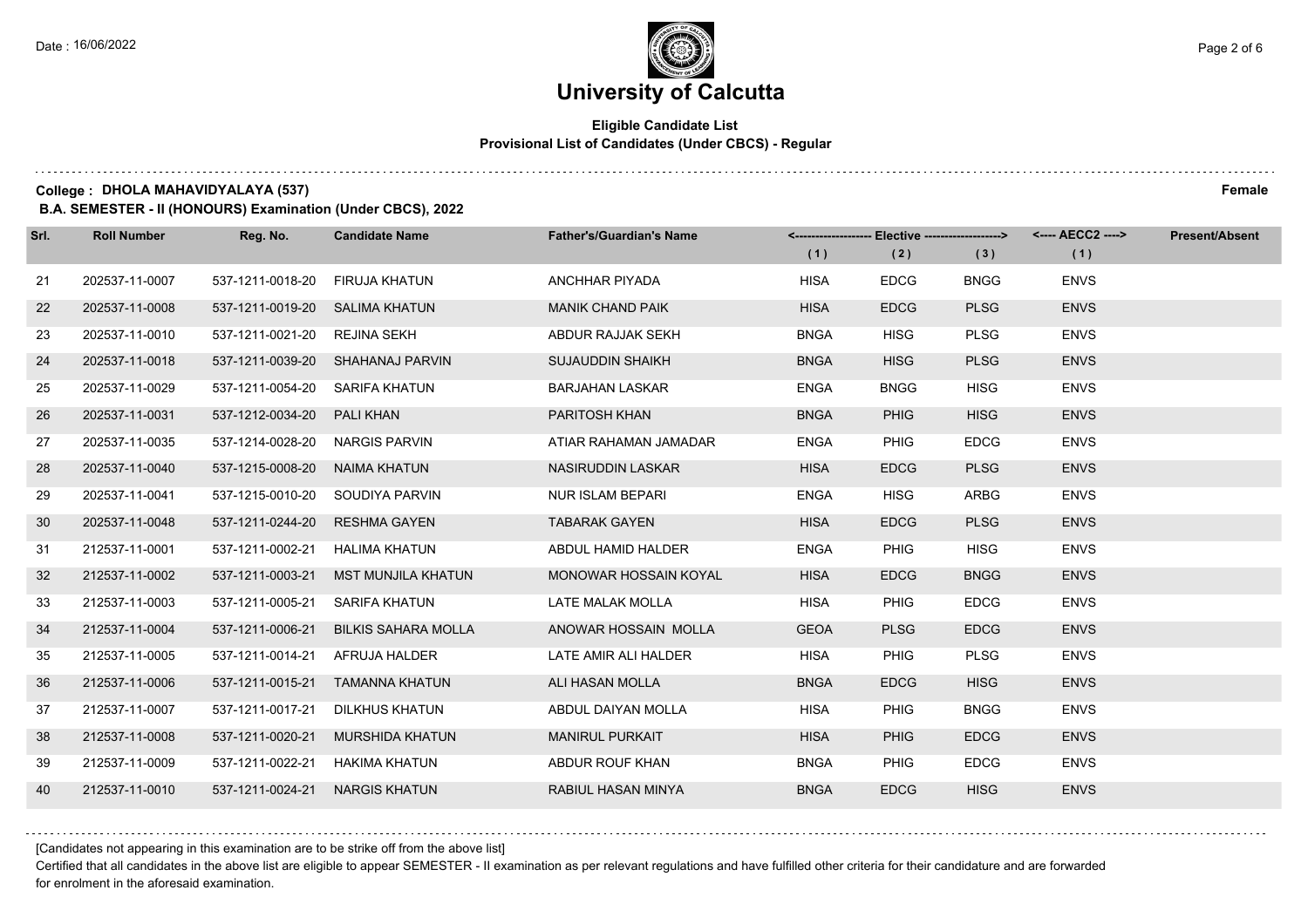#### **Eligible Candidate List Provisional List of Candidates (Under CBCS) - Regular**

**College : DHOLA MAHAVIDYALAYA (537) Female**

**B.A. SEMESTER - II (HONOURS) Examination (Under CBCS), 2022**

| Srl. | <b>Roll Number</b> | Reg. No.         | <b>Candidate Name</b>         | <b>Father's/Guardian's Name</b> |             | <------------------- Elective ------------------> |             | <---- AECC2 ----> | <b>Present/Absent</b> |
|------|--------------------|------------------|-------------------------------|---------------------------------|-------------|---------------------------------------------------|-------------|-------------------|-----------------------|
|      |                    |                  |                               |                                 | (1)         | (2)                                               | (3)         | (1)               |                       |
| 41   | 212537-11-0011     | 537-1211-0026-21 | <b>MAKTUBA PAIK</b>           | ABDUL MAJID PAIK                | <b>BNGA</b> | <b>EDCG</b>                                       | <b>PLSG</b> | <b>ENVS</b>       |                       |
| 42   | 212537-11-0012     | 537-1211-0027-21 | <b>HABIBA KHATUN</b>          | ABDUL KUDDUS HALDER             | <b>GEOA</b> | <b>HISG</b>                                       | <b>EDCG</b> | <b>ENVS</b>       |                       |
| 43   | 212537-11-0013     | 537-1211-0031-21 | KHADIJA KHATUN                | <b>ANCHER PIYADA</b>            | <b>HISA</b> | <b>EDCG</b>                                       | <b>PLSG</b> | <b>ENVS</b>       |                       |
| 44   | 212537-11-0014     | 537-1211-0036-21 | UMME KULSUM MOLLA             | KUTUBUDDIN MOLLA                | <b>GEOA</b> | <b>PLSG</b>                                       | <b>EDCG</b> | <b>ENVS</b>       |                       |
| 45   | 212537-11-0015     | 537-1211-0039-21 | YEASMINA KHATUN               | <b>ISRAFIL MONDAL</b>           | <b>BNGA</b> | <b>PHIG</b>                                       | <b>EDCG</b> | <b>ENVS</b>       |                       |
| 46   | 212537-11-0016     | 537-1211-0040-21 | <b>MAHABUBA SIDDIKA MOLLA</b> | SAHABUDDIN MOLLA                | <b>GEOA</b> | <b>EDCG</b>                                       | <b>BNGG</b> | <b>ENVS</b>       |                       |
| 47   | 212537-11-0017     | 537-1211-0041-21 | SABANA KHATUN                 | <b>MONNAF HALDAR</b>            | <b>BNGA</b> | PHIG                                              | <b>HISG</b> | <b>ENVS</b>       |                       |
| 48   | 212537-11-0018     | 537-1211-0042-21 | <b>MARJINA KHATUN</b>         | <b>SAMCEL MOLLA</b>             | <b>BNGA</b> | <b>PHIG</b>                                       | <b>EDCG</b> | <b>ENVS</b>       |                       |
| 49   | 212537-11-0019     | 537-1211-0044-21 | SALMA KHATUN                  | <b>SAIYAB HALDER</b>            | <b>BNGA</b> | <b>EDCG</b>                                       | <b>ARBG</b> | <b>ENVS</b>       |                       |
| 50   | 212537-11-0020     | 537-1211-0047-21 | <b>RAJIFA KHATUN</b>          | AYED MINYA                      | <b>BNGA</b> | <b>EDCG</b>                                       | <b>HISG</b> | <b>ENVS</b>       |                       |
| 51   | 212537-11-0021     | 537-1211-0048-21 | NARGIS SULTANA                | SAIFUL ANAM MOLLA               | <b>HISA</b> | <b>EDCG</b>                                       | <b>PLSG</b> | <b>ENVS</b>       |                       |
| 52   | 212537-11-0022     | 537-1211-0052-21 | <b>WARDA KHATUN</b>           | <b>SAIFUDDIN LASKAR</b>         | <b>ENGA</b> | <b>ARBG</b>                                       | <b>PLSG</b> | <b>ENVS</b>       |                       |
| 53   | 212537-11-0023     | 537-1211-0053-21 | PALLAVI MANDAL                | DEENA BANDHU MANDAL             | <b>ENGA</b> | <b>EDCG</b>                                       | <b>BNGG</b> | <b>ENVS</b>       |                       |
| 54   | 212537-11-0024     | 537-1211-0054-21 | ROUFANNESHA KHATUN            | <b>RAHIMBOX GAZI</b>            | <b>HISA</b> | <b>EDCG</b>                                       | <b>PLSG</b> | <b>ENVS</b>       |                       |
| 55   | 212537-11-0025     | 537-1211-0055-21 | <b>MONTAHINA KHATUN</b>       | JAHURUL HAWK NEGABAN            | <b>BNGA</b> | <b>PHIG</b>                                       | <b>EDCG</b> | <b>ENVS</b>       |                       |
| 56   | 212537-11-0026     | 537-1212-0034-21 | RUMA HALDER                   | <b>KAMAL HALDER</b>             | <b>BNGA</b> | <b>PHIG</b>                                       | <b>HISG</b> | <b>ENVS</b>       |                       |
| 57   | 212537-11-0027     | 537-1214-0008-21 | TUHINA KHATUN                 | <b>MAHIUDDIN PURKAIT</b>        | <b>HISA</b> | <b>EDCG</b>                                       | <b>PLSG</b> | <b>ENVS</b>       |                       |
| 58   | 212537-11-0028     | 537-1214-0009-21 | <b>TONUJA KHATUN</b>          | <b>MAHIUDDIN PURKAIT</b>        | <b>HISA</b> | <b>EDCG</b>                                       | <b>PLSG</b> | <b>ENVS</b>       |                       |
| 59   | 212537-11-0029     | 537-1214-0010-21 | BAISHAKHI KARMAKAR            | AMAL KARMAKAR                   | <b>GEOA</b> | <b>HISG</b>                                       | <b>EDCG</b> | <b>ENVS</b>       |                       |
| 60   | 212537-11-0030     | 537-1214-0029-21 | <b>RUBAIYA GAZI</b>           | <b>RASIDALI GAZI</b>            | <b>BNGA</b> | <b>PHIG</b>                                       | <b>HISG</b> | <b>ENVS</b>       |                       |

[Candidates not appearing in this examination are to be strike off from the above list]

Certified that all candidates in the above list are eligible to appear SEMESTER - II examination as per relevant regulations and have fulfilled other criteria for their candidature and are forwarded for enrolment in the aforesaid examination.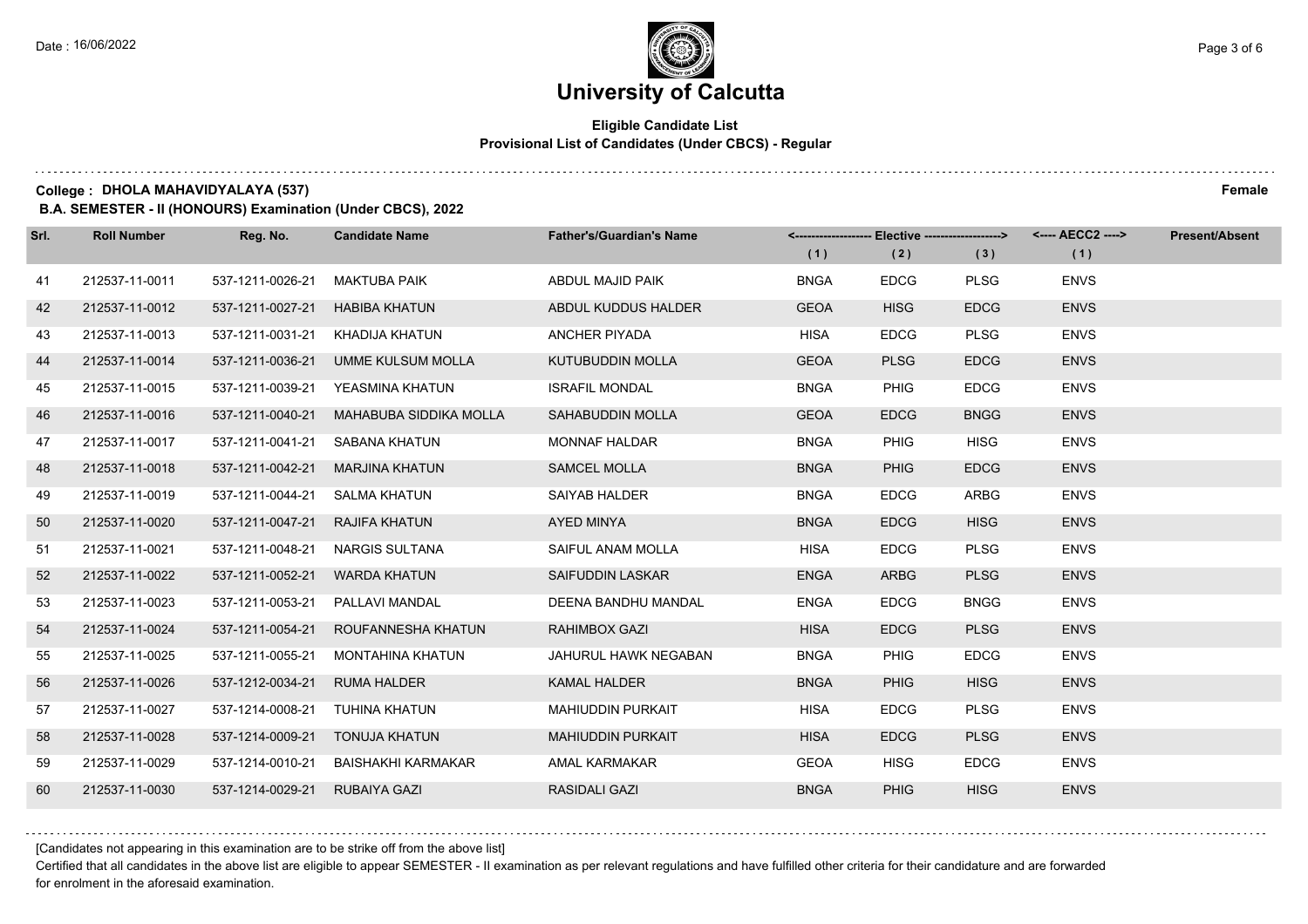#### **Eligible Candidate List Provisional List of Candidates (Under CBCS) - Regular**

**College : DHOLA MAHAVIDYALAYA (537) Female**

**B.A. SEMESTER - II (HONOURS) Examination (Under CBCS), 2022**

| Srl. | <b>Roll Number</b> | Reg. No.         | <b>Candidate Name</b>  | <b>Father's/Guardian's Name</b> | Elective -------------------> |             |             | <---- AECC2 ----> | <b>Present/Absent</b> |
|------|--------------------|------------------|------------------------|---------------------------------|-------------------------------|-------------|-------------|-------------------|-----------------------|
|      |                    |                  |                        |                                 | (1)                           | (2)         | (3)         | (1)               |                       |
| 61   | 212537-11-0031     | 537-1214-0033-21 | NAIRINA KHATUN         | NIJAMUDDIN SAHA                 | <b>BNGA</b>                   | <b>HISG</b> | <b>EDCG</b> | <b>ENVS</b>       |                       |
| 62   | 212537-11-0032     | 537-1215-0001-21 | <b>HARIFA BEGAM</b>    | <b>ABDUL HAKIM MOLLA</b>        | <b>HISA</b>                   | <b>PHIG</b> | <b>EDCG</b> | <b>ENVS</b>       |                       |
| 63   | 212537-11-0033     | 537-1215-0004-21 | SUKTARA PIYADA         | SAIFUL AHMED PIYADA             | <b>BNGA</b>                   | <b>HISG</b> | <b>EDCG</b> | <b>ENVS</b>       |                       |
| 64   | 212537-11-0034     | 537-1215-0023-21 | CHHAYMA KHATUN         | <b>GOLAM SAFI MOLLA</b>         | <b>BNGA</b>                   | <b>PHIG</b> | <b>HISG</b> | <b>ENVS</b>       |                       |
| 65   | 212537-11-0035     | 537-1215-0032-21 | AYSHA JULFA ANSARI     | ANSAR UDDIN AHMED               | <b>BNGA</b>                   | <b>EDCG</b> | <b>HISG</b> | <b>ENVS</b>       |                       |
| 66   | 212537-11-0036     | 537-1215-0037-21 | <b>RUKAIYA PARVEEN</b> | <b>OLIUL ISLAM MOLLA</b>        | <b>GEOA</b>                   | <b>EDCG</b> | <b>BNGG</b> | <b>ENVS</b>       |                       |
| 67   | 212537-11-0037     | 537-1215-0038-21 | SONALI NAIYA           | MOYAZZEM NAIYA                  | <b>HISA</b>                   | <b>EDCG</b> | <b>BNGG</b> | <b>ENVS</b>       |                       |
| 68   | 212537-11-0038     | 537-1215-0045-21 | <b>RUBAIDA KHATUN</b>  | SIRAJUDDIN LASKAR               | <b>HISA</b>                   | <b>EDCG</b> | <b>PLSG</b> | <b>ENVS</b>       |                       |
| 69   | 212537-11-0039     | 537-1215-0051-21 | <b>FAIZA KHATUN</b>    | KHAIRUL HAQUE HALDER            | <b>ENGA</b>                   | <b>BNGG</b> | <b>PLSG</b> | <b>ENVS</b>       |                       |

[Candidates not appearing in this examination are to be strike off from the above list]

. . . . . . . . . . . . . . . . . . .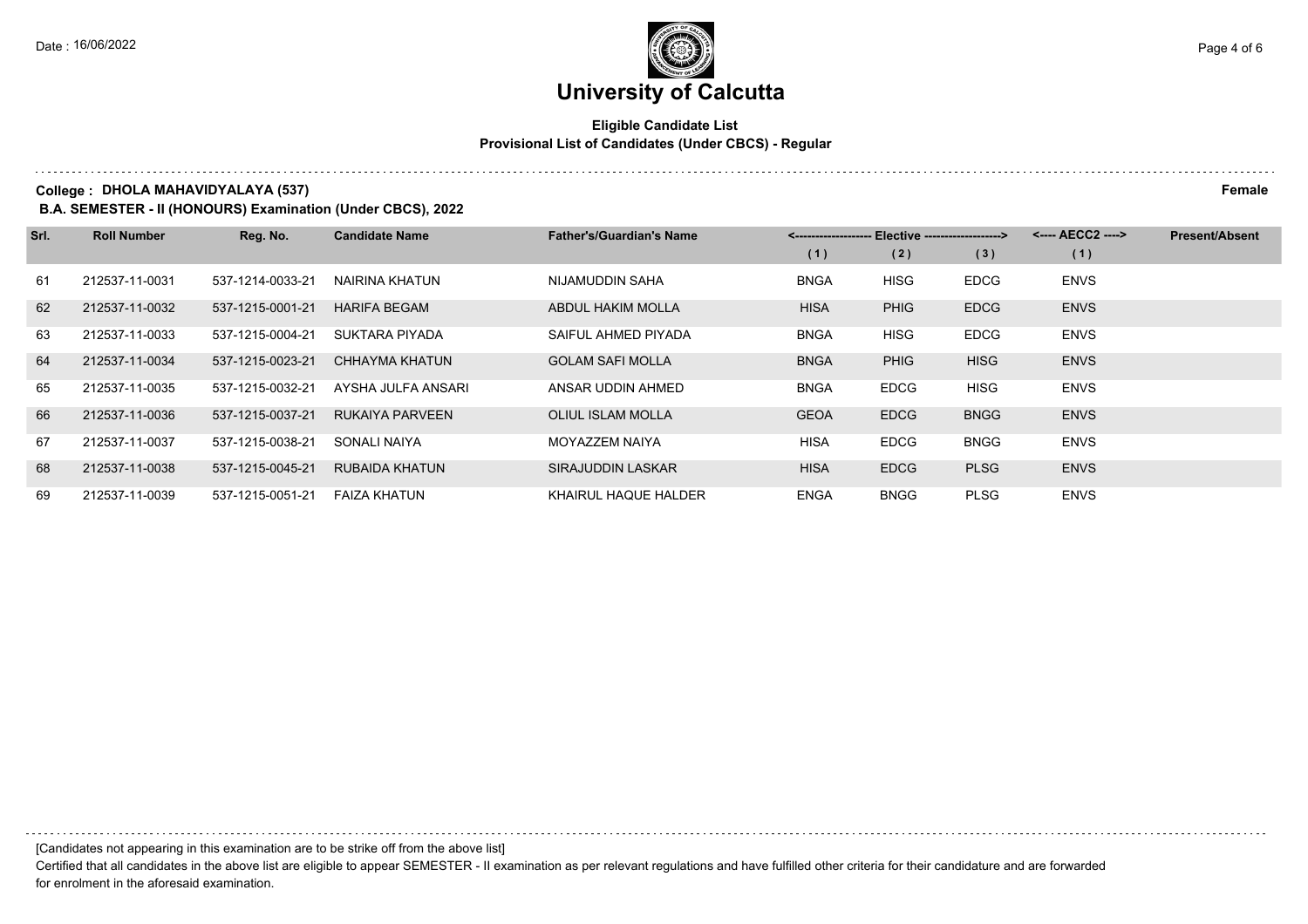#### **Eligible Candidate List Provisional List of Candidates (Under CBCS) - Regular**

**College : DHOLA MAHAVIDYALAYA (537) Male**

**B.A. SEMESTER - II (HONOURS) Examination (Under CBCS), 2022**

| Srl.           | <b>Roll Number</b> | Reg. No.                     | <b>Candidate Name</b>                 | <b>Father's/Guardian's Name</b> |             | <-------------------- Elective ------------------> |             | <---- AECC2 ----> | <b>Present/Absent</b> |
|----------------|--------------------|------------------------------|---------------------------------------|---------------------------------|-------------|----------------------------------------------------|-------------|-------------------|-----------------------|
|                |                    |                              |                                       |                                 | (1)         | (2)                                                | (3)         | (1)               |                       |
| $\mathbf{1}$   | 192537-21-0002     | 537-1111-0003-19             | <b>SAMIR HALDER</b>                   | <b>MADAN HALDER</b>             | <b>BNGA</b> | <b>EDCG</b>                                        | <b>PLSG</b> | <b>ENVS</b>       |                       |
| $\mathbf{2}$   | 192537-21-0003     |                              | 537-1111-0020-19 TAUHID RAHAMAN PAIK  | SAIFUDDIN PAIK                  | <b>BNGA</b> | <b>PHIG</b>                                        | <b>PLSG</b> | <b>ENVS</b>       |                       |
| 3              | 192537-21-0004     |                              | 537-1111-0034-19 SABIR HOSSAIN NAIYA  | <b>MORSELIM NAIYA</b>           | <b>BNGA</b> | <b>EDCG</b>                                        | <b>PLSG</b> | <b>ENVS</b>       |                       |
| 4              | 192537-21-0007     |                              | 537-1111-0062-19 ABDULLA HALDER       | <b>MOSARAF HALDER</b>           | <b>ENGA</b> | <b>EDCG</b>                                        | <b>PLSG</b> | <b>ENVS</b>       |                       |
| 5              | 192537-21-0008     | 537-1111-0063-19             | RUHULLA PIYADA                        | KHAYRUL ANAM PIYADA             | <b>ENGA</b> | <b>EDCG</b>                                        | <b>PLSG</b> | <b>ENVS</b>       |                       |
| 6              | 192537-21-0009     | 537-1114-0073-19             | IMRAN HOSSAIN PURKAIT                 | FIROJ HOSSAIN PURKAIT           | <b>ENGA</b> | <b>BNGG</b>                                        | <b>PLSG</b> | <b>ENVS</b>       |                       |
| $\overline{7}$ | 192537-21-0011     | 537-1111-0055-19             | <b>DEBASISH PURKAIT</b>               | <b>GOPAL PURKAIT</b>            | <b>GEOA</b> | <b>HISG</b>                                        | <b>EDCG</b> | <b>ENVS</b>       |                       |
| 8              | 192537-21-0017     | 537-1111-0025-19             | BASIR AHAMED KHAN                     | ABUL BASAR KHAN                 | <b>HISA</b> | <b>PHIG</b>                                        | <b>PLSG</b> | <b>ENVS</b>       |                       |
| 9              | 192537-21-0018     |                              | 537-1111-0035-19 TOUSIF AHAMED LASKAR | ABDUR ROUF LASKAR               | <b>HISA</b> | <b>EDCG</b>                                        | <b>PLSG</b> | <b>ENVS</b>       |                       |
| 10             | 192537-21-0020     | 537-1111-0043-19             | KHAIBOR HOSSAIN KHAN                  | AFTAB UDDIN KHAN                | <b>HISA</b> | <b>EDCG</b>                                        | <b>PLSG</b> | <b>ENVS</b>       |                       |
| 11             | 202537-21-0002     | 537-1111-0032-20             | <b>TOWSIF JAMAN LASKAR</b>            | <b>TAOWHIDUR RAHAMAN LASKAR</b> | <b>ENGA</b> | <b>BNGG</b>                                        | <b>HISG</b> | <b>ENVS</b>       |                       |
| 12             | 202537-21-0004     | 537-1111-0049-20 ABDULLA MIR |                                       | ABDUR RAJJAK MIR                | <b>HISA</b> | <b>EDCG</b>                                        | <b>PLSG</b> | <b>ENVS</b>       |                       |
| 13             | 202537-21-0007     |                              | 537-1111-0220-20 SABGATULLAH HALDER   | <b>MUCHHA HALDER</b>            | <b>BNGA</b> | <b>HISG</b>                                        | <b>PLSG</b> | <b>ENVS</b>       |                       |
| 14             | 212537-21-0001     | 537-1111-0007-21             | OBAIDULLAH SHAH                       | AMJED ALI SHAH                  | <b>BNGA</b> | <b>PLSG</b>                                        | <b>ARBG</b> | <b>ENVS</b>       |                       |
| 15             | 212537-21-0002     | 537-1111-0016-21             | NAZMURUDDIN KHAN                      | <b>SATTAR KHAN</b>              | <b>ENGA</b> | <b>PLSG</b>                                        | <b>PHIG</b> | <b>ENVS</b>       |                       |
| 16             | 212537-21-0003     | 537-1111-0021-21             | SHAHABAJ PARVEJ NAIYA                 | ABDUR RASID NAIYA               | <b>ENGA</b> | <b>PHIG</b>                                        | <b>HISG</b> | <b>ENVS</b>       |                       |
| 17             | 212537-21-0004     | 537-1111-0025-21             | <b>RAMIZ GAZI</b>                     | <b>REJAUL GAZI</b>              | <b>ENGA</b> | <b>BNGG</b>                                        | <b>HISG</b> | <b>ENVS</b>       |                       |
| 18             | 212537-21-0005     | 537-1111-0028-21             | <b>ROKIB HALDER</b>                   | ABDUL KALAM HALDER              | <b>ENGA</b> | <b>PHIG</b>                                        | <b>HISG</b> | <b>ENVS</b>       |                       |
| 19             | 212537-21-0006     | 537-1111-0030-21             | <b>MOKARAM NAIYA</b>                  | <b>MAINUDDIN NAIYA</b>          | <b>HISA</b> | <b>PLSG</b>                                        | <b>PHIG</b> | <b>ENVS</b>       |                       |
| 20             | 212537-21-0007     | 537-1111-0035-21             | <b>AVISHEK PURKAIT</b>                | SADHAN CHANDRA PURKAIT          | <b>ENGA</b> | PHIG                                               | <b>EDCG</b> | <b>ENVS</b>       |                       |

[Candidates not appearing in this examination are to be strike off from the above list]